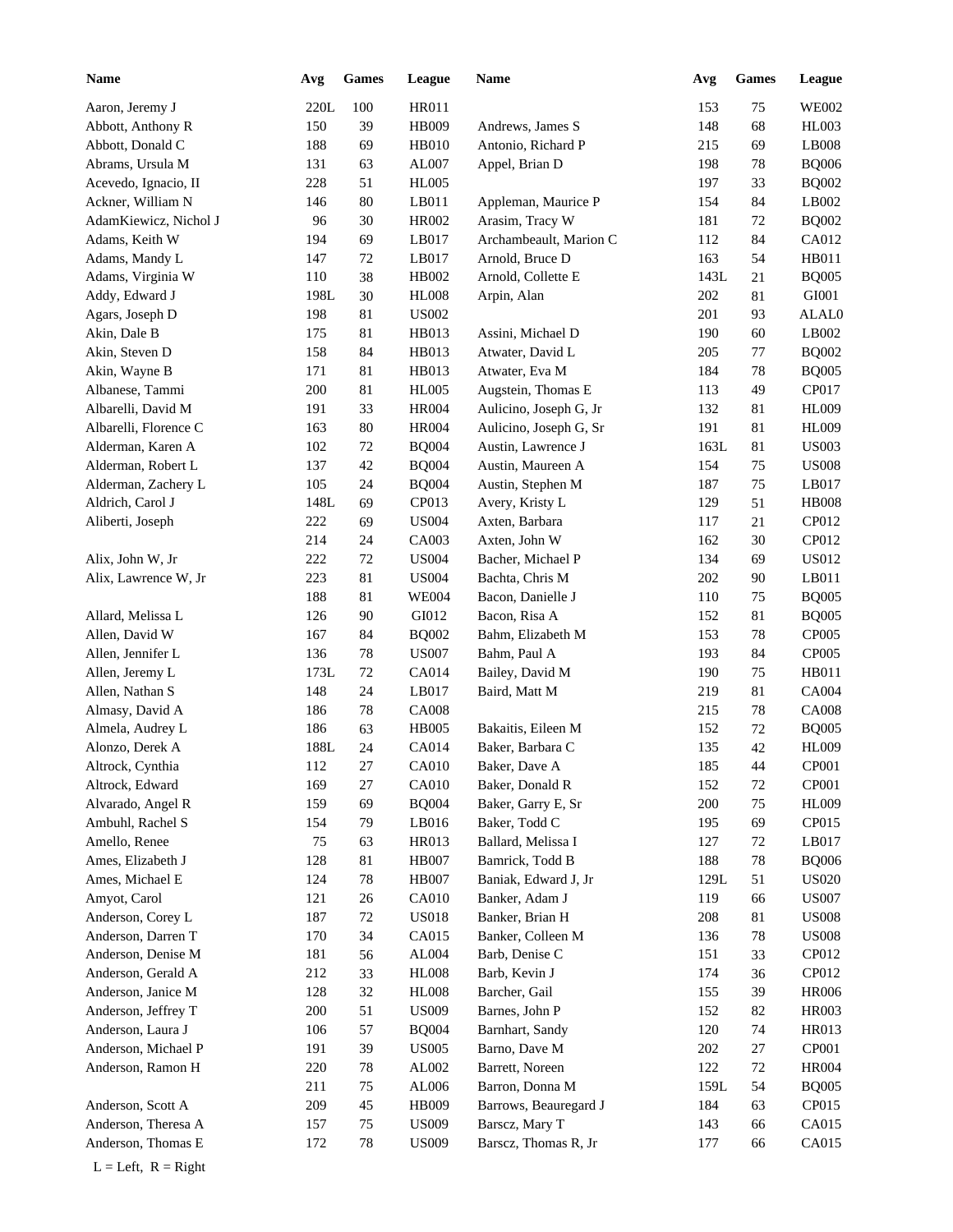| <b>Name</b>             | Avg  | <b>Games</b> | League            | Name                   | Avg | <b>Games</b> | League            |
|-------------------------|------|--------------|-------------------|------------------------|-----|--------------|-------------------|
| Barthelmas, William G   | 198  | 30           | GIS <sub>02</sub> |                        | 189 | 48           | AL007             |
| Bartlett, Kevin J       | 203  | 81           | CA004             |                        | 186 | 84           | AL002             |
| Bartlett, Timothy D     | 182  | 39           | GI010             | Bennett, Scott         | 159 | 78           | GI010             |
| Bartley, Angelina M     | 139  | 48           | LB015             | Bennett, Timothy J     | 214 | 69           | CA003             |
| Bartley, Daniel M       | 180  | 48           | LB015             | Benoit, Jay W          | 223 | 78           | HL011             |
| Basle, Derek J          | 182  | 87           | GI003             |                        | 208 | 84           | <b>HL005</b>      |
| Batchelder, David M, Jr | 202  | 78           | <b>HL005</b>      | Benoit, Joseph D       | 148 | 74           | <b>WE003</b>      |
| Battaglia, Joseph J     | 160  | 54           | <b>US020</b>      | Benoit, Linda A        | 135 | $78\,$       | HL011             |
| Batza, Michael          | 187  | 36           | CP012             | Benoit, Marcia M       | 98  | 55           | <b>WE003</b>      |
| Bauerhand, Matthew C    | 149  | 30           | GIS02             | Benoit, Patty          | 156 | 81           | HL011             |
| Baxter, Rosann M        | 111  | 45           | CA015             | Benoit, Paul J, Jr     | 205 | 69           | HL011             |
| Bayly, Todd J           | 185  | $75\,$       | GI012             |                        | 193 | 84           | <b>HL005</b>      |
| Beardsley, Sam J        | 227  | 81           | <b>HB001</b>      | Benoit, Robert J, Jr   | 199 | 84           | <b>HL005</b>      |
| Beattie, Darrell R      | 148  | 78           | AL004             |                        | 198 | 63           | HL011             |
| Beattie, Jeff M         | 121  | 78           | AL004             | Benoit, Robert J, Sr   | 214 | 81           | HL011             |
| Beattie, Kristen L      | 147  | 78           | AL004             |                        | 205 | 84           | <b>HL005</b>      |
| Beattie, Neil S         | 172  | 78           | AL004             | Benson, Doris          | 131 | 75           | HR013             |
| Beaudoin, Colleen A     | 191  | 75           | AL002             | Bentley, Richard K     | 213 | 87           | <b>BQ003</b>      |
| Beaufort, Blondell      | 141  | 51           | <b>US017</b>      |                        | 183 | 27           | <b>BQ001</b>      |
| Beaulac, Paul J         | 177  | 84           | <b>HB004</b>      | Berdar, Robert A, Jr   | 219 | 78           | <b>US004</b>      |
| Beck, Matthew           | 175  | 63           | <b>BQ002</b>      |                        | 217 | 39           | <b>HL005</b>      |
| Becker, Michael G       | 179L | 84           | HR012             | Berger, Keith E        | 204 | 81           | LB016             |
| Bedford, Alma M         | 150  | 64           | AL004             |                        | 199 | 48           | LB015             |
| Bedford, Edward W       | 194  | 78           | <b>BQ001</b>      | Berkley, Stephen A     | 174 | 84           | CP017             |
| Bedford, George W, II   | 203  | 78           | <b>BQ001</b>      | Bernard, Lisa A        | 132 | 69           | AL007             |
| Bedford, Richard W      | 190  | 42           | AL004             | Bernard, Paul R, Jr    | 159 | 66           | AL007             |
|                         | 188  | 54           | ALAL0             | Bernardo, Ruby         | 130 | 68           | <b>WE005</b>      |
| Bedford, Ryan M         | 209  | 78           | <b>BQ001</b>      | Bernash, Adam J        | 206 | 59           | <b>HL009</b>      |
|                         | 208  | 87           | <b>BQ003</b>      | Berner, Betty J        | 132 | 72           | <b>HR013</b>      |
| Bedford, Shelly E       | 160L | 72           | <b>BQ005</b>      |                        | 129 | 78           | <b>HR008</b>      |
| Bedford, Theodore C, Jr | 199  | 69           | <b>BQ001</b>      | Berner, Blaine E       | 188 | 72           | <b>HR001</b>      |
| Bedford, Theodore C, Sr | 181  | 78           | <b>BQ001</b>      | Berner, Wayne F        | 194 | 72           | <b>HR001</b>      |
| Bedford, Zachary R      | 197  | 78           | AL004             |                        | 187 | 44           | <b>HR011</b>      |
| Bee, Bryan C            | 192  | 81           | <b>HL006</b>      | Bertrand, Pamela A     | 226 | 81           | <b>HL009</b>      |
| Bee, Kenneth B          | 188L | 81           | <b>HL006</b>      |                        | 224 | 81           | <b>HL005</b>      |
| Beeble, Tristan         | 144  | $23\,$       | CA010             |                        | 212 | $87\,$       | <b>CA004</b>      |
| Begin, Drake E          | 242  | 33           | <b>HL009</b>      | Bertrand, Richard P    | 227 | 69           | <b>HL009</b>      |
|                         | 229  | 84           | <b>HL005</b>      |                        | 211 | $78\,$       | CA011             |
|                         | 227  | $80\,$       | <b>HL006</b>      |                        | 200 | 24           | CA003             |
|                         | 223  | 84           | <b>US004</b>      | Bessette, David E      | 176 | $72\,$       | CA015             |
|                         | 218  | 78           | CA003             | Bessette, LeRoy J      | 194 | 81           | <b>CP008</b>      |
| Begin, Elizabeth M      | 188  | 33           | <b>HL010</b>      | Betit, Holly N         | 113 | 54           | <b>BQ005</b>      |
| Begin, Victor A         | 196  | $78\,$       | <b>HL005</b>      | Betts, Dallas B        | 148 | $78\,$       | CPCP <sub>0</sub> |
|                         | 194  | 78           | <b>HL006</b>      | Betts, Donald H        | 226 | 75           | <b>HL005</b>      |
| Belcher, Gaylord W      | 146  | 51           | GI012             | Betts, Frank E         | 167 | 21           | CPCP <sub>0</sub> |
| Belcher, Meghan L       | 174  | 54           | GI012             | Betts, Lisa J          | 108 | $30\,$       | $\rm GIS02$       |
| Bellard, Louis A        | 135  | $75\,$       | AL003             | Betts, William C       | 184 | 75           | CPCP <sub>0</sub> |
| Belleard, Robert E      | 179  | 21           | CA004             | Betzler, Donna L       | 167 | 83           | ${\rm G}1007$     |
|                         | 175  | $30\,$       | CA010             | Bevis, Cale A          | 153 | 81           | HB013             |
| Benjamin, William J     | 148  | 60           | <b>US002</b>      | Bevis, Joshua O        | 170 | $72\,$       | HB013             |
| Bennett, Cory A         | 179L | 78           | AL002             | Bewsher, Eli           | 203 | 84           | CA004             |
| Bennett, James M        | 203  | 84           | ${\rm GIO}04$     | Beza, Anton C          | 142 | 39           | LB009             |
| Bennett, Linda M        | 140  | 81           | <b>BQ005</b>      | Beza, Lori C           | 164 | 39           | LB009             |
| Bennett, Richard J      | 220  | 83           | <b>BQ002</b>      | Bhatia, Anoop          | 158 | 69           | CP001             |
|                         | 185  | 84           | <b>BQ003</b>      | Bianchi, Anthony J, Jr | 225 | 116          | LB006             |
| Bennett, Ryan E         | 196  | 33           | <b>HL010</b>      | Biebar, Scott          | 160 | 75           | CPCP <sub>0</sub> |
|                         |      |              |                   |                        |     |              |                   |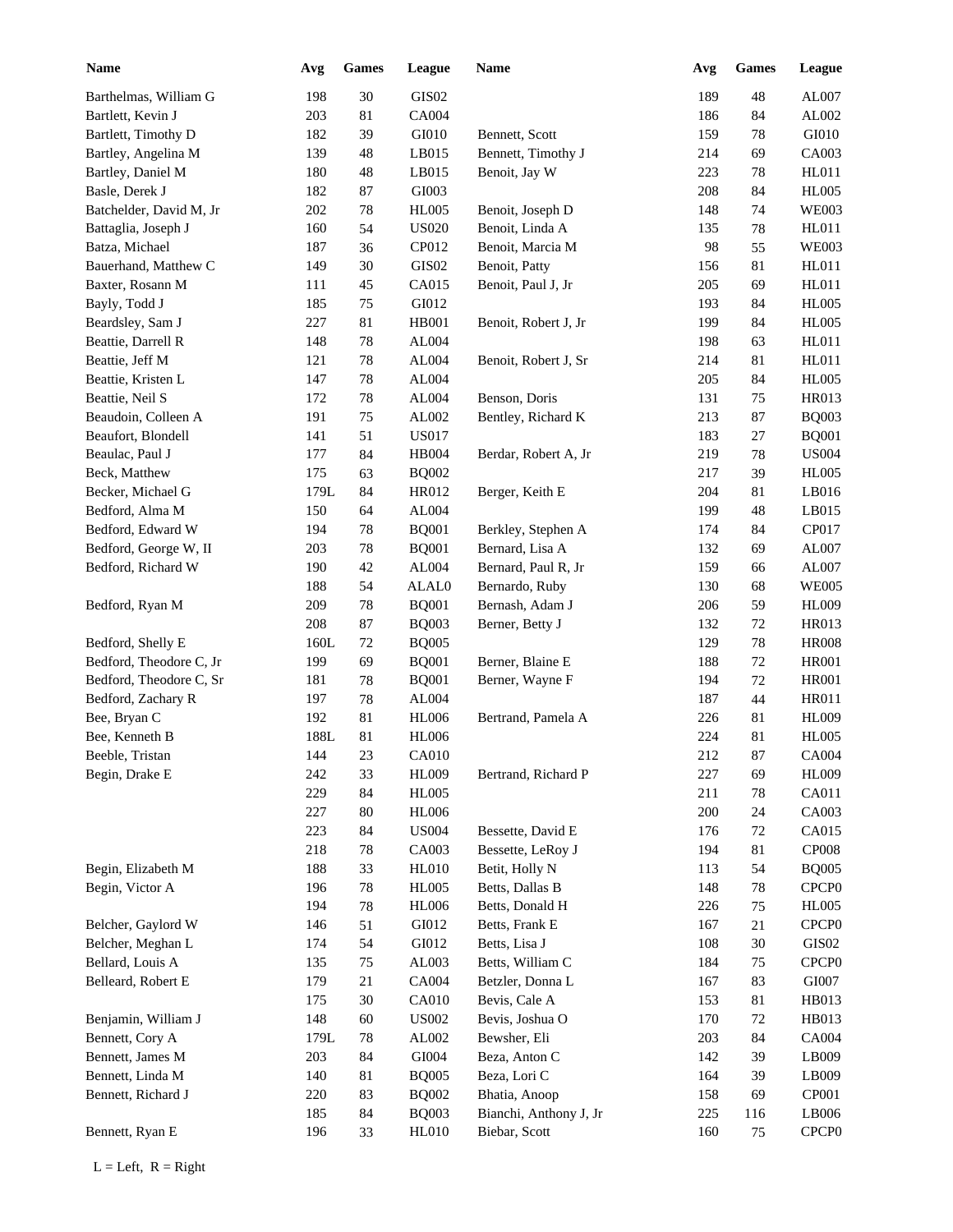| Name                   | Avg | <b>Games</b> | League       | Name                      | Avg  | <b>Games</b> | League            |
|------------------------|-----|--------------|--------------|---------------------------|------|--------------|-------------------|
| Bielawa, Edward T      | 166 | 81           | LB016        | Boomhower, Lisa M         | 126  | 75           | <b>BQ004</b>      |
| Bierwirth, Thomas W    | 180 | 81           | HR012        | Boomhower, Mary Jane      | 149  | 84           | CP004             |
| Bills, Thomas J        | 199 | 84           | <b>HB004</b> | Bopp, Wendy J             | 154  | 51           | <b>HL009</b>      |
| Birdsall, Carianne M   | 135 | $72\,$       | <b>HB008</b> | Borden, Gary M            | 213L | 81           | GI004             |
| Bishop, Dave R         | 174 | 84           | LB004        | Borden, Kyle              | 156  | 33           | <b>HR010</b>      |
| Bissell, Donna M       | 132 | 56           | <b>HL010</b> | Bornt, Laura M            | 128L | 75           | <b>BQ005</b>      |
| Bissell, Jessica L     | 152 | 62           | <b>HL010</b> | Bornt, Matthew S          | 118  | 78           | <b>BQ002</b>      |
| Blaauw, Mary Jane      | 146 | 46           | HR016        | Bornt, Roy E              | 182  | 48           | CA013             |
| Black, Bruce D         | 224 | 75           | AL008        | Bortle, Thomas R          | 202  | 96           | LB006             |
|                        | 208 | 76           | HR011        | Boschelli, Shawn D        | 211  | 78           | <b>HL010</b>      |
| Black, Steven D        | 217 | 81           | HB001        | Boschelli, Taryn M        | 177  | 66           | <b>HL010</b>      |
|                        | 216 | $75\,$       | CA003        | Bosko, David M            | 225  | 78           | <b>US004</b>      |
|                        | 202 | 96           | HR011        |                           | 223  | 60           | GI012             |
| Blair, Arthur J, Sr    | 148 | 81           | AL003        | Bosko, Matthew G          | 235  | 60           | <b>HL005</b>      |
| Blair, Darren D        | 203 |              | CA011        |                           |      |              | <b>US004</b>      |
|                        |     | 75           |              |                           | 229  | 57           |                   |
| Blair, Jennifer        | 133 | 75           | HB003        | Bouchard, Frank M         | 187  | 78           | <b>CP008</b>      |
| Blair, Joseph E        | 162 | 66           | HB003        | Boucher, Mary E           | 146  | 78           | <b>HL007</b>      |
| Blair, Michael J       | 194 | 65           | <b>BQ006</b> | Boudreau, Danielle        | 176  | 75           | GI012             |
| Blake, Diana L         | 178 | 78           | LB016        | Boudreau, John D, Jr      | 196  | 87           | GI012             |
|                        | 177 | 39           | $\rm GIGI0$  | Boudreau, Robert J        | 184  | 69           | GI012             |
| Blanchet, Roland C     | 181 | 75           | HB011        | Bouleris, Mary J          | 135  | $78\,$       | GI013             |
|                        | 172 | 84           | <b>HB004</b> |                           | 127  | 72           | CA006             |
| Blanchfied, Mickey     | 169 | 71           | LB016        | Bourassa, Kristen N       | 155  | 75           | LB013             |
| Blankenship, Albert E  | 196 | 78           | GI015        | Bourdeau, Warren J        | 169  | 78           | <b>US003</b>      |
| Bleau, Jed W           | 168 | 78           | <b>US009</b> | Bourgeois, Maryellen      | 152  | 24           | GI012             |
|                        | 167 | 80           | LB002        | Bowen, David L            | 192  | 69           | <b>HB010</b>      |
| Bleau, John W          | 183 | 75           | LB002        | Bowen, James R            | 198  | 78           | <b>HB004</b>      |
|                        | 183 | 78           | <b>US009</b> | Boyark, Christopher H     | 186  | 96           | CP006             |
| Blinstrub, Virginia M  | 126 | 65           | <b>BQ005</b> | Boyce, Carolyn M          | 153  | 58           | HB002             |
| Bloomfield, Pat W      | 160 | $75\,$       | <b>US003</b> | Boyce, James A            | 171  | 81           | HB010             |
| Blum, Austin A         | 185 | 74           | <b>US005</b> | Boyce, Kenneth W          | 203  | 81           | HB010             |
| Bobersky, Guy T        | 196 | $78\,$       | LB004        |                           | 198  | $78\,$       | HB013             |
| Bodak, Susan M         | 145 | 87           | CP004        | Boyce, Kimberly A         | 144  | 81           | HB010             |
| Bodnar, Paul S         | 192 | 84           | <b>BQ003</b> | Boyce, Rita M             | 146  | $78\,$       | <b>HB010</b>      |
| Bodo, Cheryl A         | 111 | 96           | GI012        | Boyer, Anna J             | 108  | 33           | CP012             |
| Bodo, Jami M           | 172 | 56           | GI010        | Boyer, Frank S            | 194  | 33           | CP012             |
|                        | 166 | 89           | GI012        | Boyer, Richard M          | 211  | 78           | CA011             |
| Bogardus, Richard J    | 181 | $87\,$       | <b>BQ003</b> | Brackley, Lynda           | 106  | 63           | CA012             |
| Bogardus, Trevor J     | 177 | 78           | <b>BQ003</b> | Bradley, Christopher M    | 152  | 73           | HR012             |
|                        |     |              |              |                           |      |              |                   |
| Bogholtz, Rick         | 214 | 52           | LB006        | Bradley, Marilyn          | 168  | 72           | <b>US017</b>      |
| Boice, Holly A         | 115 | 21           | <b>BQ005</b> | Bradshaw, Frederick L     | 204  | 24           | CP001             |
| Bold, Lisa D           | 166 | 66           | HL007        | Bradt, Daniel F           | 166  | $72\,$       | CPCP <sub>0</sub> |
| Bolognino, Peter J     | 190 | 42           | LB015        | Bramlett, Anna L          | 151  | 31           | <b>HL009</b>      |
| Bombard, Kathy S       | 138 | 54           | HL011        | Brammer, Doris A          | 100  | 63           | CA013             |
| Bonesteel, Alexander C | 207 | 87           | LB011        | Brandt, Susan A           | 133  | 63           | <b>BQ005</b>      |
|                        | 198 | 45           | LB015        | Breault, Andrew J         | 190  | 21           | CA010             |
| Bonesteel, Cynthia L   | 163 | 42           | LB015        | Brenenstuhl, Clark P      | 145  | 54           | <b>BQ001</b>      |
| Bonesteel, Evan A      | 199 | $90\,$       | LB011        | Brenenstuhl, Robert O, Jr | 207  | 84           | <b>BQ006</b>      |
| Bonesteel, Ross A      | 168 | 81           | LB011        | Brennan, Bryan D          | 123  | $78\,$       | US014             |
|                        | 165 | 42           | LB015        | Brennan, Jean A           | 129  | 75           | US014             |
| Bonner, Lynn A         | 129 | 71           | HR012        | Brennan, Sharleen A       | 139  | 84           | GI010             |
| Bonner, Richard W      | 175 | 84           | HR012        | Brian, Scott              | 149  | 91           | GI010             |
| Bonneville, Kevin A    | 191 | $72\,$       | GI003        | Bridge, Jon J             | 179  | 54           | CPCP <sub>0</sub> |
| Boomhower, Cathy E     | 125 | 63           | <b>BQ005</b> | Brierley, Jackie          | 119  | 75           | CA011             |
| Boomhower, Claude A    | 160 | 75           | <b>BQ004</b> | Briggs, Tyson M           | 179  | 78           | <b>BQ006</b>      |
| Boomhower, James E     | 197 | 75           | CP004        | Bright, Gary J            | 166  | 78           | <b>US007</b>      |
|                        |     |              |              |                           |      |              |                   |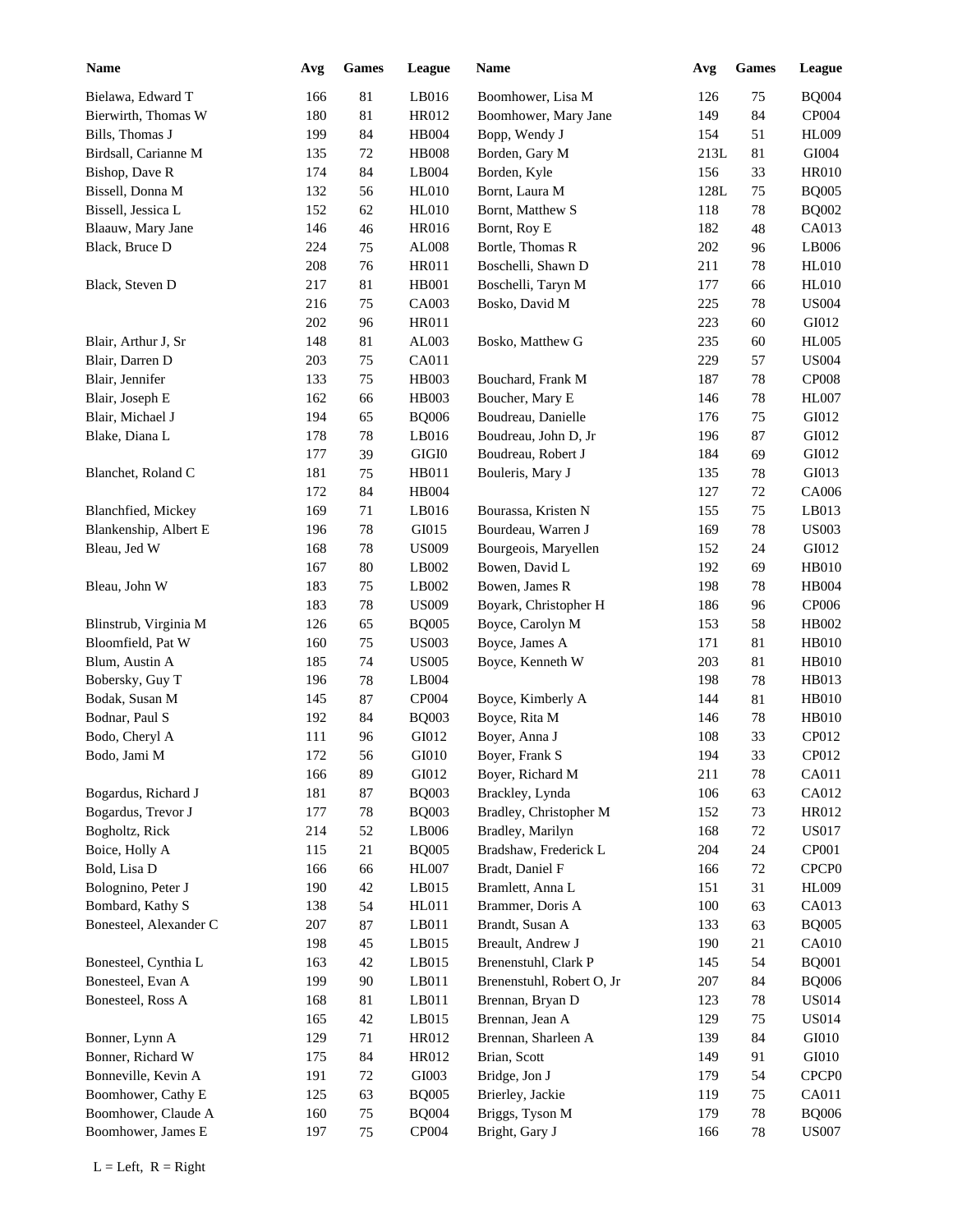| <b>Name</b>           | Avg             | <b>Games</b> | League       | Name                     | Avg  | <b>Games</b> | League            |
|-----------------------|-----------------|--------------|--------------|--------------------------|------|--------------|-------------------|
| Bristol, Colleen      | 154             | 81           | HB012        | Bryan, Dionne            | 145  | 42           | <b>HL007</b>      |
| Bristol, Donna M      | 123             | 39           | HB012        | Bryant, Michael D        | 158  | 69           | LB004             |
| Bristol, John P       | 187             | 81           | HB012        | Bryant, Rusty            | 219  | 116          | LB006             |
| Bristol, Kelly J      | 156             | 27           | <b>HB008</b> | Bryer, Matthew D         | 214L | 60           | <b>US003</b>      |
|                       | 152             | 81           | <b>HB010</b> | Bub, Tracy L             | 112  | 55           | <b>WE005</b>      |
| Bristol, Thomas J     | 200             | 84           | <b>HB010</b> | Buck, Bryan M            | 182  | 78           | <b>HR009</b>      |
| Brizzell, Benjamin D  | 177             | 81           | LB014        | Buck, John M             | 188  | $78\,$       | <b>HR009</b>      |
| Brizzell, David E     | 168             | 75           | LB014        | Buck, Jola               | 128  | 75           | <b>HR009</b>      |
| Brizzell, James P     | 184             | 81           | LB014        | Budka, Richard           | 176  | 37           | <b>US002</b>      |
| Brizzell, James P, Jr | 174             | $75\,$       | LB014        |                          | 159  | 39           | GI010             |
| Brizzell, John T      | 187             | 65           | LB014        | Bufalini, Mark E         | 167  | 71           | LB004             |
| Brizzell, Kathy       | 130             | $78\,$       | LB014        | Bull, Chester J          | 201  | 78           | <b>HL006</b>      |
| Brock, Allan B        | 216             | 24           | <b>BQ006</b> | Bull, Paul L, Jr         | 208  | 75           | <b>HL006</b>      |
|                       | 205             | 84           | <b>BQ003</b> | Bullis, Kathy M          | 181  | 78           | <b>HL004</b>      |
| Brock, Clinton A      | 214             | 84           | <b>BQ002</b> | Bullis, Roger A          | 218  | 71           | <b>HL010</b>      |
| Brock, Daniel J       | 189             | 78           | <b>BQ002</b> |                          | 216  | 36           | HL002             |
|                       | 187             | 84           | <b>BQ003</b> |                          | 211  | 84           | <b>HL004</b>      |
| Brock, David E        | 173             | 78           | <b>BQ002</b> | Bullis, Thomas, Jr       | 140L | 81           | GI004             |
| Brock, James R        | 159             | 75           | <b>BQ003</b> | Bullock, Brian C         | 190  | 72           | CA004             |
| Brock, Jeffrey A      | 159             | $72\,$       | <b>BQ004</b> | Bullock, Dai-Jhon H      | 142  | 45           | <b>US018</b>      |
| Brock, Jerome L       | 175             | $30\,$       | BQS01        | Bullock, Patricia A      | 154  | 81           | CA009             |
| Brock, Jon D          | 204             | 75           | <b>BQ004</b> | Bulson, Jennifer L       | 118  | 79           | GI010             |
| Brock, Karl D         | 178             | 78           | <b>BQ003</b> | Burdick, John A          | 104  | 75           | CPCP <sub>0</sub> |
| Broderick, Diane      | 118             | 81           | CA009        | Burdick, Michael S       | 190  | 78           | <b>BQ003</b>      |
| Brogue, Barry W       | 209             | 75           | <b>BQ006</b> | Burdick, Shawn D         | 198  | 81           | <b>US004</b>      |
| Brogue, Beverly       | 133             | 69           | <b>BQ005</b> | Burger, Kathleen E       | 132  | 75           | <b>WE005</b>      |
| Brogue, Theodore V    | 154             | 60           | <b>BQ006</b> | Burke, Carol A           | 145  | 60           | <b>US006</b>      |
| Brooks, Heidi E       | 105             | 57           | <b>HL010</b> | Burke, Josephine A       | 134  | 72           | <b>HR003</b>      |
| Brophy, Kate A        | 135             | 79           | HR012        | Burke, Michele A         | 145  | 78           | CP004             |
| Brothers, Laura       | 161             | 75           | <b>HL007</b> | Burke, Richard J, Jr     | 155  | 90           | <b>HR003</b>      |
| Browe, William T, Jr  | 188             | 52           | <b>HR001</b> | Burke, Richard J, Sr     | 159  | 69           | <b>HR003</b>      |
| Browe, William T, Sr  | 179             | 62           | <b>HR001</b> | Burke, Ronald J          | 207  | 82           | <b>HB001</b>      |
| Brown, Debra S        | 185             | 84           | <b>HB010</b> | Burke, Shane T           | 208  | 84           | CP017             |
| Brown, Edward W       | 151             | 81           | <b>HL010</b> | Burke, Thomas P          | 148  | 30           | <b>WE002</b>      |
| Brown, James A        | 187             | 57           | CA006        | Burke, Timothy M         | 202  | 30           | CA014             |
| Brown, James L        | 213             | 84           | <b>HB010</b> | Burkhart, Charles H, III | 216  | $78\,$       | <b>HB010</b>      |
| Brown, Joel M         | 180             | 48           | HL002        |                          | 215  | 81           | HB004             |
| Brown, Kyle R         | 229             | 72           | <b>US004</b> | Burkhart, Melynda        | 181  | 31           | ${\rm HB008}$     |
|                       | 228             | 75           | CA004        | Burkhart, Stacy L        | 146  | 51           | HB010             |
|                       | $223\mathrm{L}$ | 63           | CA003        |                          | 136  | 66           | <b>HB008</b>      |
| Brownell, Matthew J   | 231             | 81           | <b>BQ002</b> | Burns, Darrell J         | 152  | 69           | <b>US009</b>      |
|                       | 231             | 84           | <b>BQ006</b> | Burns, Donald G          | 165  | 66           | HB011             |
|                       | 226             | 78           | <b>BQ001</b> | Burns, Paul D            | 182  | 75           | HB011             |
| Brucato, Carlene M    | 148             | 39           | <b>HL008</b> | Burns, Robert W          | 157  | 39           | $\rm GIGI0$       |
| Brucato, Paul A       | 186             | 39           | <b>HL008</b> | Burrello, Paul D         | 217  | $78\,$       | <b>HL006</b>      |
| Bruce, John R         | 170             | 77           | <b>WE002</b> |                          | 210  | 81           | <b>HL005</b>      |
| Brundige, Eric J      | 152             | 57           | GI009        | Burt, James V, Jr        | 194  |              | HR011             |
| Brundige, Glen C      | 205             | $81\,$       | <b>HL006</b> | Burton, Brooke A         | 165  | 100<br>48    | LB014             |
| Brundige, Robert J    | 188             | $77\,$       | GI002        | Burton, Dustin G         | 193  |              | LB014             |
| Brundige, Scott M     |                 |              |              | Burton, James J          |      | 63           | <b>US004</b>      |
|                       | 201             | 82           | <b>HB010</b> |                          | 233  | 84           |                   |
| Bruno, James S        | 186             | 75           | GI002        |                          | 211  | 116          | LB006             |
| Bruno, Linda L        | 122             | 69           | CP004        | Busdiecker, James        | 180  | 39           | LB009             |
| Brunt, Penelope G     | 185             | 27           | <b>HL007</b> | Busdiecker, Linda        | 117  | 33           | LB009             |
| Bruso, Brian P        | 211             | $87\,$       | CP002        | Bush, Kurt F             | 148  | 57           | <b>BQ004</b>      |
| Bruso, William A      | 184             | $78\,$       | HR012        | Bush, Nicole M           | 157  | 84           | HL003             |
| Bryan, Bruce W, Jr    | 121             | 75           | <b>US019</b> | Bussey, Edna E           | 123  | $78\,$       | GI013             |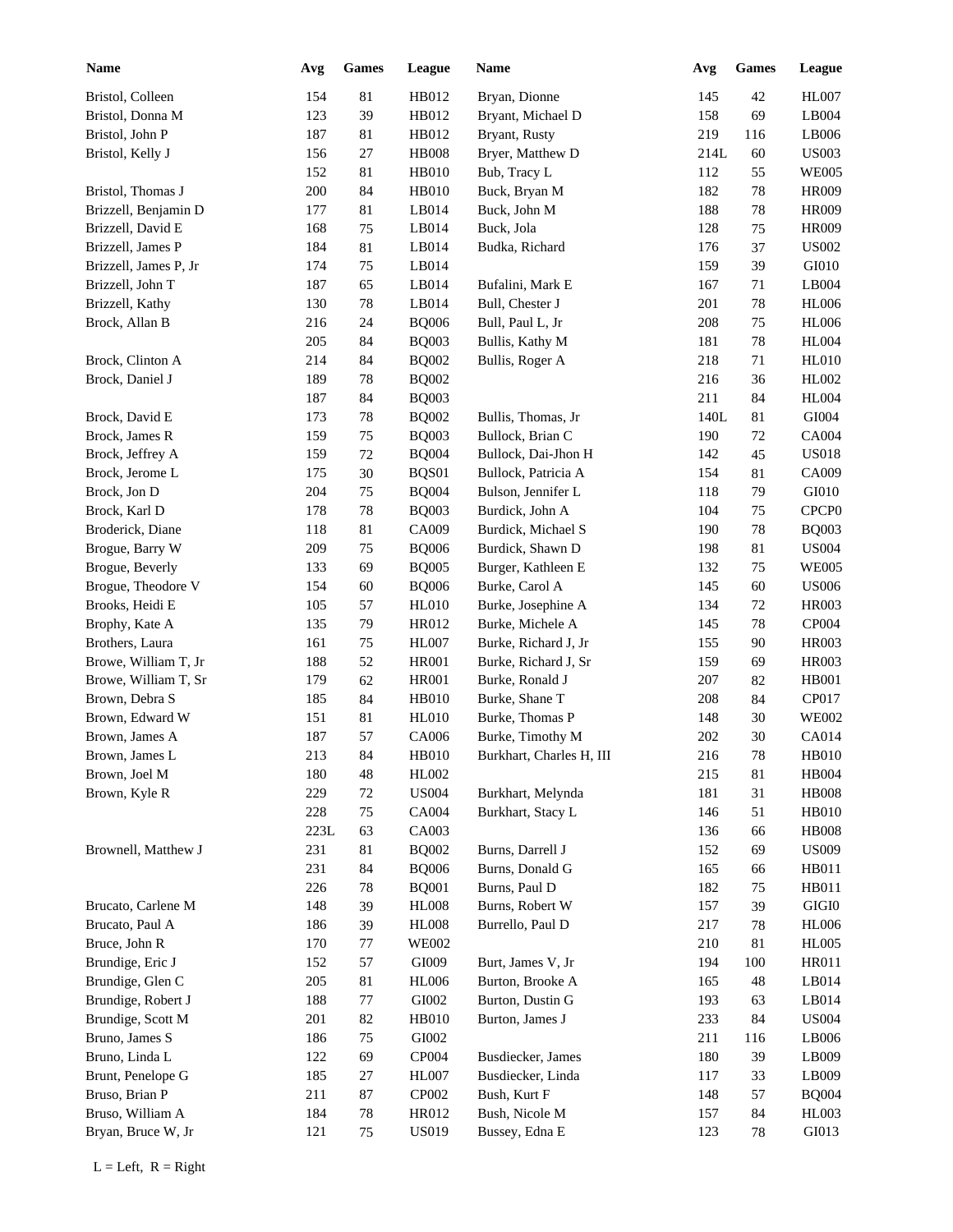| <b>Name</b>              | Avg  | <b>Games</b> | League       | Name                      | Avg  | <b>Games</b> | League        |
|--------------------------|------|--------------|--------------|---------------------------|------|--------------|---------------|
|                          | 117  | 78           | CA012        | Card, Donald E            | 168  | 75           | LB013         |
| Buszta, John W           | 200  | 72           | AL003        | Card, Julie A             | 153  | 63           | <b>US009</b>  |
| Button, Kevin D          | 202  | 62           | <b>BQ006</b> | Cardany, Barbara A        | 143  | 75           | GI013         |
|                          | 195  | 69           | <b>BQ002</b> | Carden, Jeffery W         | 130  | 30           | CP012         |
|                          | 191  | 21           | <b>BQ003</b> | Cardinal, Steven M        | 178  | 78           | <b>BQ002</b>  |
| Button, Rebecca J        | 146  | $72\,$       | LB016        | Cardona, Carlos J         | 145  | 81           | LB016         |
| Cahill, Christine E      | 143  | 36           | LB009        | Carey, Diane M            | 146  | 78           | <b>US011</b>  |
| Cahill, Timothy E        | 220  | 84           | <b>BQ003</b> | Carey, Patricia A         | 149  | 78           | <b>US011</b>  |
| Caivana, Helen L         | 155  | 78           | <b>HL004</b> | Cargile, Anne M           | 119  | 72           | <b>HL010</b>  |
| Caivana, Thomas G        | 192  | 69           | <b>HL004</b> | Cargile, Harry M          | 191  | 75           | <b>HL010</b>  |
| Calautti, Michael J      | 161  | 70           | <b>US008</b> | Carhart, Kevin M          | 218  | 78           | <b>US011</b>  |
| Calautti, Sherry C       | 127  | 67           | <b>US008</b> | Carhart, Lee              | 176  | 72           | CP010         |
| Caldwell, Jeannette M    | 136  | $72\,$       | AL005        | Carhart, Philip R, Jr     | 185  | 78           | <b>US011</b>  |
| Calhoun, Ed J, Jr        | 205  | 42           | HB009        | Carhart, Ray J            | 223  | 63           | CA004         |
|                          | 198  | 54           | <b>HB010</b> |                           | 216L | 60           | CA003         |
| Calhoun, Tammy           | 144  | 39           | HB009        | Carhart, Therese A        | 163  | 75           | <b>US011</b>  |
|                          | 142  | 57           | <b>HB010</b> | Carlo, Steven M           | 187  | 60           | HB013         |
| Callagan, Ryan C         | 159  | 72           | <b>US011</b> | Carmody, Kevin J          | 157  | 54           | <b>HR015</b>  |
| Callagan, Thomas         | 143  | 66           | <b>US011</b> |                           | 151  | 63           | <b>HR005</b>  |
| Callahan, Michael E      | 149  | 63           | <b>HL004</b> | Carnevale, Dennis C       | 197  | 87           | CP002         |
| Callahan, Priscilla      | 138  | 72           | <b>HL004</b> | Carney, Raymond A         | 179  | 84           | <b>HB007</b>  |
| Callahan, Walter W       | 219  | 84           | <b>BQ003</b> | Caron, Rhonda M           | 123  | 66           | <b>BQ001</b>  |
| Callander, Leonard G     | 169  | 78           | <b>HR016</b> | Caron, Ronald A           | 173  | 84           | <b>BQ003</b>  |
|                          | 167  | 81           | <b>HR006</b> | Carreiro, Theresa M       | 118  | 75           | LB016         |
| Callander, Ruth A        | 148  | 81           | <b>HR006</b> |                           | 112  | 45           | LB015         |
|                          | 146  | 78           | <b>HR016</b> | Carreiro, Walter          | 140  | 39           | LB015         |
| Caloprete, Mario J       | 157  | 82           | GI004        |                           | 138  | 72           | LB016         |
| Calvanese, Diane L       | 133L | 69           | CP013        | Carriero, Sue             | 132  | 40           | CP014         |
| Camadine, Cindy          | 139  | 66           | <b>HR014</b> | Carrigan, Michael E       | 119  | 58           | HB011         |
| Caminiti, Michael S      | 161  | 80           | <b>WE002</b> | Carroll, Lawrence T       | 128  | 78           | <b>WE004</b>  |
| Campana, William C       | 185  | 72           | GI001        | Carroll, Peter F, III     | 208  | 72           | <b>US003</b>  |
|                          | 176  | 94           | ALAL0        | Carroll, Peter F, IV      | 203  | 81           | <b>US003</b>  |
| Campbell, Charles        | 176  | 96           | <b>CP006</b> | Carson, Bonnie S          | 147  | 84           | <b>HR006</b>  |
| Campbell, Gerald L       | 191  | 21           | CA011        | Carter, Homer M, Sr       | 169  | 69           | AL007         |
| Campbell, Jeremiah D     | 151  | 84           | <b>HL003</b> | Carter, Jonathan M, Sr    | 160  | 66           | AL007         |
| Campman, Dwight R        | 137  | 69           | CP006        | Carter, Melissa A         | 115L | 21           | AL007         |
| Canfield, Bliss C        | 161  | 62           | <b>HL009</b> | Carter, Nicole            | 66   | 49           | CP010         |
| Cannizzo, Frank A        | 125  | 71           | LB002        | Carter, Robin M           | 140  | 69           | AL007         |
| Cannizzo, Thomas J, Jr   | 114  | 77           | LB002        | Carter, Wayne M           | 172  | 60           | AL007         |
| Cannizzo, Thomas J, Sr   | 168  | $82\,$       | LB002        | Caruso, Michelle A        | 151  | 78           | HB012         |
| Cannon, Peggy J          | 125  | 63           | HB002        | Caruso, Thomas J          | 180  | 78           | HB012         |
| Canty, Bennie, Jr        | 179  | $87\,$       | GI015        | Casavant, Cindy S.P.      | 131  | 75           | <b>BQ004</b>  |
| Canty, Lucille R         | 150  | 78           | <b>US017</b> | Casavant, Jim L           | 158  | 75           | <b>BQ004</b>  |
| Canty, Sylvester         | 194  | 75           | <b>US008</b> | Casavant, Larry S         | 159  | 75           | <b>BQ004</b>  |
| Capano, Mary Agnes       | 134  | 36           | CA009        | Case, Joshua J            | 201  | 63           | <b>BQ002</b>  |
| Capece, Anthony J        | 95   | 57           | <b>HR010</b> | Casey, Barbara J          | 141  | 78           | <b>HL007</b>  |
| Capozzelli, Joseph P, Sr | 176  | 72           | CA006        | Cassella, Ann M           | 137  | 75           | CP007         |
| Capparello, Nick M       | 164  | 96           | HR003        | Castle, Timothy J         | 163  | 69           | LB005         |
| Carabis, Thomas C        | 194  | 78           | GI002        | Castlegrande, Rocco A     | 183  | 81           | CP001         |
| Carabis, Timothy C, Sr   | 209  | 75           | AL003        |                           | 182  | 81           | CP017         |
| Carabis, Timothy, Jr     | 194  | 72           | AL003        | Castracane, Becki         | 140  | 66           | CA015         |
| Caravaty, Mark           | 148  | $84\,$       | CP004        | Castracane, Michael R, II | 197  | 84           | ${\rm GIO}04$ |
| Carboni, Marge           | 124  | 69           | CA012        |                           | 186L | 69           | CA015         |
| Carbonneau, Gary T, III  | 205  | 84           | AL002        | Catalfamo, Amy N          | 145  | 72           | <b>HL009</b>  |
| Carbonneau, Gary T, Jr   | 195  | 80           | AL002        | Catalfamo, Derek S        | 200  | 72           | <b>HL009</b>  |
| Carcia, Daniel J         | 183  | 71           | LB016        | Catanzarits, Nicole C     | 83   | 30           | GIS02         |
|                          |      |              |              |                           |      |              |               |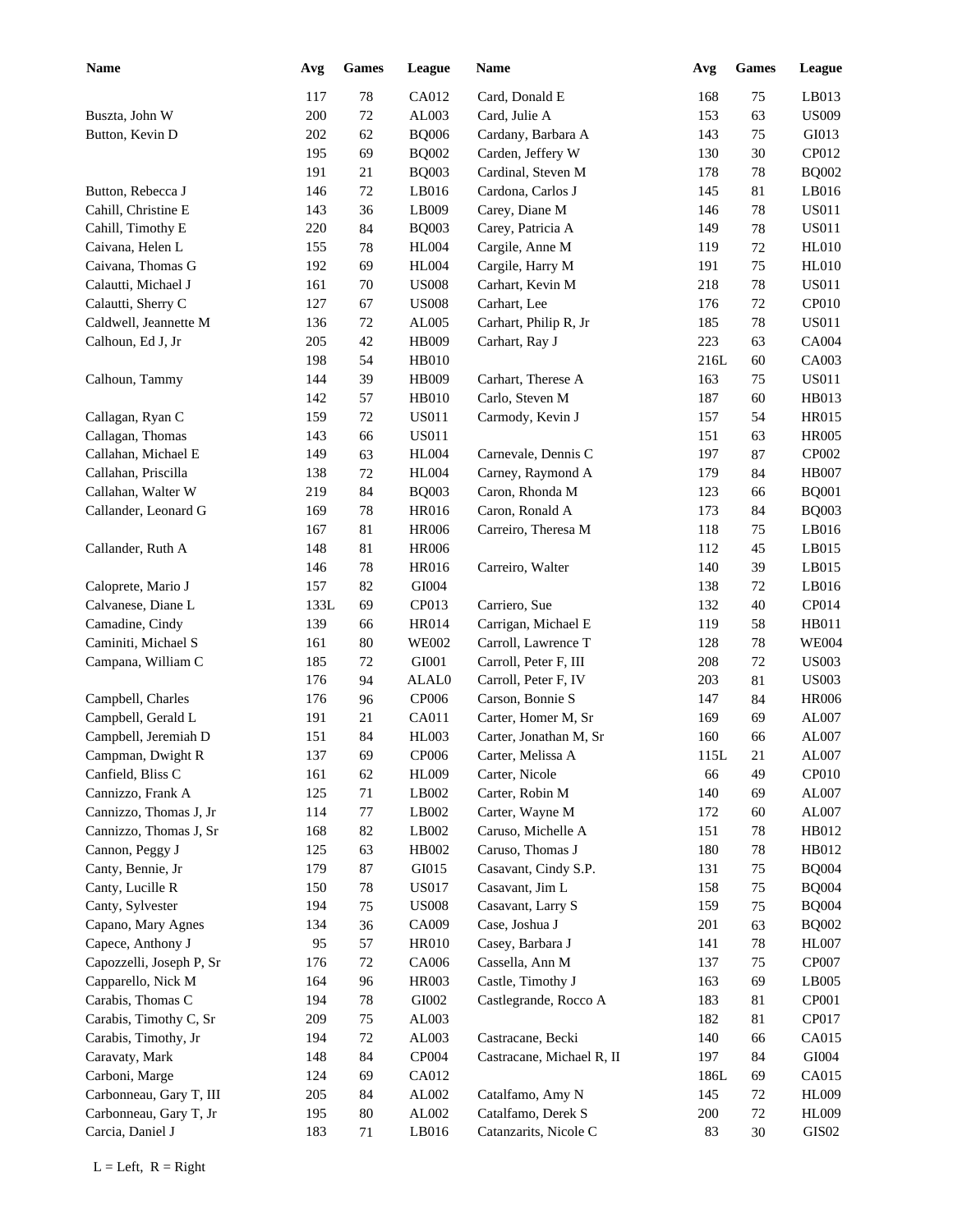| <b>Name</b>              | Avg  | <b>Games</b> | League            | Name                     | Avg  | Games  | <b>League</b>     |
|--------------------------|------|--------------|-------------------|--------------------------|------|--------|-------------------|
| Catlin, Corey S          | 165  | 66           | <b>HR010</b>      | Chiplock, William S, Jr  | 201  | 38     | CP012             |
| Caulfield, Gary J        | 198  | 83           | <b>HB004</b>      | Chirasello, Nicole M     | 118  | 81     | <b>BQ005</b>      |
| Caulfield, Joseph P      | 153  | 81           | GI003             | Chodin, John P           | 130  | 27     | GIS <sub>02</sub> |
| Caulfield, Michael M     | 162  | 81           | GI003             | Choquette, Thomas        | 177  | 63     | <b>HR005</b>      |
| Cavanaugh, Lisa          | 142  | 84           | LB010             | Christian, Celina        | 127  | 54     | <b>US006</b>      |
| Caverly, Brian C         | 206  | 69           | <b>HR001</b>      | Christiansen, Dale       | 203  | 81     | LB004             |
| Caverly, Steven F        | 208  | 88           | <b>HR011</b>      |                          | 200  | 75     | GI002             |
|                          | 206  | 81           | <b>HR001</b>      | Christiansen, Zach D     | 201  | 84     | LB004             |
| Cazasta, Robert          | 174  | $30\,$       | LB009             | Christofferson, Alicia L | 132  | 72     | <b>HL001</b>      |
| Cazasta, Sandra L        | 145  | 33           | LB009             | Churchill, Holly C       | 204  | 42     | LB017             |
| Cea, Joseph R            | 188  | 75           | <b>CA014</b>      | Cianfarani, Meredth      | 120  | 45     | CA015             |
| Cerniglia, Vincent M     | 186  | 72           | HB011             | Ciarlone, Frank M        | 188  | 72     | GI004             |
| Cerulli, Patricia A      | 132  | 90           | GI010             | Cicchinelli, Anthony D   | 187  | 33     | GI003             |
| Chalachanis, Andrew J    | 168  | 30           | LB009             | Cicchinelli, Joseph      | 205  | 42     | <b>HB009</b>      |
| Chamberlain, Everett A   | 164  | 78           | <b>CP008</b>      | Cicchinelli, Vincent     | 219  | 84     | <b>US004</b>      |
| Chambertland, Chip       | 128  | $42\,$       | CP017             |                          | 208  | 81     | <b>HL005</b>      |
| Chapman, Chris           | 178  | 47           | <b>HL009</b>      | Cicora, Matthew D        | 171  | 75     | GI001             |
| Chapman, Tiffany         | 131  | 60           | <b>HL009</b>      | Cipollo, Michael A       | 164  | 30     | <b>HR010</b>      |
| Charbonneau, Dean A      | 193  | 78           | <b>HL005</b>      | Cipperly, Carl W         | 153  | 72     | <b>BQ001</b>      |
|                          | 190  |              | GI013             |                          |      |        |                   |
| Charbonneau, Lawrence R  |      | 78           |                   | Cipperly, Daryl T        | 203  | 78     | <b>BQ006</b>      |
|                          | 190  | 78           | GI014             | Cipperly, Joan M         | 140  | 63     | <b>BQ005</b>      |
|                          | 188  | 78           | <b>US014</b>      | Cipperly, William F, Jr  | 195  | 30     | <b>BQ006</b>      |
| Charette, Annie M        | 151  | 93           | LB010             |                          | 194  | 81     | <b>BQ002</b>      |
| Charette, Jason L        | 158  | 65           | CA011             |                          | 180  | 72     | <b>BQ001</b>      |
| Charette, Lawrence M, Sr | 195  | 63           | <b>US009</b>      | Cisco, Francis E         | 221  | 51     | <b>CP008</b>      |
| Charette, Mark E         | 195  | 72           | CA011             | Cisneroz, Connie         | 115  | 81     | <b>WE005</b>      |
| Charette, Nicole M       | 129  | 93           | LB010             | Ckark, Dave G            | 156  | 72     | <b>BQ001</b>      |
| Charles, Alicia M        | 135  | 60           | <b>HR002</b>      | Clancy, Edward P         | 183  | 72     | GI004             |
| Charon, Daniel           | 197  | 63           | LB017             | Clark, Daniel S          | 120  | 45     | LB004             |
| Charon, Lynne            | 137  | 66           | LB017             | Clark, David J           | 192  | 84     | LB002             |
| Charow, Amanda K         | 196  | 69           | LB013             | Clark, Elizabeth M       | 132  | 84     | CP006             |
| Charow, Jonathan P       | 179  | 57           | LB013             | Clark, Guy H, III        | 184  | 54     | <b>BQ003</b>      |
| Charron, Christopher R   | 219  | 87           | CP002             |                          | 183  | 72     | <b>BQ001</b>      |
|                          | 215  | 76           | <b>CP008</b>      | Clark, Joseph B          | 145  | 77     | LB002             |
|                          | 205  | 112          | LB006             | Clark, Paul              | 165  | 81     | HR012             |
| Charron, Richard M       | 153  | 34           | $\mathbf{CPO08}$  | Clark, Robert J          | 174  | $32\,$ | CA011             |
| Chatterton, Bryan P      | 187  | 81           | CP017             | Clark, Ryan D            | 157  | 24     | <b>BQ004</b>      |
| Chauvin, Donna J         | 152  | 51           | HB012             | Clark, Tanya L           | 111  | 63     | <b>BQ004</b>      |
| Chauvin, William J       | 154  | 45           | HB012             | Clark, Yvonne            | 161  | $78\,$ | HR012             |
| Cheeley, Matthew B       | 195  | 93           | GI015             | Clarke, Bruce R          | 203  | 81     | CP001             |
| Cheetham, Michael D      | 174  | 66           | LB017             | Clarke, Daniel R         | 199  | 78     | HR015             |
| Cheetham, Robin L        | 180  | 72           | LB017             |                          | 191  | 100    | HR011             |
| Chenail, Ray             | 146  | $80\,$       | CA011             | Clarke, William          | 160  | 78     | LB016             |
| Cheney, John F           | 170  | $87\,$       | GI003             | Claus, Christopher H     | 228  | 75     | <b>HL009</b>      |
| Cherniwchan, Kathleen N  | 126  | $72\,$       | HB002             |                          | 224  | 79     | <b>HL010</b>      |
| Chestnut, Pat P          | 201  | $74\,$       | CA014             |                          | 220  | 72     | <b>HL006</b>      |
| Chestnut, Philip J       | 155  | $78\,$       | CA014             | Claus, Lori A            | 204  | 39     | <b>HL009</b>      |
| Chestnut, Ryan M         | 222  | 68           | HL006             |                          | 194  | 49     | <b>HL010</b>      |
|                          | 218  | $78\,$       | CA014             | Clementi, Beverly J      | 143  | 43     | GI012             |
|                          | 215  | 75           | HB001             | Clementi, Lisa           | 135  | 74     | <b>HR014</b>      |
| Chiera, Salvatore M      | 216  | 75           | GI002             | Clements, Kenneth H      | 174  | 84     | CP009             |
| Chiera, Salvatore P, Jr  | 210L | $78\,$       | ${\rm GIO}02$     | Clements, Paul A         | 184L | 63     | HL002             |
| Childs, Jeffery M        | 218  | $78\,$       | CP001             | Cobberti, Daniel C       | 158  | 81     | HL002             |
| Childs, Robert J, III    | 130  | 84           | CPCP <sub>0</sub> | Coburn, Sean M           | 190  | 84     | <b>HR011</b>      |
|                          |      |              |                   |                          |      |        | <b>US011</b>      |
| Childs, William R        | 190  | 57           | LB007             | Cocca, Phil M            | 164  | 75     |                   |
| Chiplock, Julia G        | 123  | 24           | CP012             | Cocco, Eric J            | 205  | 74     | <b>US002</b>      |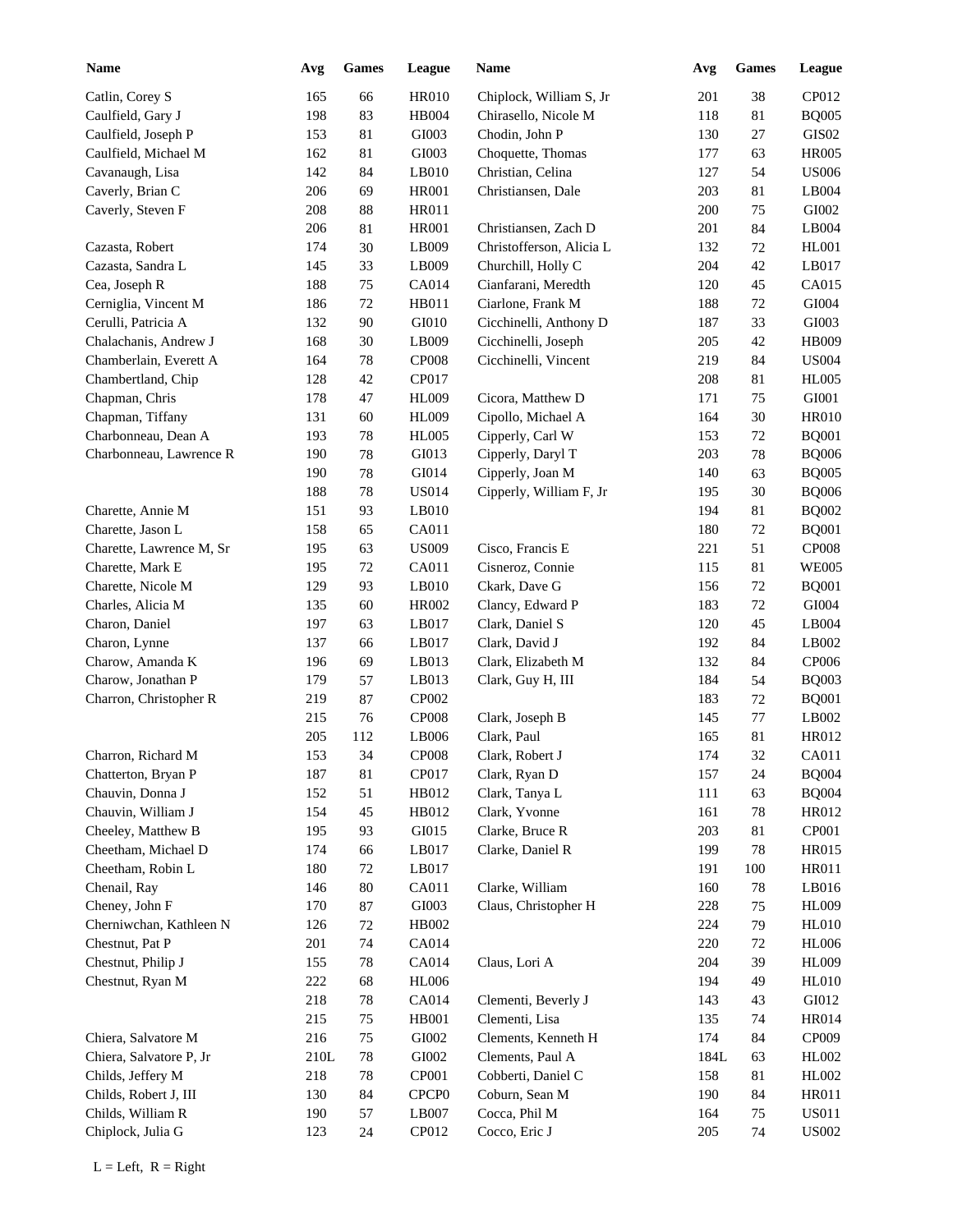| <b>Name</b>            | Avg    | <b>Games</b> | League            | Name                    | Avg     | <b>Games</b> | <b>League</b>     |
|------------------------|--------|--------------|-------------------|-------------------------|---------|--------------|-------------------|
| Cocco, Jason M         | 221    | 75           | <b>US002</b>      | Cook, Crystal R         | 102     | 49           | <b>BQ004</b>      |
| Coelho, Stephen A      | 140    | 77           | <b>US015</b>      | Cook, Donna M           | 118     | 27           | CA010             |
| Coghill, Andrew D      | 195    | 48           | AL003             | Cook, Kenneth T         | 173     | 27           | CA010             |
| Coghill, David C       | 200    | 81           | AL003             | Cooke, Paul A           | 153     | 78           | <b>US009</b>      |
| Cohen, Doug J          | 181    | 51           | CP017             | Cooke, Timothy J        | 181     | 33           | GIGI0             |
| Cohen, Shanice T       | $78\,$ | 44           | GI009             | Coon, Richard M         | 205     | 72           | <b>HL006</b>      |
| Cohen, Sharice C       | 122    | 56           | GI009             | Cooney, Krista E        | 115     | 61           | HR012             |
| Colabufco, Michael A   | 142    | 78           | <b>US003</b>      | Coonrad, Darrell M      | 226     | 84           | <b>HL005</b>      |
| Cole, Erika            | 104    | 66           | <b>BQ005</b>      |                         | 219     | 78           | CA003             |
| Cole, Kenneth F        | 142    | 71           | CPCP <sub>0</sub> | Coonradt, Gina M        | 145     | 81           | <b>US011</b>      |
| Cole, Samantha L       | 133    | 30           | <b>BQ005</b>      | Coonradt, Matt J        | 190     | 75           | CP010             |
| Coleman, Joseph P      | 194    | 51           | GI010             | Coonradt, Melissa       | 121     | 75           | CP010             |
| Collett, Patrick D     | 200    | 69           | <b>HB004</b>      | Cooper, Alice M         | 128L    | 81           | CA006             |
|                        | 196    |              | GI001             |                         |         |              | <b>HR003</b>      |
|                        |        | 78           |                   | Cooper, John G, Jr      | 127     | 96           |                   |
| Collette, Robert       | 177    | 76           | <b>HL010</b>      | Cooper, Terry C         | 196     | 63           | <b>CP008</b>      |
| Colliano, Jake         | 220    | 37           | <b>BQ006</b>      | Coover, James E         | 137     | 66           | CPCP <sub>0</sub> |
|                        | 212    | 57           | <b>BQ002</b>      | Corbeil, Mike J         | 208     | 66           | <b>HL006</b>      |
| Colliano, Samuel J     | 203    | 54           | <b>BQ006</b>      | Corchado, Jessica C     | 153     | 81           | CP005             |
|                        | 201    | 59           | <b>BQ002</b>      | Cordell, Edward J       | 195     | 78           | CP005             |
| Collington, Aaron C    | 214    | 78           | <b>US018</b>      | Cornelius, Paula A      | 149     | 69           | <b>HR005</b>      |
| Collington, Arianna V  | 182    | 66           | <b>US017</b>      | Cortesi, John           | 196     | 30           | GIS01             |
| Collington, Davia N    | 188    | 65           | <b>US017</b>      | Cosgrove, Stephen F     | 191     | 48           | <b>HB009</b>      |
| Collins, Alfred J, III | 196    | 69           | HL002             | Cossey, James W, Sr     | 170     | 81           | GI013             |
| Collins, Brendan J     | 181    | 78           | HL002             |                         | 163     | 81           | CA006             |
| Collins, Christopher M | 164    | 75           | LB016             | Costantino, Johnnie A   | 133     | 74           | <b>BQ005</b>      |
| Collins, James E       | 177    | 81           | LB016             | Costanzo, Carolyn M     | 152     | 63           | CP004             |
| Collins, Michael       | 191    | 84           | <b>CA004</b>      | Costanzo, Salvatore C   | 217     | 63           | <b>HL005</b>      |
| Collins, Ronald C      | 197    | 75           | <b>HR010</b>      | Cotch, David L          | 193     | 75           | <b>US009</b>      |
|                        | 193L   | 92           | <b>HR011</b>      | Cotch, Erik D           | 227     | 72           | <b>US004</b>      |
| Collis, Brian R        | 169L   | 54           | US012             |                         | 221     | 72           | CA003             |
| Collum, Alice L        | 136    | 60           | HB002             | Coughlin, Melissa A     | 126     | 74           | <b>WE005</b>      |
| Colvin, Angela F       | 159    | 36           | LB009             | Couture, Krista         | 125     | 78           | <b>HB008</b>      |
| Colvin, Brad G         | 204    | 84           | <b>BQ006</b>      | Cowin, Tammy L          | 147     | 81           | <b>HL001</b>      |
| Colvin, Robert J       | 182    | 30           | LB009             | Cox, Edward H           | 171     | 54           | <b>WE004</b>      |
| Colvin, Tyler J        | 216    | 72           | <b>BQ006</b>      | Cox, Lauren A           | 158     | 89           | CP004             |
| Comtois, Kenneth L     | 181    | 75           | GI011             | Craft, Heath T          | $230\,$ | 81           | <b>HL005</b>      |
| Comtois, Roland E      | 198    | $81\,$       | CA011             |                         | 229     | 80           | <b>HL006</b>      |
| Conde, Edward          | 192    |              | CP <sub>010</sub> | Craft, Lisa A           |         |              | HL001             |
|                        |        | 66           |                   |                         | 140     | 63           |                   |
| Conde, Nancy D         | 124    | 75           | CP010             | Crandall, Bill F        | 137     | 81           | LB005             |
| Condon, Thomas E, Jr   | 186    | 69           | HB013             | Crandall, Colin G       | 146     | 78           | CP011             |
| Cone, Michael T        | 169    | $78\,$       | CA011             | Crandall, Debora M      | 149L    | 66           | GI009             |
| Conklin, Paula A       | 122    | 81           | <b>BQ005</b>      | Crandall, Harold, III   | 190     | 69           | GI009             |
| Conklin, Robert W      | 177    | 84           | LB004             | Crandall, Harry J, Jr   | 215     | 81           | <b>BQ003</b>      |
| Conley, Christopher S  | 137    | 63           | HR009             | Crandall, Jennie M      | 111     | 78           | LB005             |
| Connolly, Ann S        | 145    | $30\,$       | CP010             | Crandall, Melissa A     | 124     | 78           | LB005             |
| Connolly, David F      | 171    | 75           | CP010             | Crandall, Tonya M       | 110     | 51           | GI010             |
| Connolly, Joanne F     | 114    | 33           | LB009             | Craver, Matthew T, II   | 171     | 24           | <b>US011</b>      |
| Connolly, Michael J    | 145    | $30\,$       | LB009             | Crawford, Richard       | 179     | 21           | CP012             |
| Connors, Jeremy N      | 137    | $\sqrt{48}$  | ${\rm G}I010$     | Crawmer, Arthur W       | 149     | 39           | AL007             |
| Connors, Timothy D     | 109    | 24           | $\rm GIS02$       | Crawmer, Sonia M        | 94      | 33           | AL007             |
| Connors, William E     | 103    | 69           | <b>WE001</b>      | Crego, Don R            | 191     | 78           | CP001             |
| Conroy, Brian M        | 209    | $90\,$       | ALAL0             | Crier, Barbara J        | 103     | 81           | AL005             |
| Conroy, John J         | 210    | 87           | ALAL0             | Critelli, Justin D      | 196     | 78           | CP004             |
| Constable, Emily R     | 172    | $72\,$       | ${\rm G}1007$     | Crivello, Christopher M | 124     | 42           | <b>US008</b>      |
| Constable, Francis     | 160    | 81           | ${\rm GIO}04$     | Cropsey, Merritt        | 164     | 56           | HR016             |
| Constantino, Vince D   | 129    | 41           | <b>BQ006</b>      | Crosier, Lee F          | 158     | 48           | GI009             |
|                        |        |              |                   |                         |         |              |                   |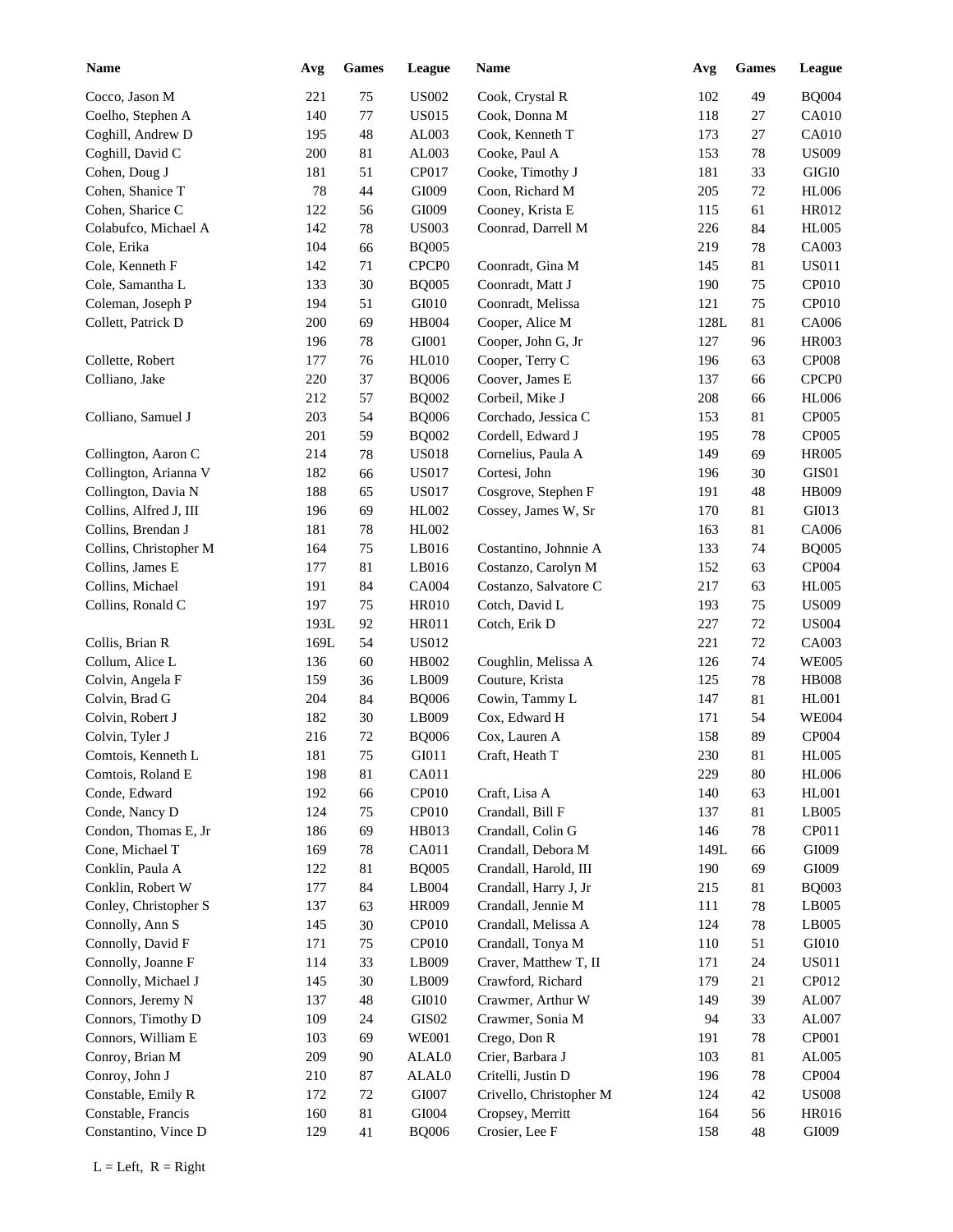| <b>Name</b>              | Avg  | <b>Games</b> | League       | <b>Name</b>             | Avg  | <b>Games</b> | League        |
|--------------------------|------|--------------|--------------|-------------------------|------|--------------|---------------|
| Cross, John P            | 190  | 54           | <b>BQ001</b> | Dambrosi, Amanda J      | 121  | 75           | HL002         |
| Cross, Keith L           | 189  | 36           | <b>BQ002</b> | Dan, Andy               | 110  | 66           | LB017         |
| Crucetti, Paul G         | 160  | $78\,$       | <b>WE002</b> | Dan, Sherri L           | 120  | 66           | LB017         |
| Crucetti, William        | 182  | $78\,$       | <b>WE004</b> | Danbury, Chris S        | 181  | 57           | <b>US006</b>  |
| Cruver, Richard D        | 163  | 75           | CP017        | Danbury, Jane           | 143  | 57           | <b>US006</b>  |
| Culihan, Linda           | 135  | 75           | <b>WE003</b> | Dane, John A            | 200  | 84           | <b>BQ002</b>  |
| Cummings, Howard         | 164  | 60           | CA014        | Danei, A. Gus           | 119L | 48           | GI013         |
| Cummings, Theresa M      | 141L | 63           | CP013        | Danforth, Kenneth J     | 158  | 84           | CP017         |
| Cummings, William H      | 213  | 87           | CP002        | Danzy, Robert, Jr       | 223L | 75           | <b>HB001</b>  |
| Cunniff, Dana A          | 117  | $25\,$       | CP012        | Davendonis, Paul J      | 185  | 72           | <b>BQ002</b>  |
| Cunningham, Joe F        | 174  | $78\,$       | LB004        | Davidson, Adam J        | 117  | 39           | <b>WE001</b>  |
| Cunningham, Thomas A     | 200  | $78\,$       | <b>US008</b> | D'Avighon, Gerd R       | 129  | 39           | HB009         |
| Curran, Gerard           | 225  | 84           | <b>US004</b> | Davis, Catherine C      | 128  | 57           | HR016         |
|                          | 217  | $78\,$       | <b>HB001</b> | Davis, Edward F         | 167  | 81           | AL003         |
| Curtis, Dale R           | 182  | 87           | GI012        | Davis, Florence         | 97   | 27           | AL007         |
| Curtis, Janet M          | 140L | 84           | <b>CA007</b> | Davis, Keith J          | 129  | 69           | HR016         |
| Curtis, Jean             | 151  | 62           | HB002        | Davis, Lisa A           | 108  | 66           | <b>BQ004</b>  |
|                          | 146  | 75           | <b>US009</b> | Davis, Ray H            | 146  | 84           | LB004         |
| Curtis, Keith M          | 143  | 51           | GI012        | Davis, Robert M         | 164  | 75           | CP008         |
| Curtis, Rebecca          | 150  | 78           | GI012        | Davis, Stephen M        | 161  | 42           | <b>US014</b>  |
| Curtis, Sully M          | 131  | 48           | <b>HB009</b> | Dawson, Brenda S        | 120  | 54           | <b>HL007</b>  |
| Curtis, Terry L          | 183  | 63           | <b>US008</b> | Dawson, Denise G        | 159  | 81           | HR012         |
| Cusack, Jodi A           | 119  | 68           | <b>US014</b> | Day, Rory C             | 194  | 81           | <b>BQ003</b>  |
| Cusack, Kevin P          | 169  | 79           | AL003        | De Fruscio, Scott A     | 200  | 78           | CA011         |
| Cusack, Patrick M        | 180L | 75           | <b>US014</b> | De Fruscio, Scott A, Jr | 215  | 81           | CA011         |
| Cushine, Todd            | 179  | 63           | <b>US012</b> | De Genero, Angelo T     | 180  | 81           | <b>HR015</b>  |
| Cuva, Fred J, Jr         | 180  | 93           | CP009        |                         | 173  | 81           | <b>HR005</b>  |
| Cuva, Fred J, Sr         | 118  | 93           | CP009        | De Genero, Dave         | 191  | 81           | <b>HR005</b>  |
| Cuva, Sam S              | 163  | 84           | CP009        | De Giorgio, Lori A      | 161  | 60           | AL007         |
| Cuzmanov, Stacy          | 128  | 87           | CP006        | De Lair, Carolanne      | 128  | 90           | <b>HR003</b>  |
| Czajkowski, Kyle W       | 154  | 74           | <b>HL010</b> | De Lollo, Jodi M        | 131  | 69           | <b>HL007</b>  |
| Czamara, Ann M           | 140  | 78           | <b>HB008</b> | De Long, Julie C        | 130  | 75           | LB012         |
| Czamara, Nate            | 197  | 81           | AL003        | De Marco, Wendy M       | 154  | 60           | <b>HL007</b>  |
| Czech, Matthew P         | 222  | 75           | LB008        | De Mento, James J       | 176  | 81           | GI003         |
| Czesnik, Andrew W        | 146L | 75           | GI002        | De Midio, Vincent J     | 167  | 75           | GI003         |
| D'Agostino, Sally A      | 138  | 36           | <b>US020</b> | Dean, Frank J           | 110  | $77\,$       | <b>WE003</b>  |
| Daigle, Cary J           | 178  | 36           | CP012        | Dean, Jean A            | 100  | 81           | <b>WE003</b>  |
| Daigneault, James M      | 193  | 89           | GI012        | Dearstyne, Brenda A     | 155  | 21           | <b>HR000</b>  |
| Daigneault, John A       | 220  | 75           | HB004        | Debell, Chester O       | 173  | 56           | CA014         |
| Daigneault, Margaret A   | 138  | 24           | CA010        | DeCitise, Charles P, Jr | 183  | 63           | HB012         |
| Daigneault, Meghan N     | 164  | 96           | GI012        | Decker, Edward L        | 148  | 39           | GIGI0         |
| Daigneault, Nicholas J   | 210  | 84           | CA004        | Decker, James E         | 191  | 62           | <b>BQ006</b>  |
|                          | 197  | 81           | CA003        | Decker, Polly A         | 121  | 63           | <b>US019</b>  |
|                          | 192  | 21           | <b>CA010</b> | Deere, Mary C           | 146  | 75           | GI007         |
| Daigneault, Robert A, Jr | 240  | 84           | <b>US004</b> | Deerfield, Denise M     | 151  | 60           | GI011         |
|                          | 223  | 81           | HB001        | Deerfield, Robert       | 152  | 72           | HR016         |
|                          | 215  | 81           | CA003        | Deerfield, Thomasine    | 132  | $72\,$       | HR016         |
| Daigneault, Robert A, Sr | 212  | 84           | <b>HL005</b> | Degiovine, Ian E        | 125  | 27           | ${\rm GIO}02$ |
|                          | 201  | 27           | <b>CA010</b> | Delaney, James A        | 176  | 57           | HL011         |
| Daigneault, Susan        | 137  | 81           | GI012        | Delaney, Robin A        | 117  | 50           | HL011         |
| Daley, Paul M            | 144  | 75           | <b>HR016</b> | Delano, Sophie M        | 135  | 66           | HL007         |
| Dalheim, Linda C         | 120  | 78           | HL003        | DellaCioppa, Angelo     | 216  | 39           | GI010         |
| D'Aloia, Angelo J        | 171  | 78           | HL011        | Demante, Nick J         | 156L | 43           | <b>HR010</b>  |
|                          | 146  | 21           | <b>HL005</b> | DeMarco, Brian P        | 182  | 24           | <b>CA010</b>  |
| D'Aloia, Peggy E         | 159  | 81           | HL011        | Demartino, Joel H       | 168  | 63           | CP001         |
| Dalpe, Leo P, Jr         | 190  | 61           | CP008        | Demers, David J         | 212  | 84           | <b>US003</b>  |
|                          |      |              |              |                         |      |              |               |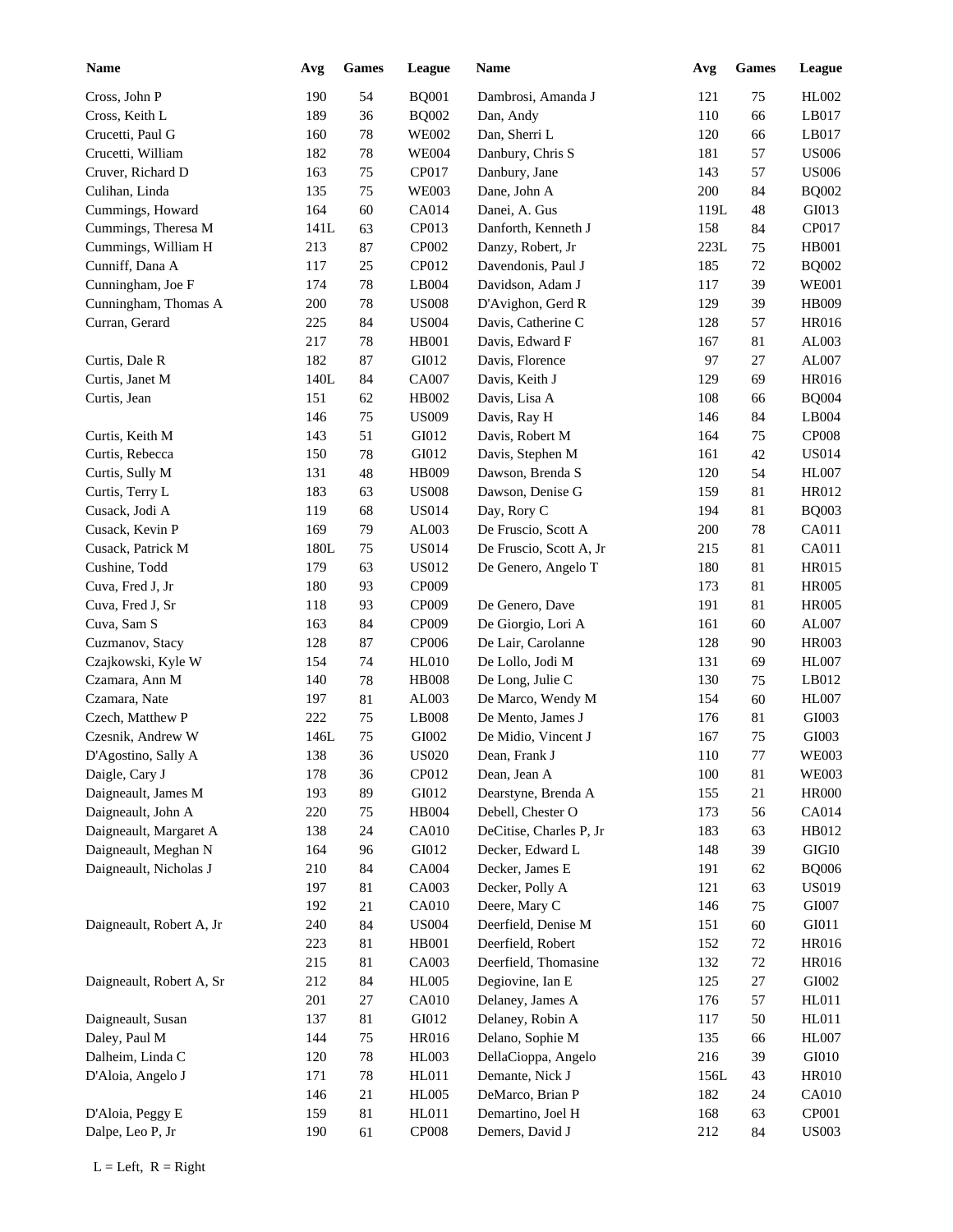| Name                   | Avg  | <b>Games</b> | League       | <b>Name</b>            | Avg     | <b>Games</b> | <b>League</b>     |
|------------------------|------|--------------|--------------|------------------------|---------|--------------|-------------------|
| Demetros, Robert E, Jr | 196  | 79           | AL003        | DiNova, Michael V      | 205     | 81           | LB005             |
| Dempsey, Ian T         | 151  | 65           | GI004        |                        | 198     | 75           | LB016             |
| Denison, Lester E      | 166  | 78           | <b>US002</b> | Disque, Mary B         | 137     | 77           | LB005             |
| Denue, Diane Marie     | 166  | 81           | <b>WE005</b> | Dobert, Daniel M       | 137     | 63           | <b>HR006</b>      |
| Denue, Susan L         | 118  | 81           | <b>WE005</b> | Dobert, Dennis         | 170     | 78           | HR014             |
| Denue, Thomas R        | 177  | 57           | <b>WE004</b> | Dobert, Marlene        | 96      | 75           | HR014             |
| Deo, Debra J           | 104  | 24           | CA010        | Dobert, Mary E         | 172     | 84           | <b>HR006</b>      |
| Derocher, Joseph A, Jr | 227  | 81           | <b>US004</b> | Dodge, Charles M       | 167     | 84           | <b>HR010</b>      |
|                        | 215  | $78\,$       | CA003        | Dodge, Jeremy J        | 174     | 62           | <b>HR010</b>      |
| DeRusso, Vincent J     | 169  | 85           | LB011        | Dolan, Edward P        | 177     | 30           | GIS <sub>02</sub> |
| DeSain, Douglas J      | 167  | $72\,$       | CP001        | Dolan, John J          | 197     | 84           | <b>US003</b>      |
| Desautels, Brandon K   | 143  | 75           | CP017        | Dolan, William T, III  | 176     | 29           | GI010             |
| Desautels, Mark K      | 152  | 69           | CP017        | Dolder, Josephine      | 137     | 81           | <b>WE005</b>      |
|                        | 161  |              | HR012        |                        | 127     |              | CP004             |
| DeSeve, Joseph E, Jr   |      | 57           |              | Dolley, Debbie         |         | 84           |                   |
| Desnoyers, Shawn E     | 213  | 84           | <b>US004</b> | Dolley, Evan J         | 153     | 78           | CP004             |
|                        | 203  | 84           | CA004        | Dolny, John A          | 212     | 115          | LB006             |
| DeTraglia, Frank H     | 143  | 78           | GI014        | Domay, James W         | 167     | 30           | GIS02             |
|                        | 143  | 81           | GI013        | Donahue, Mary E        | 129     | 35           | LB009             |
| Deuel, Louis R         | 201L | 78           | HR015        | Donnelly, John J, Sr   | 203     | 44           | AL006             |
| Deuel, Michele M       | 164  | 78           | <b>WE005</b> | Dooley, E. John        | 196     | 69           | GI001             |
| Devaren, Paul M        | 204  | 84           | <b>US004</b> | Dooley, Richard J      | 198     | 48           | AL003             |
|                        | 196  | 27           | CA004        | Doremus, Albert F      | 146     | 63           | <b>WE004</b>      |
| Devery, Phyllis        | 114  | 68           | <b>HR008</b> | Doriski, Allene        | 180     | 75           | CA009             |
| DeVoe, Alan T          | 170  | 54           | CP011        | Dorman, Phillip T      | 185     | 78           | <b>BQ006</b>      |
| Devoe, Connor J        | 139  | 72           | <b>CP010</b> | Dorstek, Henry A       | 219     | 84           | <b>US004</b>      |
| DeVoe, Craig W         | 220  | 73           | CP011        | Dorward, James D       | 179     | 27           | $\rm GIGI0$       |
| DeVoe, Danielle M      | 216  | 84           | CP002        | Dorward, Samara        | 128     | 27           | $\rm GIGI0$       |
|                        | 209  | 66           | CP010        | Doty, James A, Jr      | 212     | 81           | <b>HL006</b>      |
| DeVoe, James W         | 193  | 84           | CP011        |                        | 209     | 81           | HL002             |
| DeVoe, Jasmine         | 170  | 69           | LB012        | Douglas, Lester H, III | 206     | 78           | <b>HB004</b>      |
| DeVoe, Lawrence W      | 154  | 84           | CP011        | Douglas, Lester H, IV  | 209     | 78           | <b>HB004</b>      |
| DeVoe, Ronald G        | 209  | 75           | CP002        | Dow, Linda M           | 118     | 78           | <b>WE005</b>      |
|                        | 207  | 63           | <b>CP010</b> | Dowd, Jerry F          | 147     | 73           | <b>HR016</b>      |
|                        | 207  | $72\,$       | <b>CP008</b> | Dowd, Joseph P         | 204     | 75           | HB011             |
| DeVoe, Stephen         | 177  | 69           | CP010        | Dowd, Rosemary         | 123     | 71           | <b>HR016</b>      |
| Deyoe, Amanda R        | 178  | 69           | <b>BQ004</b> | Downey, Holly E        | $126\,$ | 66           | <b>BQ005</b>      |
|                        | 176  | 71           | <b>BQ001</b> | Doyle, Mike            | 160     | 59           | CP010             |
| Di Giulio, David M     | 207  | 78           | LB004        | Dozois, Raymond        | 169     | 71           | CP010             |
| Di Novo, Adam T        | 210  | 87           | CA004        | Dragonette, Angelo     | 164     | 72           | HL002             |
| Di Nuzzo, Gene         | 214  | 110          | LB006        | Dragt, Dwayne D        | 197     | $78\,$       | <b>HL009</b>      |
| Di Nuzzo, Janice       | 145  | 69           | HB002        |                        | 195     | 81           | <b>HL010</b>      |
| DiBell, Thomas R       | 221  | 84           | <b>US004</b> | Dragt, Michele M       | 185     | 78           | <b>HL009</b>      |
| Dickinson, Andrew J    | 219  | 24           | US012        |                        | 176     | 81           | <b>HL010</b>      |
| Dickinson, David J     | 190  | 75           | <b>BQ002</b> | Drazkowski, Daniel B   | 215     | 87           | CP004             |
| Dickinson, Thomas D    | 169  | 39           | HB009        | Drescher, John C, Sr   | 132     | 64           | <b>CP008</b>      |
| Dickson, Donald C      | 175  | 48           | <b>HR001</b> | Drescher, John J, Jr   | 171     | 77           | <b>CP008</b>      |
| Dickson, Mitchell A    | 146  | 75           | LB016        | Driggers, Clyde J      | 197     | 57           | HL006             |
| Dietlein, Richard A    | 178  | $\bf 84$     | LB004        | Drobneck, Carol A      | 169     | $72\,$       | CA013             |
| Dietz, Francis T       | 175  | 45           | CP005        | Drobneck, David J      | 197     | 75           | CA013             |
| Dietz, Jane L          | 169  | 69           | CP005        | Drumm, James J         | 195     | 84           | LB004             |
|                        | 167  | 72           | CP009        | Drzymala, Peter S      | 148     | 78           | <b>WE001</b>      |
| DiFabio, Peter         | 93   | $81\,$       | <b>WE004</b> | Du Bray, Deborah       | 170     | 78           | <b>US014</b>      |
| Diiorio, Jen           | 147  | 75           | <b>HR005</b> | Du Bray, Michael W     | 182     | 78           | <b>US014</b>      |
| DiMura, Paul M         | 152  | $81\,$       | GI013        | Duchowny, Luke S       | 174     | 78           | <b>US014</b>      |
| Dinardo, Jeff          | 206  | $\sqrt{48}$  | ALAL0        | Duda, Stanley P        | 193     | 75           | HR015             |
| DiNova, Anthony J      | 196  | 81           | LB005        | Duesler, Matt          | 156     | 69           | HL002             |
|                        |      |              |              |                        |         |              |                   |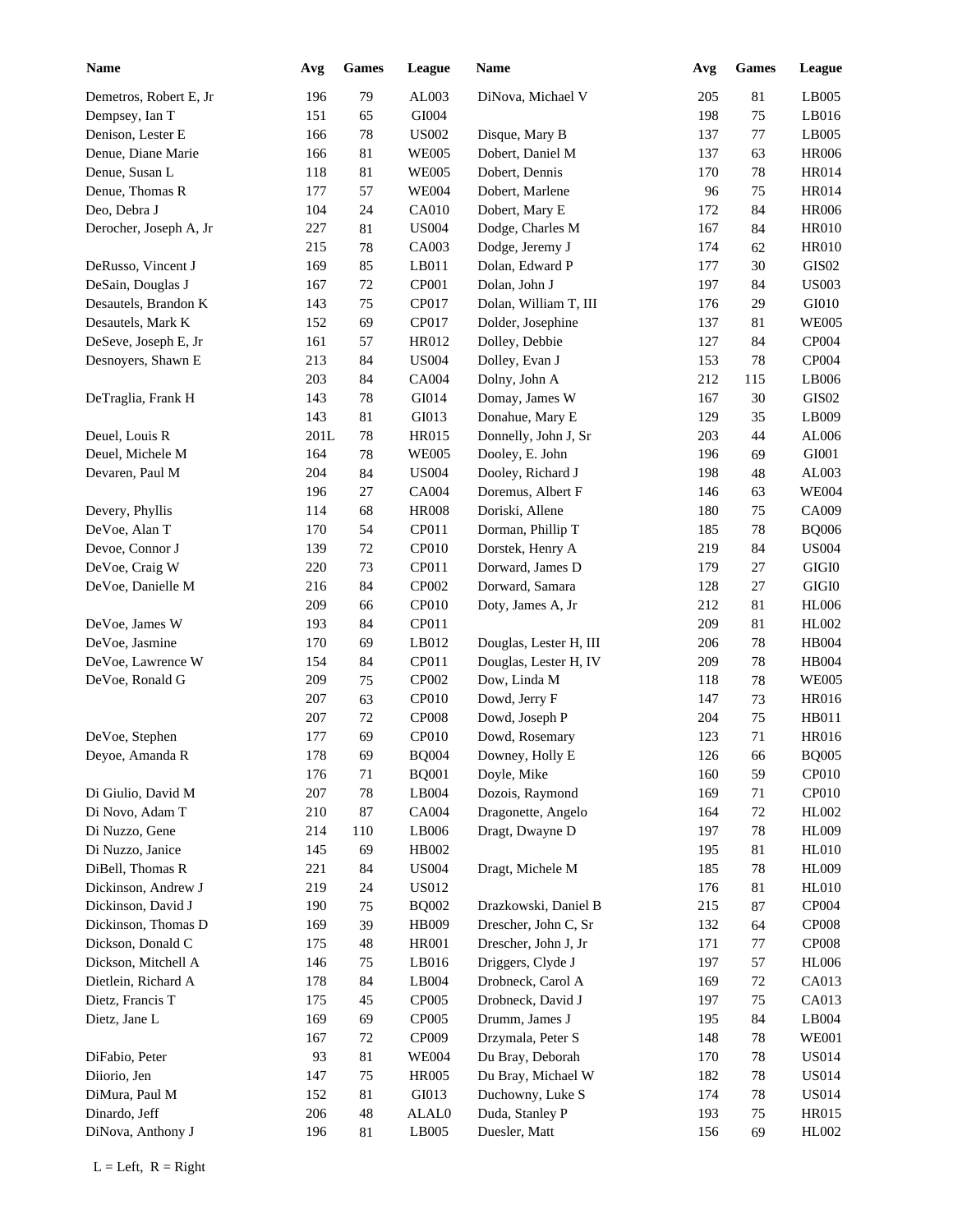| <b>Name</b>          | Avg  | <b>Games</b> | League            | Name                      | Avg  | Games  | League            |
|----------------------|------|--------------|-------------------|---------------------------|------|--------|-------------------|
| Dufek, Florence J    | 181  | 86           | CP002             | Ellinger, Mark E          | 192  | 72     | <b>CP008</b>      |
| Duff, Robert A       | 173  | 75           | CP001             | Ellis, Jay                | 151  | 36     | CP012             |
| Dufresne, David E    | 133  | 60           | CA014             | Ellis, Mary Jane          | 154  | 75     | CA006             |
| Duguay, Andre R      | 213  | 66           | LB013             | Ellison, John A           | 198  | 60     | <b>HL006</b>      |
| Dumas, Paul G        | 230  | 84           | HB001             | Ellison, Nancy J          | 162  | 75     | <b>HL009</b>      |
| Dumas, Paul G, Jr    | 211  | 81           | HB001             | Elmendorf, John D         | 171  | 24     | GIS <sub>02</sub> |
| Duncan, Charles W    | 158  | 27           | <b>CA010</b>      | Elmendorf, Toni           | 122  | 30     | GIS <sub>02</sub> |
|                      | 153  | 66           | <b>CA008</b>      | Ely, Paul F               | 180  | 72     | <b>HR015</b>      |
| Duncan, Kirk E       | 170  | 54           | HB003             | Ely, Tina M               | 163  | 69     | <b>BQ004</b>      |
| Duncan, Mandy M      | 167  | 78           | CA007             |                           | 160  | 75     | <b>BQ005</b>      |
|                      | 160  | 23           | <b>CA010</b>      | Ely, Trevor W             | 185  | 42     | <b>BQ002</b>      |
| Duncan, Matthew, III | 212  | 71           | <b>CA004</b>      |                           | 175  | 51     | <b>BQ004</b>      |
| Duncan, Penny        | 152  | 78           | <b>US009</b>      | Emanatian, Anthony P      | 207  | 84     | <b>US004</b>      |
| Dunn, Warren C       | 214  | 112          | LB006             | Enfield, Ronald M         | 193  | 57     | CP011             |
| Dunn, William G, III | 206  | 81           | <b>US004</b>      | Engle, Frances E          | 127  | 30     | <b>HR008</b>      |
|                      | 201  | 78           | CA003             |                           | 120  | 76     | HR013             |
| Dupont, Robert P     | 147  | 75           | CP010             | English, Theresa M        | 113  | 75     | HB002             |
| Dupont, Susan J      | 137  | 84           | <b>US007</b>      | Eno, Carlton P            | 191  | 84     | GI014             |
| Dupont, Susan J      | 143  | 72           | CP010             | Eriksen, David P          | 165  | 77     | <b>BQ002</b>      |
| Duquette, Homer E    | 108  | 63           | CA006             | Erno, Anne E              | 133  | 72     | <b>HB007</b>      |
| Durante, Tania M     | 178  | 90           | LB011             | Erno, Raymond J           | 206  | 69     | <b>HL006</b>      |
| Durfee, Janice       | 179  | 81           | GI007             |                           | 196  | 72     | <b>HL005</b>      |
| Durivage, Arthur E   | 167  | 78           | AL003             | Erno, Robert J, Sr        | 217  | 78     | CP002             |
| Durivage, Joanne I   | 159  | 81           | GI013             | Espey, Crystal W          | 133  | 36     | CP012             |
| Durkin, James M      | 204  | 54           | <b>HB010</b>      | Espey, Donald R           | 164  | 33     | CP012             |
|                      | 202  | 84           | HB013             | Etman, Marcia             | 149  | 86     | GI012             |
| Durnberg, Chris S    | 127  | 24           | CP012             | Evans, Brian A            | 179  | 42     | LB011             |
| Durnberg, James A    | 196  | 35           | CP012             | Evans, Debra              | 121  | 75     | <b>HR008</b>      |
| Durnberg, Ryan J     | 181  | 27           | CP012             | Evans, John P             | 157  | 72     | <b>HR001</b>      |
| Durr, Monchello D    | 181  | 69           | <b>US018</b>      | Evans, Laura C            | 135  | 66     | HR002             |
| Dushane, David J, Jr | 182L | 69           | AL007             | Evans, Raymond E          | 224  | 57     | <b>US004</b>      |
| Dushane, David J, Sr | 148  | 69           | AL007             | Evans, Robert J, Jr       | 211  | 75     | <b>HL005</b>      |
| Dushane, Tammy L     | 156  | 63           | AL007             | Evans, Stephen            | 120  | $81\,$ | LB004             |
| Dutcher, Cindy T     | 141  | $72\,$       | LB011             | Evans, Valerie J          | 115  | 61     | <b>US017</b>      |
| Dutcher, James R     | 189  | 48           | <b>HR006</b>      | Evers, Terence M          | 161  | 69     | <b>CP005</b>      |
| Dutlart, Bonnie L    | 82   | 57           | CPCP <sub>0</sub> | Everson, Philip G         | 196  | 78     | <b>CP008</b>      |
| Dutlart, Justin J    | 110  | 53           | CPCP <sub>0</sub> | Every, John               | 148  | 72     | <b>HR005</b>      |
| Duval, Elizabeth M   | 128  | 24           | CP012             | Ewing, Shannon R          | 143  | 69     | <b>BQ005</b>      |
| Dyer, Charles F, Jr  | 181  | 61           | <b>HL006</b>      | Faboskay, Allan R         | 203  | 78     | HL002             |
| Dynko, Michael D     | 204  | 78           | <b>CA008</b>      | Facteau, Karl F           | 179  | 66     | AL007             |
| Dzembo, Mary J       | 150  | 75           | <b>HR008</b>      | Falasco, James J, Jr      | 194L | 84     | GI004             |
| Eagan, William L     | 203  | $\sqrt{48}$  | LB004             | Falasco, James J, Sr      | 129  | 78     | GI004             |
| Eaton, Michael E     | 218  | 81           | <b>HL005</b>      | Falasco, Joseph M         | 175  | 78     | GI004             |
|                      | 215  | 84           | CP002             | Falato, James J           | 186  | 81     | CA014             |
| Eaton, William E     | 208  | 81           | CA003             | Falkenberg, Karey L       | 134  | 81     | CP014             |
| Edmond, Joseph D     | 181  | 24           | <b>US014</b>      | Fane, Gregory M           | 192  | 27     | <b>BQ006</b>      |
| Edmond, Sabrena J    | 130  | 54           | <b>US014</b>      | Farinaccio, Michael J, Sr | 194  | 39     | CP012             |
| Edwards, Haywood, Jr | 172  | $78\,$       | <b>US008</b>      | Farinaccio, Rita J        | 133  | 39     | CP012             |
| Edwards, Roger H     | 153  | 84           | LB004             | Farley, Timothy D         | 189  | 78     | <b>HR001</b>      |
| Einbinder, Eric B    | 189  | 54           | GI002             | Farley, Tracy L           | 122  | 61     | HR012             |
|                      | 189  | 75           | LB007             | Faroni, Michael J         | 126  | 70     | HB011             |
| Ekmalian, John A     | 177  | $27\,$       | GI002             | Farr, Rex                 | 168  | 85     | CP006             |
| Elegiser, Catherine  | 83   | $30\,$       | <b>HR008</b>      | Farrell, Eric E           | 148  | 75     | GI010             |
| Ellett, George E     | 222  | 45           | CA011             | Farrell, Suzanne E        | 120  | 75     | <b>BQ005</b>      |
|                      | 205  | $78\,$       | CA004             | Farrell, Victoria L       | 119  | 96     | GI010             |
|                      |      |              |                   |                           |      |        |                   |
| Ellett, Jason G      | 201  | 23           | CA004             | Favreau, Brien R          | 205  | 72     | <b>US004</b>      |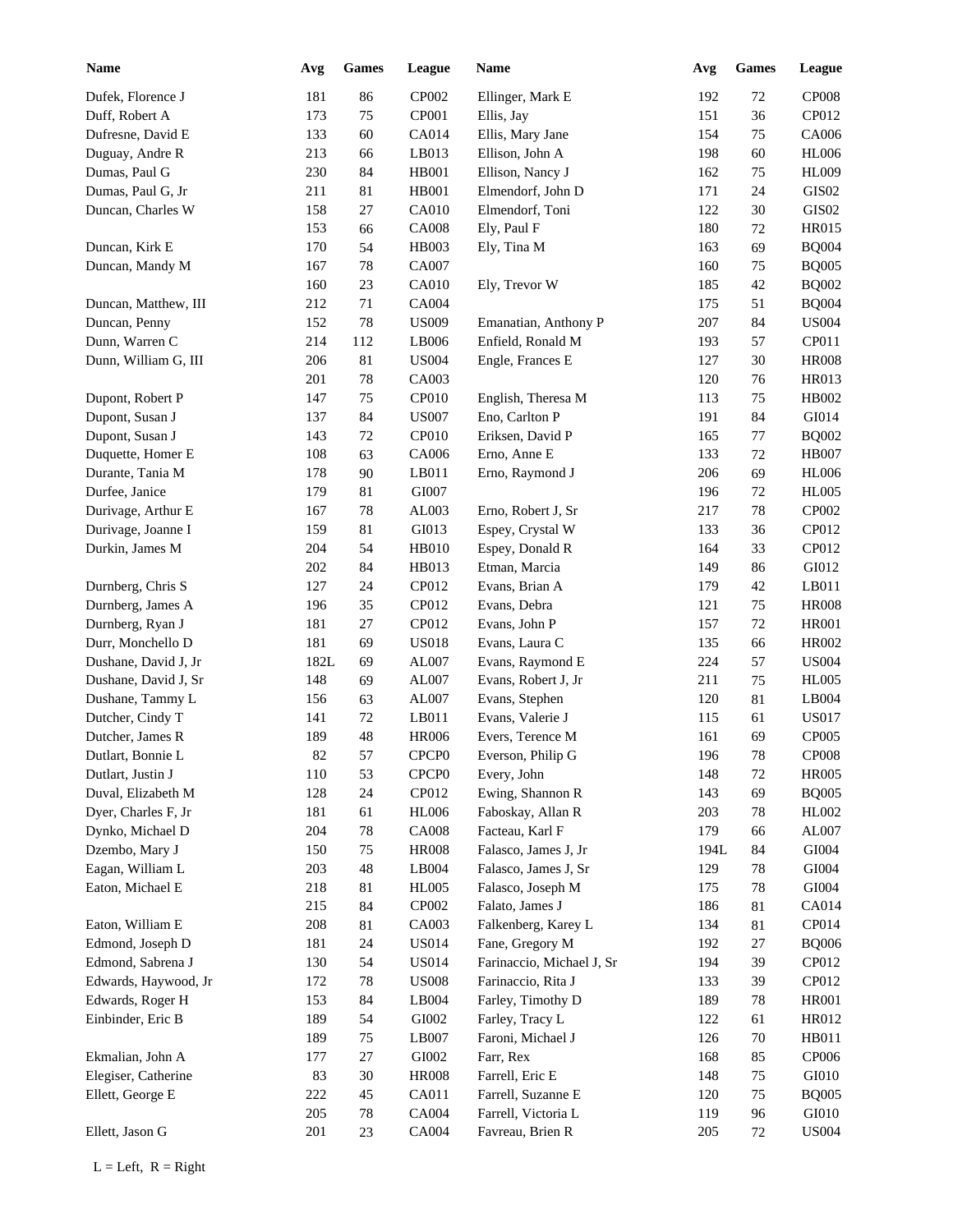| <b>Name</b>            | Avg  | <b>Games</b> | League       | <b>Name</b>           | Avg  | <b>Games</b> | League            |
|------------------------|------|--------------|--------------|-----------------------|------|--------------|-------------------|
|                        | 193  | 87           | GI003        | Foote, Jeff M         | 159  | 84           | HL003             |
| Fecura, Jason M        | 207  | 75           | CA014        | Foote, Marianne       | 116  | 84           | HL003             |
|                        | 205  | 68           | <b>CP008</b> | Forbes, Robert A      | 220  | 87           | CP002             |
| Fecura, Patrick M      | 206  | 71           | <b>CA008</b> |                       | 213  | 81           | <b>CP008</b>      |
| Fecura, Robert E, Jr   | 191  | 72           | GI003        | Forbes, Steven C, Jr  | 227  | 84           | CP002             |
| Fedden, Chris M        | 221  | 112          | LB006        |                       | 225  | $78\,$       | <b>CP008</b>      |
| Fedler, Condon W       | 182  | 69           | <b>BQ001</b> | Ford, Amanda R        | 105  | 33           | CP012             |
| Fedorchak, Kathy R     | 142  | 21           | <b>HL008</b> | Ford, John G          | 122  | 36           | CP012             |
| Fedorchak, Thomas M    | 215  | 39           | <b>HL008</b> | Ford, Thomas E, Jr    | 181  | 36           | CP012             |
|                        | 203  | 72           | CP017        | Fordley, Debra L      | 108  | 30           | LB009             |
| Fehily, Angela R       | 151  | 51           | <b>HL007</b> | Forner, Jane E        | 151  | 69           | <b>US006</b>      |
| Felitte, Joseph J      | 210  | 75           | <b>HL006</b> | Forte, Laura M        | 160  | 69           | <b>US009</b>      |
| Fennessey, Kyle        | 146  | 66           | <b>US009</b> | Fortune, Daniel J     | 199  | 84           | ALAL0             |
| Fera, Michele          | 149  | 93           | LB010        | Foster, Barry         | 133  | 68           | CA015             |
| Ferraro, Joan          | 144  | 75           | CP013        | Foster, Marybeth      | 131  | 36           | HB009             |
| Festa, Nicole M        | 164  | 63           | CP015        | Foster, Virginia      | 97   | 33           | HB009             |
| Fields, BiIlly R, II   | 150L | 24           | <b>US015</b> | Foster, William E     | 138  | 39           | HB009             |
| Fifield, Craig S       | 204  | 45           | <b>BQ004</b> | Foucher, Andre F      | 186  | 81           | CA015             |
|                        | 187  | 69           | <b>BQ001</b> | Fountaine, Mary Alice | 142  | 81           | <b>HL001</b>      |
| Filuta, Anne M         | 126  | 84           | AL005        | Fountaine, Theodore J | 129  | 84           | CP011             |
| Filuta, Jennifer A     | 174  | 63           | <b>HR004</b> | Fournier, Gerald E    | 194  | 78           | GI002             |
|                        | 209  |              |              |                       | 170  |              |                   |
| Filuta, John M         |      | 81           | AL005        |                       |      | 81           | <b>HR015</b>      |
| Filuta, Mike J         | 203  | 78           | <b>HR001</b> | Fournier, Jeffrey T   | 180L | 80           | <b>HR015</b>      |
| Finch, Justin M        | 169  | 57           | LB014        | Fox, Brett W          | 143  | 65           | CA014             |
| Finch, Linda L         | 145  | 90           | LB010        |                       | 138  | 24           | CA010             |
| Fink, Carol            | 115  | 80           | <b>US007</b> | Fox, Cassandra A      | 172  | 69           | CA007             |
| Fisher, Joshua K       | 169  | 78           | <b>HR010</b> | Fox, Patricia         | 112  | 71           | <b>HR013</b>      |
| Fisher, William R      | 159  | 66           | <b>HR010</b> | Fox, Thomas E         | 210  | 75           | <b>HB004</b>      |
| Fitch, Herbert D, Jr   | 213  | 84           | HB010        | Fox, Vince W          | 186  | $78\,$       | GI002             |
| Fitch, Madeline M      | 133  | 72           | <b>US017</b> | Frament, Barbara      | 171  | 81           | CA011             |
| Fitch, Mark S          | 198  | 84           | GI015        | Francese, Vincent J   | 165  | 36           | $\rm GIGI0$       |
| Fitch, Praphai T       | 209  | 87           | CP002        | Francisconi, Joseph R | 149  | 39           | CPCP <sub>0</sub> |
|                        | 200  | 75           | <b>HL009</b> | Franco, Anthony W     | 187  | 96           | GI010             |
| Fitzgerald, Barbara E  | 128  | 78           | GI013        |                       | 186  | 84           | GI004             |
| Fitzgerald, Nicholas J | 170  | 75           | <b>HB005</b> | Frank, Chris T        | 200  | $81\,$       | <b>US003</b>      |
| Fitzpatrick, John M    | 184  | 81           | GI011        | Frederick, Ray C      | 163L | 66           | LB005             |
| Fitzpatrick, William   | 173  | 72           | <b>WE004</b> | Fredricks, Edward E   | 119  | 57           | HR012             |
| FitzPatrick, William J | 225  | 78           | CA011        | Freeman, Bernice      | 120  | 63           | LB017             |
|                        | 209  | 81           | CA004        | Freer, William T      | 195  | 84           | ALAL0             |
| Fitzsimmons, Donna     | 182  | $78\,$       | <b>US009</b> | French, Charles W     | 204  | 81           | CP001             |
|                        | 174  | 75           | <b>HB005</b> | French, Darin P       | 187  | 72           | CPCP <sub>0</sub> |
| Fitzsimmons, Michael H | 196  | $78\,$       | <b>US009</b> |                       | 183  | 81           | CP001             |
|                        | 186  | $75\,$       | <b>HB005</b> | French, Vanessa A     | 144  | 66           | CPCP <sub>0</sub> |
| Fitzsimmons, Walter J  | 227  | 81           | <b>BQ003</b> | Frenger, David M      | 189  | 69           | GI004             |
| Flanigan, Bryon P      | 216  | 81           | <b>US003</b> | Frenger, Henry L      | 182  | 72           | GI004             |
| Flatley, Theresa M     | 173  | 63           | AL004        | Fritts, Steve         | 191  | 35           | CP002             |
| Flint, Brenda L        | 112  | 36           | <b>WE005</b> | Fronczek, Susan M     | 148  | 77           | HL001             |
| Flowers, Matthew, Jr   | 207  | 72           | <b>US018</b> | Frost, Stephen E      | 163  | 39           | CP001             |
| Flynn, Maureen V       | 140  | 93           | CP009        | Fruscio, Carmen P     | 175  | 81           | GI004             |
| Fogarty, Peter R       | 194  | 78           | HB004        | Frye, Cliff           | 206  | $78\,$       | LB002             |
| Fogarty, Timothy J     | 164  | $78\,$       | HB004        | Fuller, Jeffrey A     | 196  | 57           | <b>HR001</b>      |
| Foland, Deborah A      | 125  | 75           | CP004        | Fuller, Michael R     | 217  | 81           | CP002             |
| Foland, Steven E       | 156  | 46           | CP004        | Fuller, Ryan P        | 128  | 60           | <b>US005</b>      |
| Foley, Michael R       | 163  | 84           | <b>US011</b> | Funaro, Kathryn M     | 152  | 84           | CP004             |
| Follett, Michael J     | 159  | 75           | GI002        | Funaro, Richard J     | 228  | $72\,$       | HL005             |
| Foo, Christopher J     | 109  | 45           | HL003        | Furlano, Joseph       | 179  | $27\,$       | CA010             |
|                        |      |              |              |                       |      |              |                   |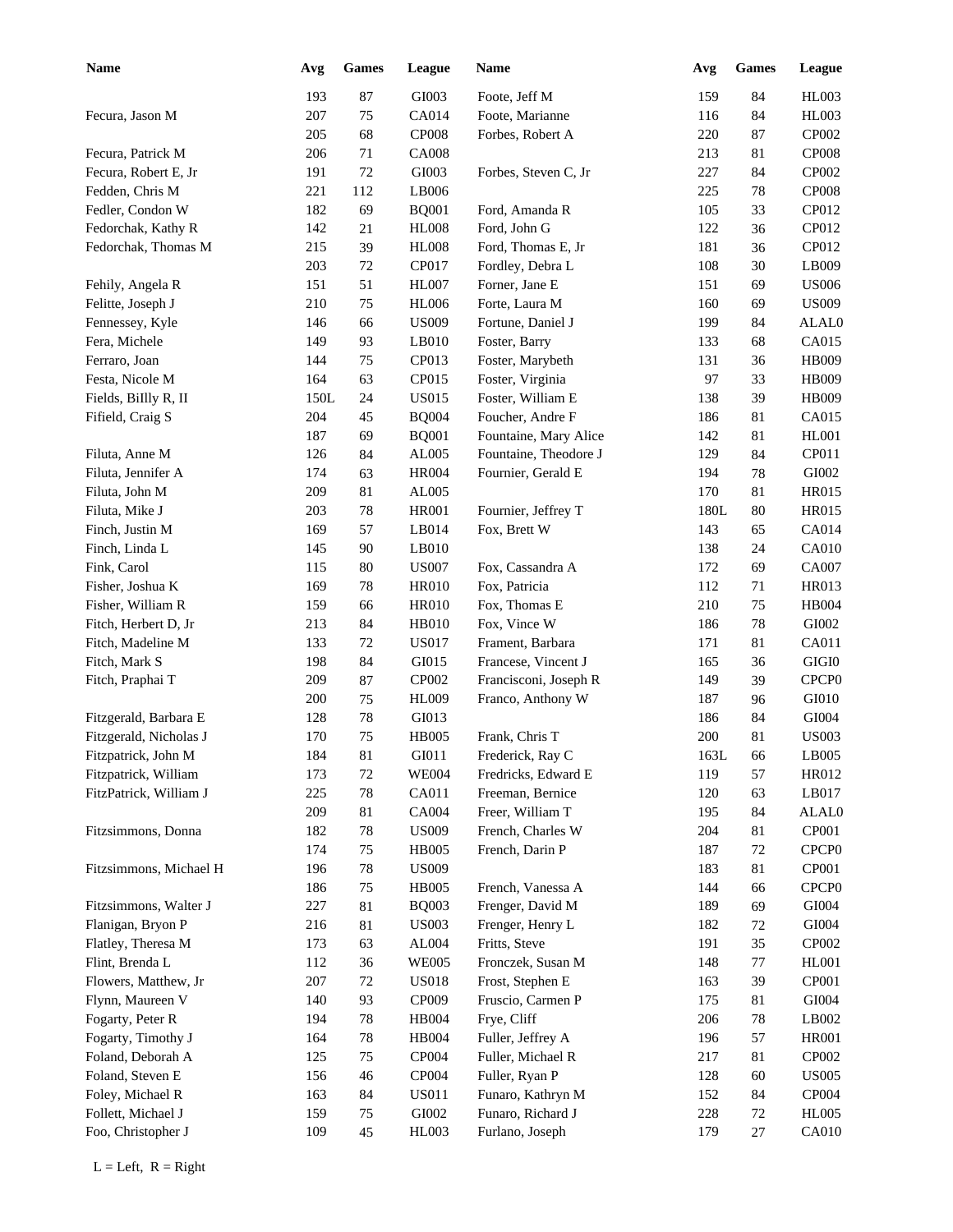| <b>Name</b>           | Avg  | <b>Games</b> | League       | <b>Name</b>                | Avg | <b>Games</b> | League            |
|-----------------------|------|--------------|--------------|----------------------------|-----|--------------|-------------------|
| Furry, Joseph, Jr     | 174L | 78           | <b>US003</b> | Gatzendorfer, Joseph P, Jr | 217 | 81           | CP002             |
| Fusci, Kenneth G      | 147  | 69           | LB005        | Gauthier, Paul J           | 188 | 75           | GI004             |
| Fusci, Rozanne C      | 143  | 48           | LB005        | Gauthier, William          | 163 | 63           | <b>HB005</b>      |
| Fusco, Michael A      | 197  | 78           | LB016        | Gaynor, Mary D             | 146 | 72           | <b>HB005</b>      |
| Gabriel, Claire E     | 154  | 66           | <b>HB008</b> | Gazzetta, Marshall V       | 165 | 60           | CA011             |
| Gabriel, Patricia L   | 161  | 78           | <b>US008</b> | Gazzetta, Ronald C         | 176 | 57           | CA011             |
| Gabriel, Steven J     | 230  | 84           | <b>HL005</b> | Gearhart, Kassandra M      | 116 | 78           | CP009             |
| Gabriele, Anthony D   | 192  | 78           | CP001        | Gebert, Paul G             | 155 | 84           | AL006             |
|                       | 190  | 96           | CP006        | Geene, Jeffrey             | 174 | 69           | HB012             |
| Gabriele, Joanne T    | 130  | 53           | CP006        | Geene, Maria               | 178 | 78           | HB012             |
| Gaedje, John W        | 168  | 71           | CP015        | Geleta, Tim C              | 224 | 78           | <b>HL006</b>      |
| Gaetano, Michael L    | 221  | 81           | <b>HL005</b> |                            | 217 | 75           | <b>HB001</b>      |
| Gaffney, Andrea C     | 164  | 57           | CP013        | Genevive, Mary E           | 142 | 78           | <b>HR008</b>      |
| Gagliardi, Nichola W  | 177  | 64           | <b>HR011</b> | Gensicki, Adelheid L       | 118 | 75           | <b>HR008</b>      |
| Gagnon, Edward        | 123  | 45           | HL003        |                            | 117 | 72           | HR013             |
| Gagnon, Gregg R       | 202  | 66           | AL008        | Geren, Joshua M            | 122 | 60           | HB013             |
| Gaige, Carol L        | 153  | 75           | LB017        | Geren, Robert              | 181 | 75           | HB013             |
| Gaige, Christopher L  | 191  | 72           | LB017        | Geren, Timothy J           | 156 | 60           | HB013             |
| Gaige, Joyce M        | 152  | 66           | LB017        | Germain, Jason C           | 186 | 79           | LB002             |
| Gaige, Kevin J        | 198  | 75           | LB017        | Gervais, Matthew M         | 115 | 72           | CP010             |
| Gailor, Tammy D       | 146L | $72\,$       | CP013        | Gerwin, Joseph, Jr         | 209 | 84           | HB004             |
| Galarneau, George R   | 140  | 51           | GI013        | Giachetti, Frank N, Jr     | 205 | 81           | CP001             |
| Galinski, David S     |      | 81           | LB016        |                            |     |              | <b>US016</b>      |
|                       | 201  |              |              | Gibson, Jason              | 81  | 21           |                   |
| Galinski, Scott C     | 186  | $72\,$       | LB016        | Gibson, Nora N             | 121 | 60           | <b>HB007</b>      |
|                       | 181L | 60           | LB005        | Gilbert, Jacob C           | 187 | 78           | <b>US015</b>      |
| Gallup, Mel W         | 184  | 78           | <b>BQ003</b> | Gildea, Michael J          | 188 | 78           | <b>CP008</b>      |
| Garcia, Raul R        | 158  | 78           | <b>HL003</b> | Gill, Charles W, Jr        | 210 | 81           | <b>HB001</b>      |
| Gardner, Gregg E      | 200L | 63           | <b>HR001</b> | Gillespie, Todd W          | 187 | $72\,$       | AL006             |
| Gardner, Melissa A    | 119L | 72           | <b>BQ005</b> | Gillick, Carol M           | 147 | 71           | CA006             |
| Gardner, Ronald P     | 222  | 75           | <b>HB001</b> |                            | 147 | 72           | GI013             |
|                       | 219  | 84           | <b>HL005</b> | Gillick, Michael J         | 193 | 71           | CA006             |
| Gardner, Shane G      | 146  | 74           | <b>HL010</b> |                            | 186 | 81           | CA011             |
| Gardner, Sheila L     | 120  | 65           | CP005        |                            | 184 | 72           | GI013             |
| Garelick, Ellen       | 139  | 87           | CP004        | Gillick, Nathan M          | 229 | 87           | CA004             |
| Garland, Linda M      | 144  | 62           | <b>HL001</b> | Gillick, Sarene L          | 112 | 75           | <b>CA007</b>      |
| Garmley, Casey M      | 130  | 81           | <b>US003</b> | Giroux, John E             | 178 | $72\,$       | GI009             |
| Garner, Antoinette M  | 142  | 57           | HR002        | Giroux, Karen A            | 166 | 75           | CP014             |
| Garner, Walter R      | 106  | 84           | LB002        | Giudici, Jason M           | 204 | $75\,$       | CP017             |
| Garrity, Christine R  | 164  | 24           | HR012        | Gladding, Marc R           | 180 | 51           | CP011             |
| Garrity, David P, Jr  | 145  | 63           | HR012        | Glasser, James M           | 172 | 51           | CA004             |
| Garrity, Matthew T    | 225  | $87\,$       | CA004        | Gleeson, John P            | 127 | 69           | CP017             |
|                       | 220  | 81           | CA003        | Glynn, Bernadette          | 146 | 36           | GI012             |
| Garrity, Roberta R    | 97   | 60           | HR012        | Glynn, Christopher B       | 214 | $87\,$       | GI012             |
| Garrity, Thomas G, Jr | 214  | $78\,$       | HB001        | Glynn, Richard W           | 180 | 33           | GI012             |
|                       | 212  | 72           | CA003        | Goedtel, Barbara J         | 132 | 81           | LB011             |
| Garry, Brian M        | 202  | 81           | <b>HL006</b> | Goedtel, Edward R          | 208 | 81           | LB014             |
|                       | 197  | 81           | <b>HL009</b> | Gokey, Joseph F            | 188 | 69           | AL007             |
| Gaspie, Barbara M     | 142  | 56           | <b>HL004</b> | Golding, Patricia J        | 122 | 72           | LB013             |
| Gaspie, Dennis M      | 216  | 45           | HL002        | Gomes, John A              | 119 | 72           | <b>US012</b>      |
|                       | 205  | 27           | <b>HL004</b> | Gomez, Jane H              | 134 | 78           | CP005             |
| Gass, Gene            | 163  | 36           | <b>HL008</b> | Gomez, Robert J            | 121 | $75\,$       | CP005             |
| Gass, Janiene M       | 107  | 33           | <b>HL008</b> | Gomez, Steven              | 151 | 75           | CPCP <sub>0</sub> |
| Gates, Raymond G      | 182  | 84           | <b>BQ002</b> | Gongoleski, Chester R      | 210 | 78           | CA003             |
| Gatto, Bill F         | 177  | $30\,$       | <b>US003</b> | Goodermote, Donald J, Jr   | 205 | 81           | <b>BQ003</b>      |
| Gattulli, Michael S   | 173  | $78\,$       | CA011        |                            | 203 | 33           | <b>BQ002</b>      |
|                       |      |              |              |                            |     |              |                   |
| Gatus, Carol          | 123  | 63           | <b>BQ005</b> | Goodermote, Kathryn L      | 193 | 81           | <b>BQ003</b>      |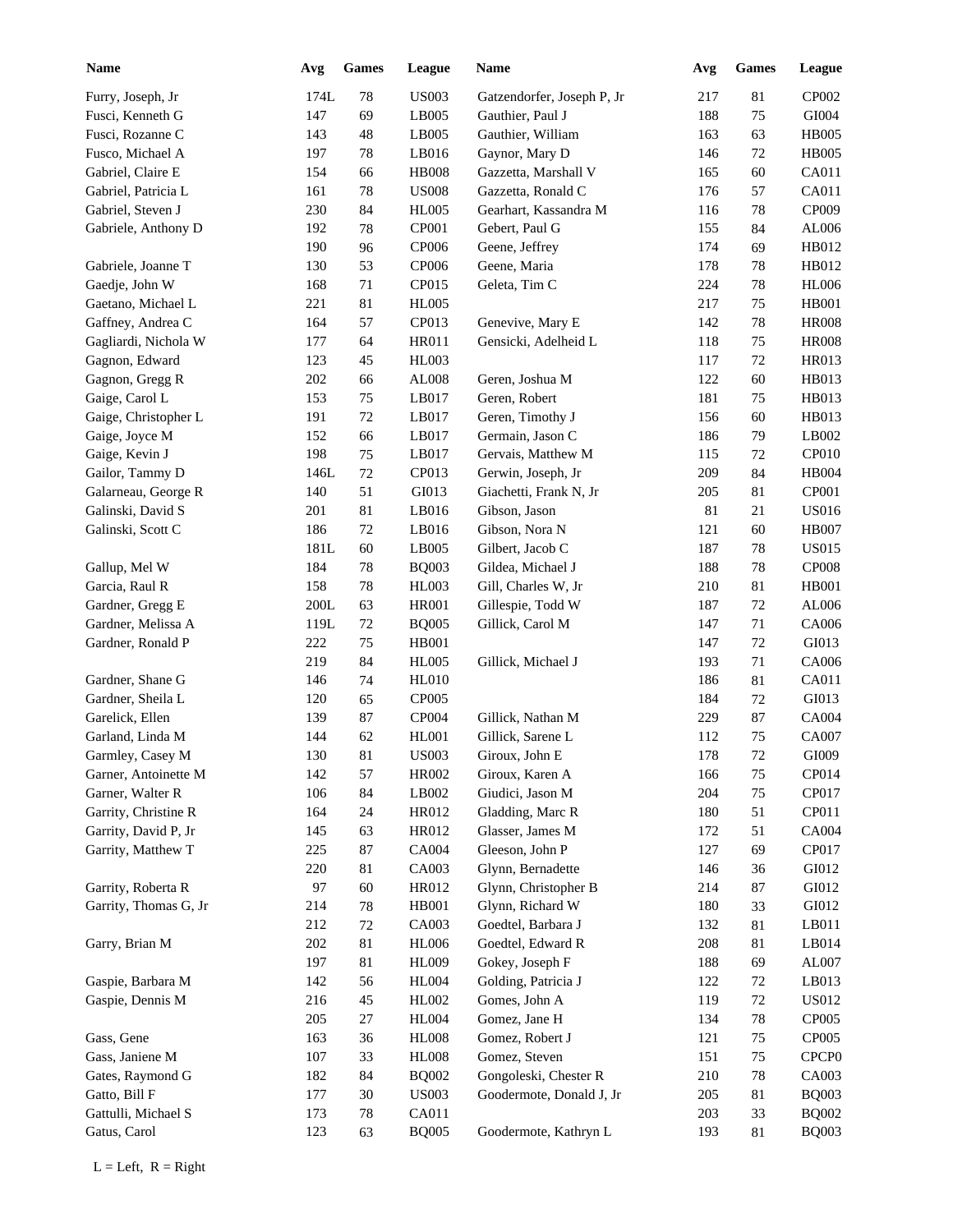| <b>Name</b>               | Avg  | ${\bf Games}$ | League            | Name                  | Avg | <b>Games</b> | League       |
|---------------------------|------|---------------|-------------------|-----------------------|-----|--------------|--------------|
| Goodermote, Kenneth L, Jr | 150  | 57            | <b>HR005</b>      | Griffen, Shawn        | 152 | 27           | GIGI0        |
| Goodermote, Lester E      | 176  | 39            | <b>BQ006</b>      | Grigg, Elaine M       | 157 | 69           | CA015        |
| Goodness, Stephen E, Jr   | 207  | 66            | LB007             | Grignon, Paula L      | 169 | 93           | LB011        |
| Goodness, Stephen E, Sr   | 175  | 33            | LB007             | Griswold, Jerry B     | 164 | 78           | <b>BQ001</b> |
| Goodroe, Kimberly A       | 106  | $27\,$        | HR003             | Gritzuk, Kathryn E    | 136 | 81           | CP004        |
| Goodroe, Todd J           | 144  | 24            | HR003             | Groff, Brett E        | 190 | 57           | LB005        |
| Goodwin, Barbara A        | 168  | $75\,$        | HL009             | Grugan, Milton, Jr    | 166 | 75           | <b>HB005</b> |
| Gordon, Eric S            | 188  | $72\,$        | GI012             | Grugan, Rosemary      | 115 | 66           | <b>HB005</b> |
| Gordon, Kelly A           | 137  | $78\,$        | <b>HB007</b>      | Guerin, Marian        | 122 | 78           | CA012        |
| Gordon, Kevin             | 178  | 75            | HB004             | Guile, John B         | 131 | 81           | <b>BQ002</b> |
| Gorman, Carol L           | 116  | 52            | <b>BQ005</b>      | Guilianelli, David A  | 155 | 78           | <b>US014</b> |
| Gorman, Eric L            | 108  | 81            | GI009             | Guilianelli, Robert   | 176 | 57           | GI013        |
| Gorman, George B, III     | 223  | 81            | <b>US004</b>      |                       | 166 | 78           | <b>US014</b> |
|                           | 215  | 21            | CA004             | Guilianelli, Ursula M | 151 | 74           | <b>US014</b> |
|                           | 215  | 78            | CA003             | Gundrum, Patricia L   | 151 | 30           | LB009        |
| Gorman, George B, Jr      | 221  | 81            | <b>US004</b>      | Gundrum, Steve M      | 179 | 33           | LB009        |
| Gorman, Heather A         | 156  | 87            | GI009             | Guo, Weigung          | 170 | 75           | LB016        |
| Gorman, Joshua P          | 195  | 36            | LB009             | Gurbey, Arthur L      | 198 | 79           | GI012        |
| Gorman, Keith R           | 203  | 66            | <b>WE002</b>      | Gurgan, John G        | 192 | 84           | CP002        |
| Gorman, Kim W             | 168  | 39            | LB009             | Gustafson, Peter H    | 170 | 78           | LB004        |
| Gorman, Linda A           | 160  | 30            | CP012             | Gutbrodt, Julie A     | 186 | 63           | GI012        |
| Gorman, Peter J           | 156  | 89            | GI009             | Guthier, Jo           | 115 | 29           | <b>HR004</b> |
| Gorzynski, Stanley J      | 175  | 66            | <b>US012</b>      | Guthier, Vince        | 151 | 69           | <b>HR004</b> |
| Gottehrer, Jessica F      | 122  | 69            | <b>BQ004</b>      | Gwinn, Kenneth F      | 158 | 75           | HR012        |
| Gould, Robin M            | 104  | 48            | <b>US019</b>      | Hack, Michael J, Jr   | 201 | 50           | <b>CA008</b> |
| Gourlay, Robert V         | 216L | 75            | CP001             | Hackett, Joseph E     | 202 | 74           | <b>BQ001</b> |
| Gowett, John R            | 196  | 78            | <b>US009</b>      | Hale, Gary L          | 172 | 48           | LB015        |
| Gowie, Michele A          | 133  | 53            | HB010             |                       | 170 | 81           | LB002        |
| Gowie, Steve S, Sr        | 137  | $27\,$        | <b>HB009</b>      | Hale, Margaret        | 147 | 45           | LB015        |
| Goyette, Andrew J         | 202  | 58            | US012             |                       | 146 | 78           | LB002        |
| Grabowski, William S      | 167  | 21            | CA011             | Hall, Kenneth W       | 211 | 116          | LB006        |
| Grachow, Laurie           | 105  | 21            | <b>WE001</b>      | Hall, Mark E, Jr      | 152 | 51           | LB002        |
| Graham, Edward A          | 155  | 77            | CP001             | Hall, Mark E, Sr      | 172 | 68           | LB002        |
| Grant, Claire A           | 175  | $21\,$        | <b>CA010</b>      | Hall, Sharon R        | 130 | 81           | <b>BQ005</b> |
| Grattan, Gloria J         | 180  | 78            | GI007             | Hallum, Anne Marie    | 135 | 66           | <b>HL009</b> |
| Grattan, Wayne G          | 150  | 79            | <b>WE004</b>      | Hallum, Rampant       | 140 | 47           | <b>HL009</b> |
| Graves, David J           | 196  | $72\,$        | LB017             | Halpin, Clifford J    | 188 | 78           | <b>HR006</b> |
|                           | 194  | $81\,$        | LB011             | Halpin, Kathy M       | 129 | 29           | <b>WE005</b> |
| Gray, Charles M           | 186  | 57            | AL004             | Hamill, Edna F        | 123 | 77           | GI013        |
| Gray, Patricia A          | 151  | 75            | <b>US008</b>      |                       | 115 | 75           | CA012        |
| Greaves, Veronica J       | 147  | 51            | GI012             |                       | 113 | 78           | CA006        |
| Greco, Kelly E            | 187  | $78\,$        | CP008             | Hamilton, Joseph M    | 217 | 81           | <b>BQ003</b> |
| Green, Jena               | 135  | 78            | LB016             | Hamilton, Robert J    | 179 | 48           | <b>BQ003</b> |
| Greene, Denise B          | 122  | 74            | CP004             | Hamlin, Krystal       | 141 | 78           | <b>US014</b> |
| Greene, Kenneth D         | 183  | 60            | CP004             | Hammond, Jeffery S    | 150 | 74           | LB005        |
| Greene, Michael R         | 206  | 26            | GIS01             | Hanby, Stephen E      | 141 | 39           | <b>WE001</b> |
| Gregware, James E, Jr     | 190L | $81\,$        | AL003             | Hanes, Michael A      | 139 | 72           | <b>US003</b> |
| Grennon, Edward W         | 199  | 75            | <b>HL006</b>      | Hankle, Erick J       | 189 | 74           | GI001        |
|                           | 195  | $30\,$        | CP002             | Hankle, Kevin F, Jr   | 178 | 39           | GI001        |
|                           |      |               |                   |                       |     |              | GI001        |
|                           | 184  | 78            | <b>HL005</b>      | Hankle, Owen          | 192 | 69           |              |
| Grennon, Nancy P          | 119  | 71            | CPCP <sub>0</sub> | Hanor, Robert D       | 168 | 81           | LB002        |
| Greth, Amy                | 118  | 75            | LB011             | Hansen, Barbara       | 133 | 75           | <b>HR005</b> |
| Greth, Douglas C, Jr      | 191  | $90\,$        | LB011             | Hanson, Mark          | 176 | 87           | GI012        |
| Greth, Kyle D             | 160L | 90            | LB011             | Hanson, Thomas        | 170 | 66           | LB007        |
| Grey, Richard R           | 178  | 84            | <b>BQ002</b>      | Harding, Matthew J    | 216 | 81           | <b>HR010</b> |
| Griffen, Christy          | 109  | 27            | GIGI0             |                       | 205 | 96           | <b>HR011</b> |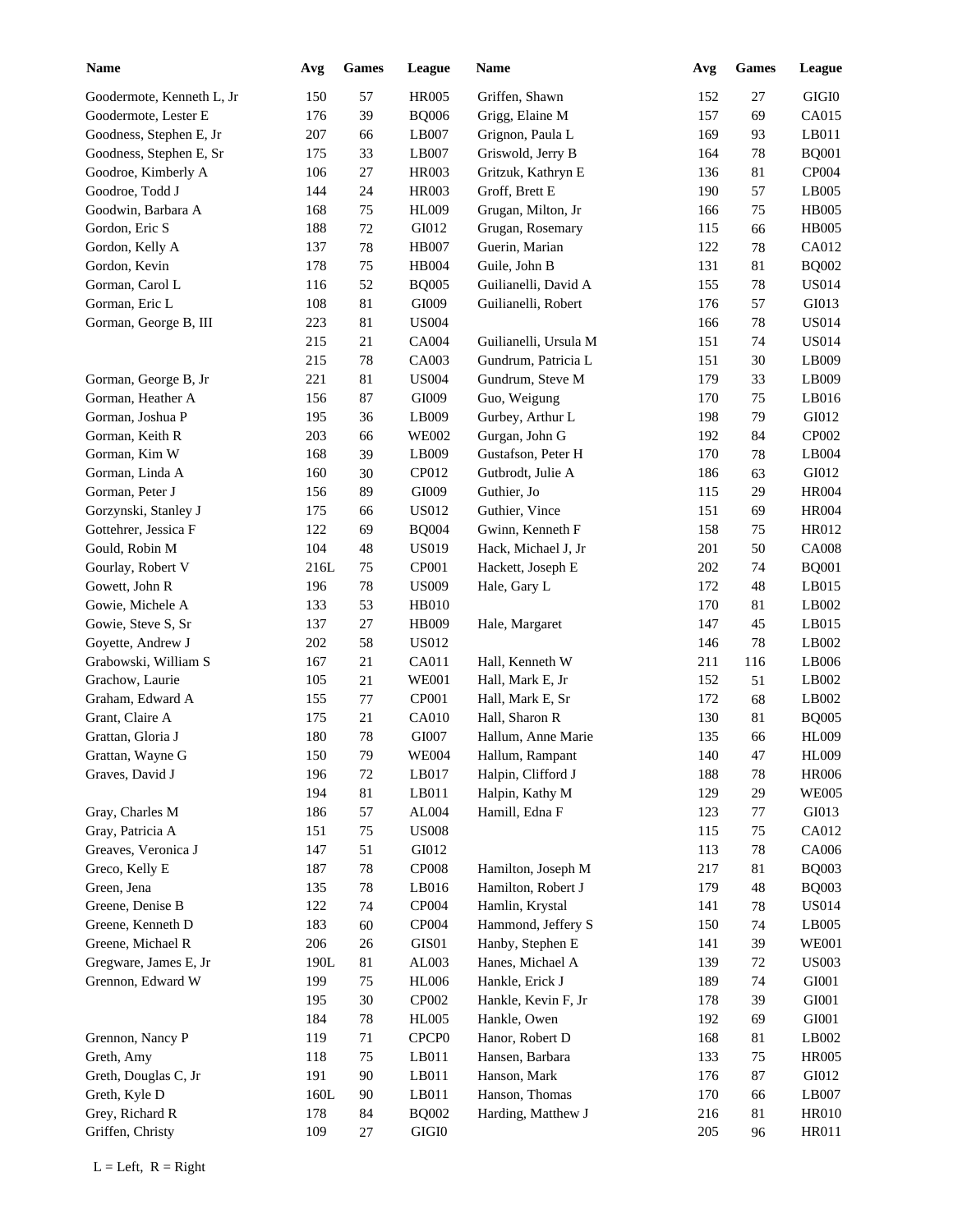| <b>Name</b>             | Avg | <b>Games</b> | League                 | Name                   | Avg  | <b>Games</b> | <b>League</b>         |
|-------------------------|-----|--------------|------------------------|------------------------|------|--------------|-----------------------|
| Hardwood, Liz           | 129 | 78           | GI013                  | Henkel, Kristina M     | 140  | 76           | <b>HB007</b>          |
| Hardy, Daniel           | 86  | $77\,$       | AL005                  | Hennessey, Gerald J    | 184  | 42           | LB012                 |
| Hare, Paul W            | 182 | 75           | CP001                  | Henningson, Richard J  | 170  | 78           | LB012                 |
| Hare, Phil              | 190 | 96           | ALAL0                  | Henry, Joan            | 150  | 57           | LB012                 |
|                         | 184 | 73           | HB011                  | Henry, Roger S         | 195  | 63           | LB012                 |
| Harkins, Joshua E       | 196 | 100          | LB006                  | Herald, Joseph C       | 182  | 66           | LB017                 |
| Harko, Paul P           | 139 | 54           | <b>WE003</b>           | Heritage, Linda A      | 132  | 30           | <b>HR006</b>          |
| Harrell, Aaron          | 121 | 33           | CP009                  | Heritage, Tyler B      | 162  | 57           | <b>HR010</b>          |
| Harrington, Kurt M      | 207 | 81           | <b>HL010</b>           | Herman, John W         | 181  | 84           | GI003                 |
| Harrington, Laure A     | 143 | 59           | <b>HL010</b>           | Heroux, Philomena      | 96   | 81           | CA006                 |
| Harrington, Michael J   | 193 | 63           | <b>HL010</b>           | Herrington, David L    | 161  | 79           | HB013                 |
| Harrington, Thomas J    | 205 | 81           | <b>BQ002</b>           | Herrington, Jeff       | 137  | 68           | GI013                 |
| Harris, Jarrod S        | 194 | 84           | LB004                  |                        | 135  | 56           | GI014                 |
| Harris, Maria E         | 99  | 75           | <b>BQ004</b>           | Herrington, Sharon L   | 99   | 69           | CA007                 |
| Harris, Nick J          | 225 | 84           | ${\rm AL}002$          | Hewett, James L        | 186  | 78           | LB016                 |
|                         | 222 | 81           | CA003                  | Hewitt, Annetta A      | 139  | 78           | <b>US014</b>          |
| Harris, Richard G       | 194 | 80           | $\operatorname{LB}004$ | Hewitt, Charles E      | 205  | 72           | LB016                 |
| Harris, Roberta E       | 179 | 78           | CA009                  | Hewitt, Dave           | 134  | 84           | <b>BQ003</b>          |
| Harris, Toni L          | 112 | 66           | CPCP <sub>0</sub>      | Hewitt, Sandra L       | 94   | 30           | BQS01                 |
| Hartmann, Thomas J      | 223 | 84           | <b>US004</b>           | Hicks, Eric M          | 151  | 78           | HR012                 |
|                         | 206 | 36           | <b>HB001</b>           | Hicks, John W          | 172  | 57           | CP017                 |
| Harvin, Carol           | 121 | 58           | <b>US017</b>           | Hicks, Kailey M        | 126  | 33           | HR012                 |
| Haschytz, Peter J, II   | 201 | 54           | <b>US020</b>           | Hidley, Bruce A        | 156  | 58           | <b>WE004</b>          |
| Haskins, Douglas C      | 182 | 63           | <b>HB005</b>           | Higgins, Andrew J      | 153  | 60           | <b>HB007</b>          |
| Hathaway, Elaine M      | 144 | 69           | <b>HR006</b>           | Higgins, Deanna M      | 129  | 39           | <b>HB007</b>          |
| Hathaway, Joseph R      | 166 | 48           | <b>US016</b>           | Higgins, Trudy W       | 136  | 81           | <b>HR008</b>          |
| Haupt, Michele A        | 162 | 72           | LB017                  |                        | 134  | 81           | HR013                 |
| Haupt, Raymond E        | 191 | $72\,$       | LB017                  | Hildreth, Edward F     | 201  | 84           | GI004                 |
| Haupt, Raymond W        | 203 | 42           | <b>CP008</b>           |                        | 199  | $81\,$       | GI001                 |
| Hauser, Charles         | 163 | 81           | AL005                  |                        | 198  | 87           | GI003                 |
| Hayes, Patricia         | 130 | 69           | <b>BQ005</b>           | Hildreth, Michelle     | 161  | 69           | GI007                 |
| Hayner, Glenn E         | 228 | 33           | CP012                  | Hildreth, Nancy J      | 166  | $81\,$       | GI007                 |
|                         | 219 | 42           | <b>HL006</b>           | Hill, Matthew T        | 222  | 81           | <b>HB001</b>          |
| Hayner, Glenn F         | 157 | 81           | HB003                  |                        | 219  | 69           | CA003                 |
| Hayner, Michelle T      | 162 | 69           | <b>BQ005</b>           |                        | 207  | 81           | <b>HR015</b>          |
| Hayner, Ryan M          | 192 | 39           | CP012                  |                        | 203  | 96           | HR011                 |
| Hazelton, Matthew       | 139 | 78           | <b>WE002</b>           | Hill, Theodore C, III  | 198L | 78           | HR015                 |
| Heaphy, Travis J        | 197 | 116          | LB006                  |                        | 195L | 78           | <b>HR010</b>          |
| Heaphy, William J, III  | 224 | $81\,$       | $\operatorname{LB}007$ | Hill, Theodore C, Jr   | 161  | 78           | HR015                 |
|                         | 224 | 116          | LB006                  | Hill, Trace            | 197  | 81           | ${\rm AL}002$         |
| Hebert, Matthew C       | 212 | $\bf 84$     | <b>US004</b>           |                        | 195  | 90           | GI015                 |
| Hebert, Nadine M        | 153 | 75           | <b>US009</b>           |                        | 193  | 80           | <b>US018</b>          |
| Hebert, Tanner W        | 220 | $80\,$       | <b>HL010</b>           | Hilliker, Randy W      | 184  | 36           | ${\rm H} {\rm L} 008$ |
| Heekin, Matt J          | 210 | $\bf 84$     | LB004                  | Hillman, Diane         | 139  | 72           | CA012                 |
| Heeney, Andrew J        | 183 | $\bf 84$     | GI004                  |                        | 133  | 66           | CA006                 |
| Heeney, Christopher M   | 193 | $\bf 84$     | ${\rm GIO}04$          | Hipenbecker, Leslie D  | 135  | 30           | $\rm GIGI0$           |
| Heer, David W, Jr       | 208 | 78           | HB001                  | Hisgen, Tom            | 164  | 78           | CP010                 |
| Heer, Diane M           | 221 | 74           | <b>HB007</b>           | Hisgen, Troy M         | 163  | 78           | CP010                 |
|                         | 218 | $72\,$       | HB001                  | Hoag, Jason M          | 116  | 24           | HB009                 |
| Heffelginger, William E | 150 | 24           | CA010                  | Hoag, Rosanne M        | 153  | 33           | HB009                 |
| Heffern, Rita C         | 189 | $\bf 84$     | GI007                  | Hodges, William D, III | 170  | $72\,$       | CP001                 |
| Heffern, Thomas J       | 166 | $77\,$       | AL003                  | Hodlik, Devan F        | 213  | 21           | <b>US004</b>          |
| Henderson, Jo-Ann M     | 127 | 69           | CP004                  |                        | 205  | 81           | CA004                 |
| Henderson, Taylor       | 197 | 75           | <b>BQ006</b>           |                        | 200  | 88           | <b>HR011</b>          |
| Henkel, Brian J         | 222 | $\bf 84$     | HB001                  | Hodlik, Matthew E      | 209  | 66           | <b>US004</b>          |
| Henkel, Joseph D        | 174 | 64           | HB007                  |                        | 205  | 82           | ${\rm GIO}04$         |
|                         |     |              |                        |                        |      |              |                       |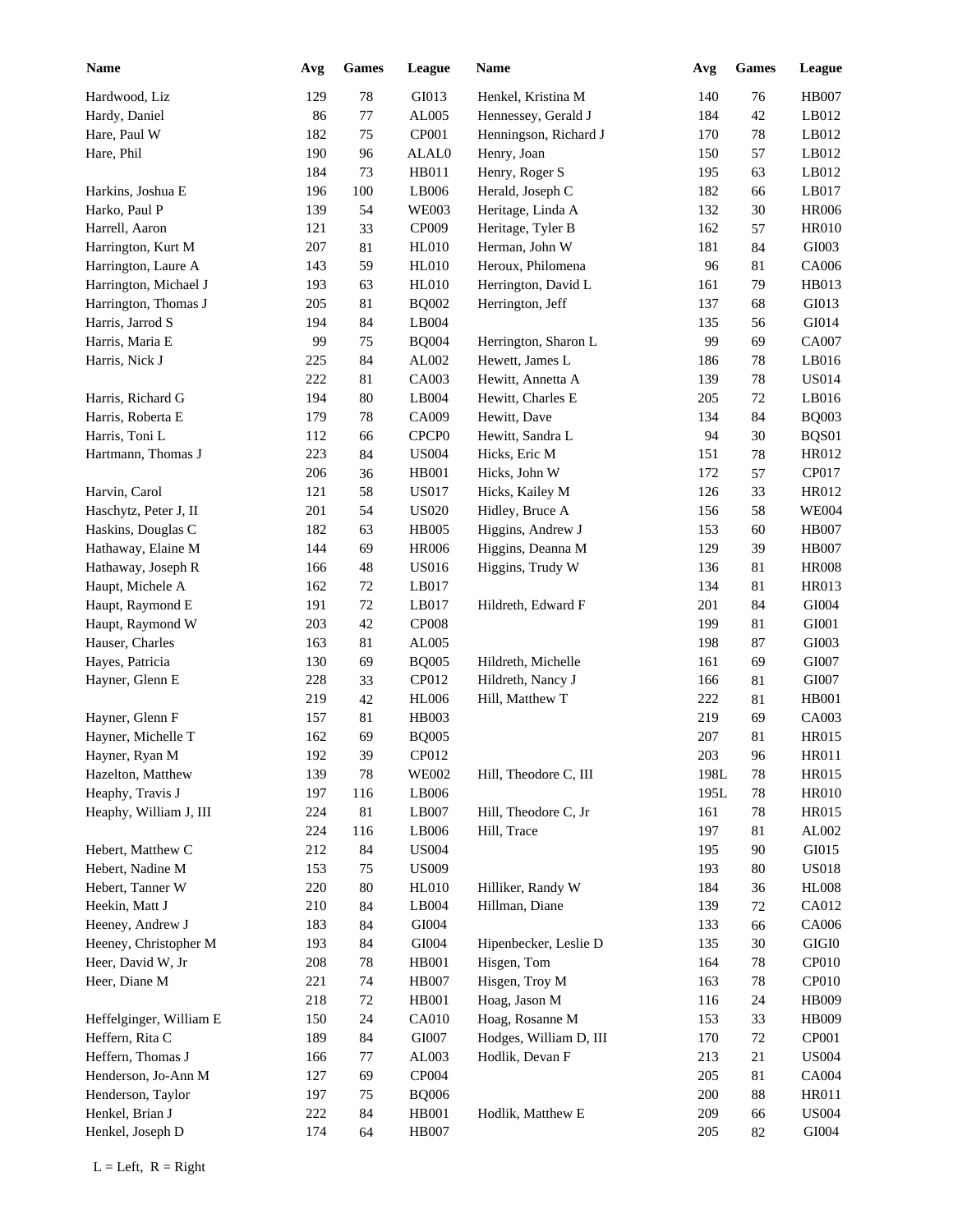| <b>Name</b>            | Avg | <b>Games</b> | League            | Name                | Avg  | <b>Games</b> | League            |
|------------------------|-----|--------------|-------------------|---------------------|------|--------------|-------------------|
| Hodlik, Michael A      | 201 | 84           | <b>CA004</b>      | Hudson, Alice L     | 149  | 72           | GI011             |
|                        | 199 | 81           | GI004             | Hudson, James C     | 173  | 84           | GI011             |
| Hoefer, David          | 185 | $78\,$       | CP001             | Hudson, Lee W       | 218  | 87           | CP002             |
|                        | 183 | 93           | LB011             | Hudson, Theodore S  | 193  | 84           | GI011             |
| Hoefer, Gregory S      | 191 | $72\,$       | CP001             | Hudspath, Jason J   | 182L | 72           | <b>HR015</b>      |
| Hoefer, Karen          | 112 | 39           | GI012             | Huerter, John J     | 175  | 42           | <b>HR015</b>      |
| Hoefer, Malia L        | 159 | 69           | LB011             | Huerter, Mark       | 203  | 68           | HR011             |
| Hoffay, Jesse M        | 185 | 63           | <b>HR001</b>      | Hughes, Andrea L    | 116  | 80           | <b>WE003</b>      |
| Hoffay, Michael J      | 182 | $78\,$       | <b>HR015</b>      | Hughes, Cheryl T    | 147  | 74           | <b>HR006</b>      |
|                        | 181 | 88           | HR011             | Hughes, Donald C    | 203  | 68           | <b>HR015</b>      |
| Hoffman, Eric R        | 191 | 84           | LB004             | Hughes, Ellen R     | 91   | 75           | <b>WE003</b>      |
| Hoffman, Sherman H     | 163 | 24           | <b>BQ001</b>      | Hughes, Paul E, Jr  | 113  | 81           | <b>WE003</b>      |
| Hoffman, Stephen W     | 162 | 63           | GI002             | Hughes, Tyler J     | 140  | 33           | GI001             |
| Hoffman, Thomas J, Jr  | 196 | 60           | LB016             | Hulbert, Carl P, Jr | 139  | 84           | <b>BQ002</b>      |
| Hoffmann, Arthur P, Sr | 224 | 84           | <b>HR010</b>      | Hull, Cher L        | 106  | 81           | <b>HB008</b>      |
|                        | 211 | 100          | HR011             | Hull, Jeffrey G     | 211  | 81           | <b>HB001</b>      |
| Hoffmann, Patricia     | 143 | 72           | <b>HR008</b>      |                     | 208  | 84           | HB010             |
|                        | 143 | 74           | HR013             | Hull, Loren J       | 155  | 54           | HB010             |
| Hogan, Kevin T         | 173 | 80           | LB016             | Hull, Loren M       | 208  | 81           | AL002             |
| Holbrook, Robert W     | 215 | 78           | CA011             | Hull, Victoria J    | 146  | 69           | GI007             |
|                        | 208 | 30           | LB007             | Huneau, Donna C     | 149  | 30           | HB009             |
|                        | 200 | 81           | LB014             | Huneau, Mark S      | 206  | 72           | CA003             |
| Holcomb, Virginia B    | 132 | 72           | GI013             | Hunt, Brad          | 221  | 32           | CA004             |
| Holland, Allison       | 108 | 34           | CP012             |                     | 198  | 69           | LB002             |
| Holland, Amy L         | 112 | 63           | <b>HB007</b>      | Hunt, Brian J, Sr   | 172  | 75           | <b>BQ001</b>      |
| Holland, Chris D       | 182 | 38           | CP012             | Hunt, Darby E       | 115  | 78           | <b>BQ005</b>      |
| Holland, Edward J      | 199 | $78\,$       | AL008             | Hunt, Michael D     | 114  | 78           | <b>BQ001</b>      |
| Holtby, Kyra L         | 118 | 72           | CA013             | Hunt, Tracy D       | 180  | 78           | <b>BQ001</b>      |
| Honsinger, James G     | 156 | 57           | HB011             | Hunter, Dawn M      | 139  | 63           | <b>US014</b>      |
| Honsinger, Robert J    | 166 | 84           | LB011             | Hunter, Gisele M    | 131  | 72           | <b>HB005</b>      |
| Horn, Caral F          | 164 | 63           | CA007             | Hunter, Judy        | 113  | 69           | <b>HB005</b>      |
|                        | 163 | 27           | <b>CA010</b>      | Hunter, Russell     | 229  | 84           | <b>HL005</b>      |
| Horn, Samantha M       | 198 | 69           | CA007             |                     | 225  | 112          | LB006             |
|                        | 194 | $28\,$       | CA010             |                     | 219  | $78\,$       | CA003             |
| Horner, Mary V         | 151 | 87           | CP007             | Hurd, Andrew J      | 230  | 36           | <b>HL008</b>      |
| Horner, Michele S      | 153 | 87           | CP007             |                     | 215  | $81\,$       | CP017             |
| Hornick, Geraldine     | 124 | 69           | LB016             | Hurd, Jennifer A    | 126  | 38           | <b>HL008</b>      |
| Hornick, Kevin C       | 127 | 63           | LB016             | Hurd, Linda R       | 182  | 66           | CA011             |
| Horton, Ruth E         | 143 | 72           | <b>HR009</b>      | Hurlburt, Francis J | 198  | 78           | <b>BQ002</b>      |
| Horton, Steven J       | 229 | $\bf 84$     | <b>US004</b>      |                     | 198  | $78\,$       | <b>BQ001</b>      |
| Horvath, Thomas S      | 219 | 78           | CP002             | Hurlburt, Machelle  | 149  | 22           | BQS01             |
| Hough, Gerald T        | 191 | 77           | HL003             | Hurley, Paul        | 147  | 68           | LB016             |
| Houghtaling, Hope A    | 108 | 71           | AL005             | Huse, Kristie A     | 125  | 96           | CP006             |
| Houghtaling, James E   | 130 | 79           | AL005             | Huskie, David M     | 153  | 72           | ${\rm GIO}01$     |
| Houghtaling, Kevin M   | 206 | 75           | <b>US008</b>      | Huston, April A     | 144  | 63           | HL010             |
| Houghton, Walter J     | 142 | 78           | <b>US006</b>      | Hutton, Shannon M   | 145  | 71           | $L$ B010          |
| Houle, Tim J           | 125 | 78           | LB016             | Hutton, Tom F       | 209  | 24           | CP015             |
| House, Cara L          | 131 | 81           | CPCP <sub>0</sub> | Hyde, Brandon M     | 151  | 69           | <b>BQ001</b>      |
| Houser, Edward J, Jr   | 221 | 36           | GI009             | Hyde, Milo P, Jr    | 195  | 66           | HR003             |
| Hout, Anthony R        | 174 | 72           | LB017             | Hyde, Patricia A    | 121  | 60           | HR003             |
| Hout, Jacquelyn A      | 194 | 72           | LB017             | Hynd, David W       | 192  | 21           | BQS01             |
| Hover, Todd E          | 209 | 81           | <b>BQ003</b>      | Iachetta, Frank J   | 178  | 60           | AL007             |
| Howansky, Robert A     | 208 | 112          | LB006             | Iannone, Louis      | 147  | 96           | GI010             |
| Howe, Justin P         |     |              |                   | Imperial, Joe       |      |              | CP001             |
|                        | 217 | 81           | CP002             |                     | 196  | 66           | CPCP <sub>0</sub> |
| Hryckowian, Michelle L | 104 | $27\,$       | HB009             | Ireland, Carlene M  | 138  | 84           |                   |
| Huba, Kevin M          | 151 | 81           | LB016             | Irvine, John J      | 203  | 81           | CP008             |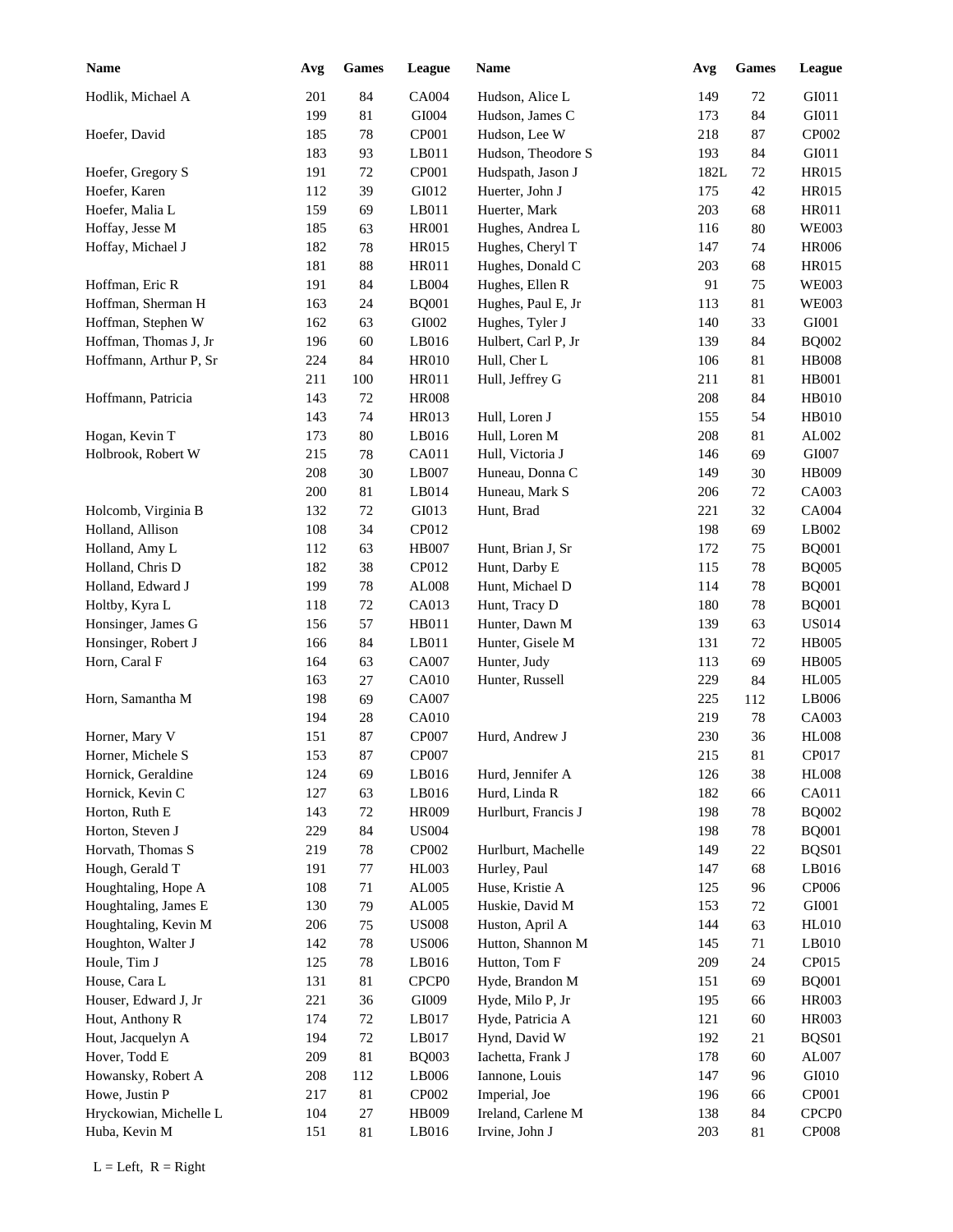| Name                  | Avg  | <b>Games</b> | League       | Name                   | Avg  | <b>Games</b> | League       |
|-----------------------|------|--------------|--------------|------------------------|------|--------------|--------------|
| Irvine, Mary Anne     | 138  | 81           | <b>WE005</b> | Jones, Penny E         | 114  | 57           | <b>HB007</b> |
| Irvine, Melanie B     | 150  | $78\,$       | CP005        | Jones, Philip M        | 210  | 85           | ALAL0        |
| Irvine, Ralph E       | 171  | 81           | <b>WE002</b> | Jones, Phillip W       | 217  | 72           | <b>HL005</b> |
| Irwin, John F         | 190  | 78           | CP001        | Jones, Terry S         | 180  | 78           | CP010        |
| Irwin, Thomas J       | 156  | 69           | <b>WE002</b> | Jones, Tiffany P       | 156  | 72           | CP010        |
| Jacob, Dawn A         | 136  | 90           | CP004        | Jones, Vaughn A        | 210  | 72           | <b>US018</b> |
| Jacob, William R      | 135  | 90           | CP004        |                        | 201  | 96           | GI015        |
| Jacobs, Jason E       | 224  | 78           | <b>HB004</b> | Jones, Wayne W         | 181  | 30           | <b>CA010</b> |
| Jacques, Daniel A     | 198  | 81           | CP001        | Joslin, Alan D         | 168  | $78\,$       | CP001        |
| Jacques, Darrin J     | 195  | 81           | CP001        | Joslin, Douglas H      | 184  | 72           | CP001        |
| Jacques, Nicole M     | 169  | 48           | CP015        | Jourdanais, Karen M    | 126  | 63           | HL003        |
| James, Mark T         | 219L | 54           | <b>HB001</b> | Jourdanais, Thomas, Sr | 155  | 57           | HL003        |
| Janaciano, Art        | 200  | 93           | ALAL0        | Joyner, Dennis         | 209  | 57           | <b>US003</b> |
| Jankauskas, Brian F   | 171  | 66           | LB004        | Jozwiak, Edie M        | 126  | 30           | LB009        |
| Jankowski, Jeffrey A  | 150  | 78           | <b>HR004</b> | Jozwiak, Richard S, Jr | 173  | 39           | LB009        |
| Jankowski, Kate W     | 127  | 69           | <b>HR004</b> | Julian, Noretta        | 122  | 81           | CA012        |
| Jannicelli, Colleen   | 112  | 63           | <b>HB008</b> |                        | 120  | 75           | CA006        |
| Janse, David P        | 183  | 81           | CA013        | Juliano, Kyle C        | 198  | 74           | <b>HL006</b> |
| Jansen, Justin A      | 148  | 72           | <b>US002</b> | Junco, Evan P          | 122  | 30           | $\rm GIGI0$  |
| Jansen, Ralph L       | 202  | 78           | <b>US002</b> | Kakule, Kerry A        | 95   | 45           | GI009        |
| Jarvis, Herbert G     | 195  | 66           | AL007        | Kalenian, Joan M       | 112  | 81           | <b>US016</b> |
| Jarvis, Michael       | 173L | 60           | AL002        | Kalinchiak, Harold M   | 179  | 75           | LB014        |
| Jarvis, Miriam E      | 134L | 75           | AL002        | Kalwasinski, Keith     | 232  | 78           | <b>HL006</b> |
| Jarvis, Robert        | 168  | 81           | AL002        |                        | 232  | 78           | <b>HL005</b> |
| Jarvis, Ronald L      | 200  | 84           | <b>CA004</b> | Kamburelis, Maggie     | 82   | 39           | AL005        |
| Jarvis, Susan         | 192L | 71           | AL002        | Kampf, Jeff M          | 177  | 74           | <b>US005</b> |
| Jay, Thomas W         | 192  | 36           | CP012        | Kane, Debora A         | 143  | 63           | <b>HR014</b> |
|                       | 192  | 81           | <b>CP008</b> | Kane, Patrick E        | 171  | 75           | <b>HR015</b> |
| Jenkins, Dana E       | 198  | 78           | CP001        | Kantimahanthu, Bala    | 107  | 33           | <b>HB009</b> |
| Jenkins, John R, Jr   | 200  | 78           | HL002        | Kantimahanthu, Lakshmi | 92   | 33           | <b>HB009</b> |
| Jenkins, Taylor P     | 180  | $72\,$       | CP001        | Kapusnik, Barbara A    | 142  | 72           | <b>WE005</b> |
| Jensen, Catherine     | 90   | 78           | <b>HR009</b> | Kapusnik, James, Sr    | 164L | 53           | <b>WE002</b> |
| Jensen, Daphne A      | 172  | 81           | <b>HB008</b> | Karabin, Martin J      | 211  | 32           | <b>HL010</b> |
|                       | 170  | 81           | <b>HB010</b> | Karas, Stanley J       | 210  | $78\,$       | HL011        |
| Jensen, Darcy L       | 114  | 57           | <b>HB008</b> |                        | 184  | 84           | <b>HL005</b> |
| Jensen, Donald        | 161  | $81\,$       | AL006        | Karas, Tanya M         | 147L | $78\,$       | HL011        |
|                       | 156  | 78           | HR009        | Kardas, Victoria A     | 193  | 69           | LB017        |
| Jensen, Douglas J, Sr | 221  | $75\,$       | HB010        | Kaufmann, Eugene R     | 125  | 75           | HL003        |
|                       | 219  | 57           | HB004        | Kavanaugh, Robert J    | 225  | 108          | LB006        |
| Jensen, Kevin A       | 180  | 71           | HR009        | Keating, Danile F      | 182  | 24           | CP015        |
| Jerkins, John M       | 168  | 93           | CP006        | Keefer, Kenneth E, Sr  | 162  | $78\,$       | <b>WE002</b> |
| Jette, Evelyn A       | 133  | 60           | CA006        | Keegan, Kyle T         | 187  | 69           | <b>HR004</b> |
| Jette, Janice B       | 148  | 72           | CP013        | Keevern, Jason         | 172  | 63           | <b>WE001</b> |
| Jevanian, Phyllis     | 101  | $90\,$       | LB010        | Kehn, Justin F, Jr     | 192L | 75           | HR015        |
| Johnson, David        | 144  | 81           | AL005        |                        | 191  | 66           | <b>HR004</b> |
| Johnson, Douglas J    | 210  | 81           | <b>HL005</b> | Kehn, Robert L         | 185  | 57           | <b>US005</b> |
| Johnson, Jessica J    | 130  | $\sqrt{48}$  | <b>HB005</b> | Kehn, Thomas M         | 189  | $80\,$       | <b>HR001</b> |
| Johnson, Joseph R     | 180  | 73           | CA013        | Keiper, Pamela J       | 143  | 87           | CP009        |
| Johnson, Linda J      |      |              |              | Keiper, Robert D, III  |      |              | CP009        |
|                       | 152  | 69           | HB002        |                        | 168  | $78\,$       |              |
| Johnson, Tammy L      | 111  | 81           | <b>HL009</b> | Keiper, Robert D, Jr   | 169  | $87\,$       | CP009        |
| Jones, Cheryl A       | 124  | $30\,$       | <b>CA010</b> | Keith, James W         | 167  | 60           | CA014        |
| Jones, David J, Jr    | 204  | 36           | <b>HB007</b> | Keith, Kenneth K       | 195  | 48           | <b>US020</b> |
| Jones, Eugene F       | 203  | 78           | GI015        | Keith, Melanie A       | 165  | 54           | <b>US020</b> |
| Jones, Mary V         | 161  | 65           | <b>US017</b> | Keller, John E         | 136  | 81           | HL011        |
| Jones, Michael P      | 199  | 93           | ALAL0        | Keller, Raymond H      | 184  | 72           | HL011        |
| Jones, Michael T      | 180  | 24           | GI015        | Kelley, Matthew L      | 213  | 81           | CA011        |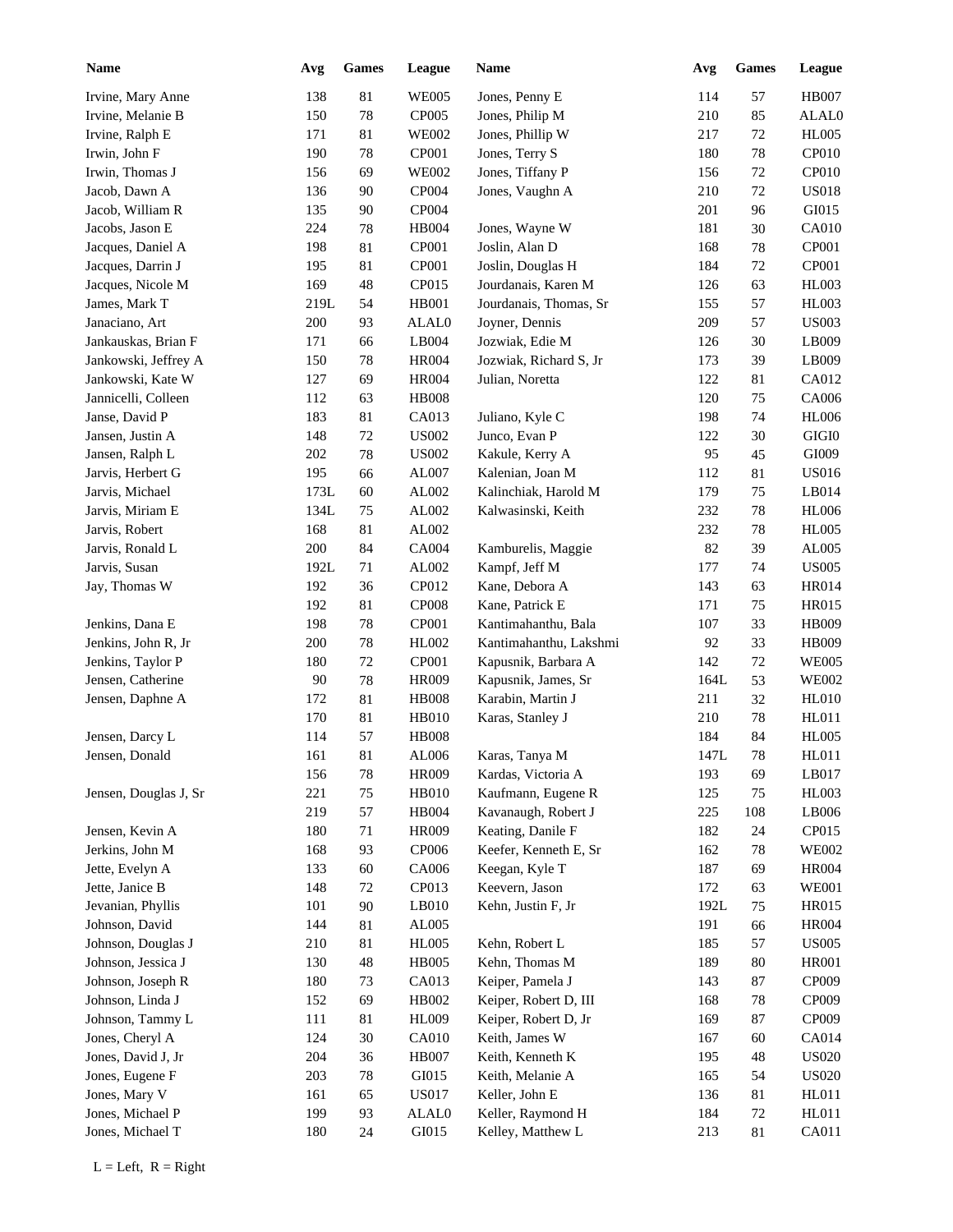| <b>Name</b>            | Avg        | <b>Games</b> | League                | Name                  | Avg  | <b>Games</b> | League                |
|------------------------|------------|--------------|-----------------------|-----------------------|------|--------------|-----------------------|
| Kellogg, Timothy R     | 184        | 75           | <b>WE004</b>          | Klein, Pat            | 115  | 33           | GIGI <sub>0</sub>     |
| Kelly, Dawne P         | 174        | 75           | LB013                 | Klimkewicz, Edward    | 207  | 81           | ALAL0                 |
| Kelly, Patricia A      | 137        | $30\,$       | $\rm GIGI0$           | Klose, David J        | 137  | 24           | CP012                 |
| Kelly, Robert P        | 172        | 39           | $\rm GIGI0$           | Knapek, Rebecca M     | 94   | 78           | CA007                 |
| Kendall, Joshua W      | 195        | 84           | GI011                 | Knapp, Christopher P  | 187  | 60           | CP015                 |
| Kennedy, Joseph M      | 175        | 81           | AL002                 | Knapp, Jeffrey J      | 162  | 69           | HL002                 |
| Kennedy, Kathleen R    | 79L        | 30           | <b>HB008</b>          | Knapp, Jennifer M     | 143  | 33           | CP015                 |
| Kennedy, Michael N, Jr | 162        | 90           | <b>HR003</b>          | Knapp, Jesse C        | 223  | 70           | CA003                 |
| Kennedy, Todd M        | 157        | 53           | HR012                 | Knott, John           | 143  | 36           | $\rm GIGI0$           |
| Kenneson, Brooks M     | 172        | $78\,$       | CP010                 | Koch, Daniel C        | 189  | 72           | <b>HL003</b>          |
|                        | 168        | 72           | CP005                 | Koenig, Kristen L     | 179  | 88           | <b>HR011</b>          |
| Kent, William J        | 184        | $81\,$       | <b>US003</b>          | Kokernak, Joseph A    | 204  | 42           | CA011                 |
| Keough, Kevin P, II    | 186        | $72\,$       | <b>BQ001</b>          | Koktowski, William M  | 210  | 66           | CA003                 |
| Kepner, Cathy          | 153        | 63           | <b>HB008</b>          | Kolakowski, John J    | 171  | 72           | <b>CA008</b>          |
| Kepner, Eric J         | 215        | 84           | <b>HB001</b>          | Koniawka, Kevin R     | 182L | 68           | AL003                 |
| Kepner, Mark E, Jr     | 197        | 81           | <b>HB007</b>          | Koniowka, Delvena A   | 164  | 81           | <b>HL009</b>          |
| Kepner, Mark E, Sr     | 223        | 80           | <b>US004</b>          | Koniowka, Frank L     | 203  | 78           | <b>HL009</b>          |
| Kern, Ernest L         | 175        | 81           | <b>US005</b>          | Koniowka, Larry J     | 173  | 81           | <b>HL009</b>          |
|                        | 154        | 81           | GI013                 | Koniowka, Mary E      | 135  | 75           | CA009                 |
| Kern, John A           | 175        | 81           | <b>US005</b>          | Korb, Walter F        | 113  | 78           | <b>BQ001</b>          |
| Kern, Sheila M         | 127        | 81           | GI013                 | Korkemaz, Joseph S    | 101  | 54           | <b>WE003</b>          |
| Kershaw, John D        | 179        | 51           | <b>HB010</b>          | Kotary, Joseph M      | 191  | 81           | LB004                 |
| Kervan, Francis W      | 204        | 78           | <b>US012</b>          | Kowalchyk, Paulette T | 147  | 81           | GI013                 |
| Kervan, Michael F      | 209        | 81           | <b>US012</b>          | Kowalchyk, Theodore J | 205  | 78           | CA003                 |
| Kewley, William J      | 199L       | 75           | HB004                 |                       | 195  | 87           | GI003                 |
| Keyoskey, Debbie J     | 146        | $78\,$       | CP009                 | Kramm, Todd M         | 200  | 48           | LB013                 |
| Keyoskey, Patrick F    | 202        | 75           | CP001                 | Kraus, Elaine M       | 131  | 27           | CP010                 |
|                        | 182        | $78\,$       | CPCP <sub>0</sub>     | Kraus, Elsa           | 124  | 75           | CP010                 |
| Keyoskey, Thomas F     | 200        | $78\,$       | CP009                 | Kraus, Roy            | 163  | 78           | CP010                 |
| Kieser, Katharina      | 113        | $78\,$       | <b>US009</b>          | Krause, Colleen M     | 117  | 43           | CPCP <sub>0</sub>     |
| Kieser, Phil L         | 154        | $78\,$       | <b>US009</b>          | Krause, Michelle M    | 128  | 66           | <b>WE005</b>          |
| Kilcullen, John T      | 158        | $78\,$       | LB012                 | Kravchuk, Sergei A    | 167  | 30           | LB001                 |
| Kilinski, Ernest L     | 166        | $81\,$       | CP017                 | Krawczyk, Frances M   | 112  | 75           | CA012                 |
| Kilmer, Margaret L     | 139        | 87           | CP007                 | Kreiger, Allan        | 127  | 81           | HB003                 |
| Kincy, Mike G          | 198L       | 66           | CA003                 | Kreiger, Keith D      | 153  | 75           | <b>HB003</b>          |
| Kindlon, Jean C        | 103        | $75\,$       | LB016                 | Kreiger, Lisa M       | 118L | 69           | HB003                 |
| Kindlon, Thomas F, Sr  | 162        | 75           | LB016                 | Krogh, Beryl B        | 129  | 75           | HB003                 |
| King, Bryan N          | 184        | $100\,$      | HR011                 | Krolak, James         | 168  | 75           | <b>CP008</b>          |
| King, Charity          | 168        | 81           | <b>BQ005</b>          | Krolak, Todd J        | 199  | 57           | CP008                 |
| King, Eveleen A        | 157        | 60           | HR002                 | Kron, Randy W         | 178  | 36           | GI001                 |
| King, Kimberly C       | 94         | $77\,$       | <b>WE005</b>          | Krosky, Stephen W     | 188  | 72           | CP011                 |
| King, Michael V        | 180        | $78\,$       | <b>BQ006</b>          | Krueger, Kurt M       | 170  | 72           | LB013                 |
| King, Wayne F          | 204L       | $81\,$       | <b>BQ002</b>          | Kruegler, Mark S      | 164  | $\sqrt{48}$  | LB015                 |
| Kingsley, Christopher  | 190        | 63           | <b>HL006</b>          |                       | 164  | 78           | LB016                 |
| Kingsley, Jennifer A   | 158        | 33           | HB009                 | Krutka, Edward        | 186  | 21           | <b>CA010</b>          |
| Kingsley, Michael A    | 196        | 35           | HB009                 | Kryzak, Daniel J      | 236  | 84           | <b>US004</b>          |
| Kipp, Patricia M       | 159        | 81           | <b>HR008</b>          | Kubiak, Jodie         | 121  | 51           | <b>BQ004</b>          |
| Kirkpatrick, Edward L  | 205        | 81           | <b>HL004</b>          | Kubiak, Robert        | 141  | 39           | <b>BQ004</b>          |
| Kisselburgh, Ursula M  | 127        | $78\,$       | HR012                 | Kulzer, Tammy L       | 119  | 57           | HR003                 |
| Klar, James J, Jr      | 211        | $88\,$       | HR011                 | Kunker, Randall D     | 193  | 45           | LB015                 |
| Klar, James J, Sr      | 180        | $87\,$       | CA004                 | Kussius, James E      | 211  | $30\,$       | CP002                 |
|                        | 179        | 81           | <b>CA008</b>          |                       | 209  | 24           | CP008                 |
|                        | 174        | $27\,$       | CA010                 |                       | 200  |              | LB006                 |
|                        |            |              |                       |                       |      | 100          |                       |
| Klar, Kathryn          | 149<br>149 | 41           | <b>HL010</b><br>HL009 | Kussius, Keith        | 198  | 24           | LB016<br><b>HL009</b> |
|                        |            | 56           |                       |                       | 161  | 78           |                       |
| Klein, Dan             | 169        | 33           | $\rm GIGI0$           |                       | 152  | 77           | <b>HL010</b>          |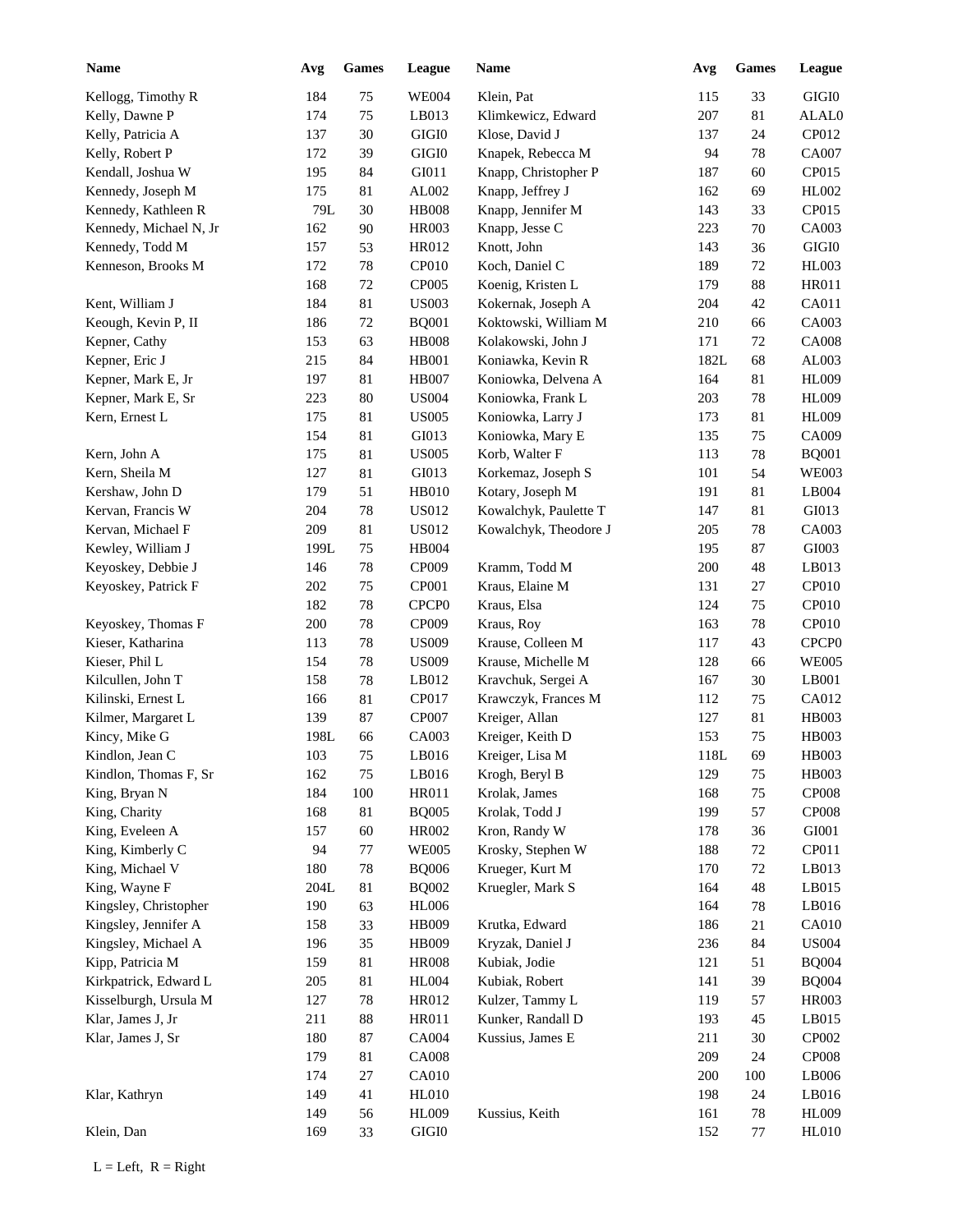| <b>Name</b>              | Avg  | <b>Games</b> | League            | Name                    | Avg     | <b>Games</b> | <b>League</b>     |
|--------------------------|------|--------------|-------------------|-------------------------|---------|--------------|-------------------|
| Kussius, Susan A         | 146  | 80           | <b>HL010</b>      | Lane, Roberta B         | 169     | 57           | <b>HL001</b>      |
|                          | 144  | 81           | HL009             | Lange, Rodney P         | 211     | 33           | <b>HL005</b>      |
| La Boissiere, Jamie L    | 184  | 75           | AL002             |                         | 211     | 87           | CP002             |
| La Chance, Ron           | 176  | 57           | HR015             | Langford, Jean M        | 117     | 33           | <b>WE005</b>      |
| La Chapelle, Betty       | 145  | 78           | <b>US019</b>      | Lansing, Heidel         | 127     | 75           | <b>HR008</b>      |
| La Due, Mary Beth        | 162  | 71           | CA007             | Lansing, Richard S      | 211     | 81           | LB016             |
|                          | 157  | 23           | <b>CA010</b>      |                         | 202     | 36           | $\rm GIGI0$       |
| La Due, Robert C, Jr     | 140  | 84           | CA014             | Lanthier, Christopher A | 190     | 63           | CP015             |
|                          | 135  | 27           | CA010             | Lapierre, Connie J      | 138     | 96           | CP006             |
| La Due, Robert C, Sr     | 208  | $27\,$       | CA010             | Lapierre, David         | 162     | 96           | CP006             |
| La Fountain, Joseph G    | 157  | 51           | AL003             | Lapishka, Peter J       | 118     | 53           | CPCP <sub>0</sub> |
| La Jeunesse, Karen       | 140  | $78\,$       | CA011             | Lapishka, Robin A       | 147     | 68           | CPCP <sub>0</sub> |
| La Jeunesse, William G   | 212  | $75\,$       | CA011             | LaPointe, Robert T      | 190     | 77           | AL003             |
| La Mar, Errol R          | 181  | 81           | GI004             | Laraway, Fran A         | 121     | 75           | GI013             |
| La Motte, Theresa I      | 104  | 66           | LB017             | Laraway, Stacy          | 116     | 27           | GIS02             |
| La Plante, Barbara A     | 154  | 75           | LB012             | Larkin, Thomas K        | 150     | 29           | <b>HL006</b>      |
| La Plante, Francis, Sr   | 157  | 84           | CP011             | LaRose, Tom J           | 172     | 78           | AL008             |
|                          | 147  | 75           | LB012             | LaRowe, Bonnie M        | 114     | 78           | LB016             |
| La Plante, Kristal M     | 114  | 71           | LB016             | Laskey, Pamela J        | 134     | 54           | CPCP <sub>0</sub> |
| La Plante, Robert F      | 186  | 24           | GIS03             | Lasky, Kim              | 121     | 36           | LB009             |
| La Rose, Michael         | 200  | 78           | AL008             | Lasky, Ray              | 192     | 30           | LB009             |
| La Rose, Thomas A        | 214  | 75           | ${\rm AL008}$     | Lassone, Mike L         | 188     | 72           | LB007             |
| LaBarge, Robert          | 115  | 81           | LB005             | Latour, Corrina A       | 96      | 48           | <b>US016</b>      |
| Labelle, Chris E         | 215L | 66           | HL002             | Laurin, Fred V          | 113L    | 75           | CA006             |
| LaBombard, Airel L       | 99   | 27           | LB005             | Laurin, Margie E        | 107     | 51           | CA006             |
| LaBombard, James J       | 164  | 30           | LB005             | LaVarnway, Donicka E    | 135     | 68           | CP004             |
| Ladd, Karen A            | 122  | 51           | HL003             | Lavazzo, Jamie          | 177     | 72           | <b>HL010</b>      |
| Laferriere, Keith M      | 193  | 60           | AL008             | Lavazzo, Vincent P      | 194     | 76           | <b>HL010</b>      |
| Laferriere, Robert J     | 194  | 75           | AL008             | Lavelle, Eugene R       | 170     | 65           | <b>US015</b>      |
| LaFontaine, Josh S       | 182  | 57           | <b>US005</b>      | Lavigne, Kenneth J      | 208     | 81           | <b>HL006</b>      |
| LaForest, John E, Jr     | 210  | 73           | CA004             | Lavigne, Robert J       | 218     | 81           | <b>HL006</b>      |
| LaFountain, Robert J, Jr | 165  | 69           | CPCP <sub>0</sub> |                         | 212     | 21           | <b>HL005</b>      |
| LaFountain, Ronald K, Jr | 207  | 78           | <b>HL005</b>      | Lavigne, Thomas W, Jr   | 223     | 81           | <b>US004</b>      |
| LaFountain, Shane T      | 219  | 33           | <b>HL009</b>      |                         | 213     | 100          | <b>CA005</b>      |
|                          | 207  | 84           | <b>HL005</b>      |                         | 208     | 26           | CA003             |
|                          | 194  | 51           | CP002             | Lavoie, Raymond E       | $170\,$ | 81           | HL002             |
| Lagace, Kathy J          | 119  | 57           | <b>HL011</b>      | Lawson, Laurence J, Jr  | 157     | 71           | <b>WE002</b>      |
| Lagace, Thomas D         | 160  | 69           | HL011             | Lawyer, Emily           | 93      | 30           | LB009             |
| Lagon, Dori-Lee K        | 120  | 81           | <b>CP005</b>      | Lawyer, Frank A         | 158     | 21           | LB009             |
| Lagon, Edwin D           | 152  | 75           | CP005             | Layman, Christopher S   | 201     | 72           | <b>US005</b>      |
| Lajeunesse, Shirley D    | 142  | $81\,$       | HR013             | Lazzaro, Stephen C      | 180L    | 36           | LB009             |
| LaMalfa, Amanda L        | 126  | 75           | LB016             |                         | 178L    | 88           | HR011             |
| LaMalfa, Laura P         | 155  | $\sqrt{48}$  | LB015             | Lazzaro, Theresa A      | 115     | 75           | GI013             |
|                          | 147  | 63           | LB016             | Lazzaro, Virginia       | 163     | 39           | LB009             |
| LaMalfa, Robert W, Sr    | 190  | $\sqrt{48}$  | LB015             | Le Blanc, William F     | 187     | 66           | CP001             |
|                          | 180  | $81\,$       | LB016             | Le Clair, Robert P      | 190     | 78           | CA013             |
| LaMalfa, Robert, Jr      | 179  | $80\,$       | LB016             | Le Clair, Tonya M       | 159     | 81           | CA013             |
| Lamb, Edward D           | 213  | 83           | HB001             | Le May, Donald          | 153     | 81           | CA006             |
| Lamb, Randy A            | 208  | $81\,$       | <b>BQ006</b>      | Le May, Steven J        | 201     | 84           | CA004             |
| Lamb, Terry A            | 212  | $78\,$       | <b>BQ006</b>      | Leary, Mark P           | 191     | $81\,$       | <b>BQ003</b>      |
| Lamere, Christina        | 89   | $27\,$       | LB017             | Leathem, Joseph H, Jr   | 192L    | $75\,$       | LB017             |
| LaMora, Edward L         | 133  | $42\,$       | $\rm GI003$       | Leatso, Louis W, Jr     | 163     | $81\,$       | CP017             |
| Landry, Charlene A       | 164  | $87\,$       | CP014             | LeBarron, Larry D, II   | 169     | $81\,$       | <b>BQ002</b>      |
| Landry, Jennifer M       | 172  | 72           | CP014             | Lebretore, Evelyn A     | 131     | 78           | CA012             |
| Landry, Melissa A        | 148  | $78\,$       | CP014             |                         | 122     | 84           | CA006             |
|                          |      |              |                   |                         |         |              |                   |
| Lane, Beatrice           | 106  | 78           | CP007             | Leclair, Nancy E        | 142     | 45           | HB009             |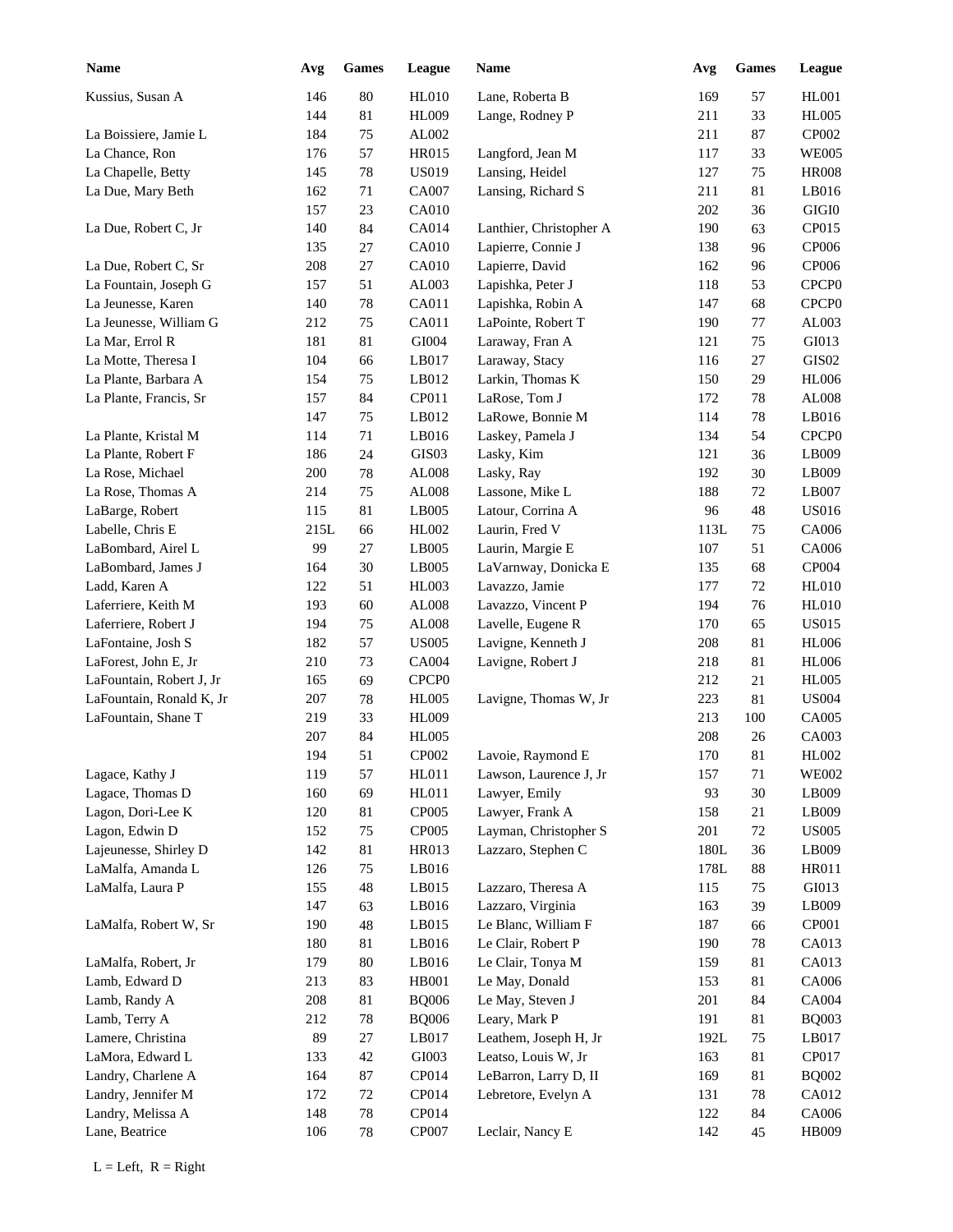| <b>Name</b>           | Avg  | <b>Games</b> | League       | Name                    | Avg    | <b>Games</b> | League            |
|-----------------------|------|--------------|--------------|-------------------------|--------|--------------|-------------------|
| LeClaire, Eugene A    | 194  | 78           | <b>HL006</b> | Locken, Geoffrey D      | 132    | $87\,$       | GI003             |
| LeClaire, Eugene P    | 165  | 79           | <b>HL006</b> | Lockrow, Dale J         | 167    | 75           | <b>BQ003</b>      |
| Lee, James R          | 161  | 54           | <b>WE001</b> | Lofrumento, Valina A    | 175    | 73           | <b>HB007</b>      |
| Lee, Robert A         | 153  | 42           | <b>HR003</b> | Loika, Kenneth J        | 126    | 81           | <b>US016</b>      |
| Lee, Robert E, Sr     | 182  | 39           | HB011        | Lois, Natalia           | 87     | 45           | <b>US011</b>      |
| Lee, Stephen D        | 196  | 24           | <b>HR001</b> | Loiselle, Rebeeca       | 134    | 42           | CA013             |
| Leeson, Michael J     | 122  | $72\,$       | CP005        | Lombardo, Regina O      | 96     | 81           | <b>HL003</b>      |
| LeFleur, William      | 160  | 75           | <b>HR005</b> | Lorensen, Eric          | 127    | 69           | CA015             |
| Legace, Thomas D, Jr  | 160  | 63           | HL011        | Lounello, James V       | 164    | 39           | $\rm GIGI0$       |
| Legault, Jerry W      | 162  | 81           | HB004        | Lounello, Susan M       | 135    | 39           | $\rm GIGI0$       |
| Legault, John J       | 203  | 69           | HB004        | Lovly, Eric C           | 168    | 66           | CP001             |
| Legault, John J, Jr   | 193  | 75           | HB004        | Luce, Francis P         | 215    | 60           | <b>US015</b>      |
|                       | 158  | 45           | <b>WE001</b> | Luce, John K, Sr        | 201    | 81           | <b>US006</b>      |
| Legg, Edward E, Jr    | 181  | 57           | <b>BQ001</b> | Luce, Shirley A         | 154    | 60           | <b>US015</b>      |
| Leibach, Daria        | 152  | 72           | CA015        | Ludwig, Douglass C      | 151    | 69           | <b>CP008</b>      |
| Leibach, Darryl S     | 186  | 75           | CA015        | Ludwin, Jeff J          | 163    | 48           | LB015             |
|                       | 182  | 75           | CA014        | Lundquist, Denise V     | 176    | 78           | <b>HL001</b>      |
| LeMay, Arthur J       | 192  | 78           | <b>HR001</b> | Lyman, Kimberly A       | 106    | 63           | HL011             |
| Lemire, Rick J        | 193L | 78           | <b>HL006</b> | Lyman, Sandra Lee T     | 124    | 78           | HL011             |
|                       | 187L | 42           | $\rm{H}L008$ | Lynch, Bruce M          | 227    | 81           | <b>US004</b>      |
| Lemons, Laura A       | 100  | 37           | <b>US009</b> |                         | 219    | 81           | <b>HB001</b>      |
| Lemons, T J           | 141  | 54           | <b>US009</b> |                         | 195    | 96           | HR011             |
| Lennox, John M        | 216  | 78           | <b>HL006</b> | Lyons, Edward J         | 181    | 39           | <b>CA008</b>      |
|                       | 205  | $78\,$       | <b>HL005</b> | Lysogorski, Matthew D   | 177    | 78           | GI003             |
| Lennox, Mark A        | 221L | $72\,$       | <b>HL006</b> | Mac Cue, Timothy E      | 176    | 57           | <b>US009</b>      |
|                       | 219  | 69           | <b>HL005</b> | Mac Donald, Janice M    | 112    | 72           | CA009             |
| Lenseth, Brian        | 180  | 24           | <b>HR010</b> | Mac Gregor, Carole      | 118    | 75           | <b>HR008</b>      |
| Lenseth, Douglas W    | 194  | 84           | <b>HR010</b> | Mac Veigh, Peter L      | 217    | 30           | GIS02             |
|                       | 190  | 33           | HR015        | Macarevey, James A      | 209    | 66           | CP001             |
|                       | 183  | 96           | HR011        | Macey, Robert S         | 216    | 78           | <b>HL005</b>      |
| Leonard, Daniel J     | 193  | 90           | CP009        | Mackenzie, David L      | 196    | 62           | LB007             |
| LeRoy, Randee         | 115  | 39           | HL011        | MacNary, Nikole M       | 172    | 75           | LB017             |
| Lesson, Scott         | 186  | $72\,$       | AL006        | Macpherson, Michael J   | 176    | 84           | <b>WE004</b>      |
| Lewandusky, Robert J  | 229  | $75\,$       | CA004        | Madden, Joan            | 149    | 78           | HR013             |
| Lewis, Alicia M       | 139  | 78           | HL003        | Madsen, William C       | 183    | 78           | <b>HR005</b>      |
| Lewis, Kenneth L, Jr  | 182  | $\bf 84$     | <b>HL003</b> | Magee, Charles H        | 162    | 82           | GI011             |
| Lewis, Pamela         | 159  | $78\,$       | HL003        | Magee, Mary E           | 125    | 78           | ${\rm G} I 0 1 1$ |
| Liberty, Louise       | 124  | 33           | <b>HR008</b> | Magin, Matthew D        | 215    | 48           | CA014             |
|                       | 121  | $75\,$       | HR013        | Maguire, Daniel         | 190    | 78           | ${\rm GIO}04$     |
| Libudziewski, Walter  | 166  | 63           | <b>WE004</b> | Mailloux, Joshua G      | 190    | 72           | <b>HB007</b>      |
| Liebener, Bryan J     | 139  | $72\,$       | <b>HR001</b> | Mailloux, Nicole        | 151    | $75\,$       | <b>WE001</b>      |
| Lieberman, Matthew P  | 199  | $78\,$       | HB001        | Mainella, Dominick M    | 195    | $21\,$       | LB015             |
| Light, Marianne       | 95   | $42\,$       | <b>WE005</b> |                         | 188    | 80           | HR012             |
| Linck, Peter          | 220  | $78\,$       | <b>HL006</b> | Majewski, Stanley V     | 138    | 71           | CA006             |
| Lind, Jeffrey E, Jr   | 198  | $78\,$       | GI011        | Maksymik, Debra         | 129    | 84           | CA012             |
| Lind, Julianne E      | 134  | 67           | GI011        | Malaquias, Peter        | 103    | 24           | CP009             |
| Lind, Laura S         | 208  | 53           | LB014        | Malary, June K          | $88\,$ | $81\,$       | CP009             |
| Liporace, Wendy       | 102  | 36           | CP012        | Malary, Wayne G         | 157    | 81           | CP009             |
| Lippitti, Daniel E    | 167  | $72\,$       | <b>US009</b> | Malatesta, Andrew F, Jr | 180    | $27\,$       | GIS02             |
| Little, David         | 170  | $72\,$       | LB017        | Malatesta, Richard M    | 204    | $27\,$       | GIS02             |
|                       | 142  | $30\,$       | LB009        | Malette, Deborah        | 131    | 63           | <b>HL009</b>      |
| Livingston, Stephanie |      |              |              |                         |        |              |                   |
| Lloyd, Karen V        | 157  | $72\,$       | <b>HL007</b> | Malette, Paul J         | 209    | 81           | <b>HL009</b>      |
| Locci, Frank J        | 153  | 69           | CP008        | Malette, Steven E       | 220L   | 64           | LB006             |
| Locke, Amanda L       | 137  | 84           | GI009        |                         | 216    | 84           | CP002             |
| Locke, Jo E           | 163  | $87\,$       | GI009        | Malo, Anthony           | 167    | 63           | CA013             |
| Locke, Leslie J       | 187  | 81           | GI009        | Malo, Maryellen         | 132    | 72           | CA013             |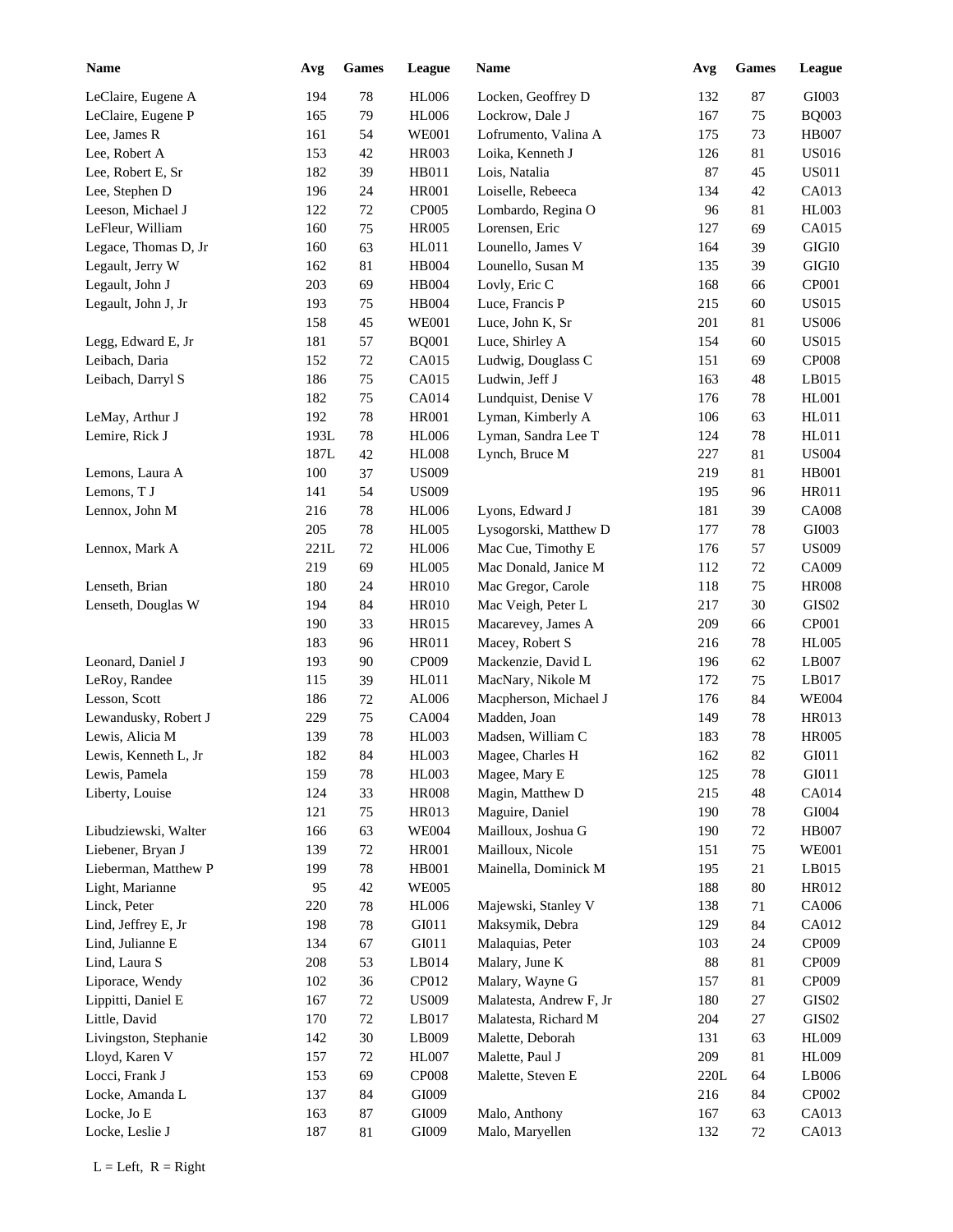| Name                 | Avg  | <b>Games</b> | League            | <b>Name</b>            | Avg  | <b>Games</b> | League        |
|----------------------|------|--------------|-------------------|------------------------|------|--------------|---------------|
| Malo, Scott          | 108  | 51           | CA013             | Martinez, Gloria A     | 146  | 81           | <b>BQ005</b>  |
| Maloney, Ashley, A   | 122  | 66           | CPCP <sub>0</sub> | Martinez, Maureen E    | 136  | 72           | <b>BQ005</b>  |
| Maloney, Joyce M     | 164  | 75           | CPCP <sub>0</sub> | Marziani, Ernie F      | 175  | 75           | GI002         |
| Maloney, Katie       | 145  | 69           | LB010             | Mashall, Marianne      | 134  | 79           | CP009         |
| Maloney, Melissa M   | 112  | 66           | CPCP <sub>0</sub> | Mason, Carl J, Sr      | 183  | 80           | AL005         |
| Maloney, Patrick F   | 189  | 90           | LB011             | Mason, Christopher M   | 214  | 69           | CP002         |
| Maloney, Tracy       | 100  | 68           | <b>WE003</b>      | Mason, J B             | 177  | 30           | GI009         |
| Maloney, Tricia M    | 130  | 80           | LB011             | Mason, Paul A          | 189  | 75           | <b>BQ002</b>  |
| Mamone, Sal          | 188  | 96           | HR011             | Massara, Charles C     | 156  | 51           | HR012         |
| Mancini, Tony        | 220  | 84           | <b>US004</b>      | Massoth, Glenn R, Jr   | 208  | 78           | <b>US014</b>  |
| Manduca, Gary V      | 182  | 45           | ALAL0             | Massoth, Victoria J    | 144  | 54           | <b>US014</b>  |
| Mangene, David H     | 215  | 66           | <b>US019</b>      | Masterson, Joy         | 138  | 78           | AL004         |
| Mangene, Erin E      | 160  | $30\,$       | <b>US019</b>      | Masterson, Kathleen J  | 128  | 30           | AL004         |
| Manley, Paul R       | 216  | 75           | <b>US004</b>      | Masterson, Kimberly M  | 137  | 39           | CP012         |
| Mann, William L      | 209  | 21           | <b>HL005</b>      | Masterson, Sandra L    | 165  | 81           | <b>BQ005</b>  |
| Manning, Karen A     | 137  | 81           | <b>HL009</b>      | Masterson, Todd J      | 181  | 39           | CP012         |
| Manny, Eric P        | 178  | 36           | <b>HB009</b>      | Mastrophetro, Anne M   | 97   | 74           | GI012         |
| Manny, Meghan A      | 147  | 42           | <b>HB009</b>      | Mastropietro, Donald P | 193  | 63           | <b>HL006</b>  |
| Manzer, Kevin L      | 207L | 84           | GI004             | Mastropietro, Nathan S | 198  | 48           | <b>HL004</b>  |
| Marble, Benjamin C   | 206  | 27           | <b>CA010</b>      | Mastropietro, Shawn A  | 211  | 69           | <b>HL006</b>  |
|                      | 192  | 81           | CA013             | Mateunas, Mark P       | 171  | 81           | LB004         |
| Marbot, Tim          | 152  | 78           | <b>BQ001</b>      | Matte, Nicole J        | 144  | 69           | <b>BQ005</b>  |
| Marbot, Wendy J      | 168  | 72           | <b>BQ005</b>      | Matteson, Sandy D      | 110  | 60           | <b>BQ004</b>  |
| Marchewa, Kris       | 121  | 36           | $\rm GIGI0$       | Matthew, Jeff A        | 183  | 66           | HB012         |
| Marciano, Richard M  | 168  | 63           | CPCP <sub>0</sub> | Matwa, Janice M        | 149  | 78           | <b>US014</b>  |
| Marcil, George       | 197  | 84           | CA014             | Maxon, Karen K         | 151  | 81           | <b>BQ005</b>  |
| Mariano, Brian J     | 238  | 39           | <b>HL005</b>      | Maxwell, Helen M       | 118  | 81           | CA006         |
|                      | 220  | 75           | <b>HB001</b>      |                        | 117  | $78\,$       | CA012         |
| Mariano, Gary M      | 185  | 36           | GIGI0             | May, Joseph F          | 204  | 75           | <b>HB004</b>  |
| Mariano, James A, Jr | 208  | 67           | <b>HB001</b>      | May, Susette           | 107  | 72           | <b>HB008</b>  |
| Mariano, James A, Sr | 175  | 75           | AL003             | Mayo, Scott M          | 207  | 75           | <b>HL006</b>  |
| Mariano, Terry D     | 169  | 36           | $\rm GIGI0$       | Maziejka, Edward M, Jr | 179  | 30           | <b>HL008</b>  |
| Marino, John W       | 175  | 81           | CP001             | Mazurak, Joseph W      | 184  | 30           | CP001         |
|                      | 168  | 54           | CP017             | Mazzacco, John N, Sr   | 166  | 108          | CA005         |
| Marinucci, Joyce A   | 133  | 23           | <b>US014</b>      |                        | 165  | 81           | GI004         |
| Markell, Debra A     | 150  | 69           | HR012             | Mc Allister, Mary Anne | 143  | 69           | HL010         |
| Markowski, Caterina  | 132  | $78\,$       | CP005             | Mc Cabe, Patricia A    | 163  | 68           | <b>HL010</b>  |
| Markowski, John J    | 219  | $78\,$       | CP002             | Mc Cart, Jean P        | 129L | 36           | <b>BQ005</b>  |
|                      | 210  | 78           | CP005             | Mc Devitt, Pamela S    | 193  | 72           | <b>US006</b>  |
| Marois, John P       | 216  | 81           | HB001             | Mc Donald, Patsy A     | 165  | 81           | <b>US017</b>  |
|                      | 211  | 78           | CA003             | Mc Dormott, Robert     | 201  | 78           | ${\rm AL008}$ |
| Marra, Anthony J     | 177  | 63           | CA011             | Mc Farland, Timothy J  | 207  | 81           | <b>HR004</b>  |
| Marrazo, Carol L     | 152  | 63           | CP013             |                        | 197  | 96           | HR011         |
| Marro, Michael       | 136  | 66           | <b>HR016</b>      | Mc Gill, Jeanne D      | 149  | 81           | GI013         |
| Marshall, Glenn A    | 170  | 87           | CP009             | Mc Ginn, James E       | 196  | 32           | LB006         |
| Martin, Arleen M     | 141  | 84           | HL003             | Mc Guirk, Madeline     | 106  | 33           | HB002         |
| Martin, Christina M  | 133  | 72           | LB017             | Mc Isaac, Jane A       | 156  | 78           | <b>US009</b>  |
| Martin, Cynthia A    | 153  | $30\,$       | HB009             | Mc Laughlin, Janette M | 190  | 78           | <b>HB010</b>  |
| Martin, Donald F     | 175  | 81           | AL006             |                        | 188  |              | <b>HL007</b>  |
|                      |      |              |                   |                        |      | 61           | <b>HR006</b>  |
| Martin, Jason E      | 150L | 69           | HR015             | Mc Namee, Barb         | 140  | 71           |               |
| Martin, John C       | 196  | 75           | LB017             | McBride, Marjorie A    | 140  | 75           | CA006         |
| Martin, Lori L       | 156  | 23           | LB016             | McCart, Donna L        | 143  | 72           | <b>BQ004</b>  |
| Martin, Shirley M    | 165  | 84           | GI007             | McCart, Timothy R      | 233  | 75           | <b>BQ004</b>  |
| Martin, Susan J      | 155  | 54           | <b>HR008</b>      |                        | 230  | 72           | HB001         |
| Martin, Terrell G    | 228  | 57           | HB001             | McCarty, Sean J        | 121  | 72           | LB007         |
| Martineau, Paul      | 162  | 72           | CP008             | McClements, Stephanie  | 107  | 32           | <b>HL010</b>  |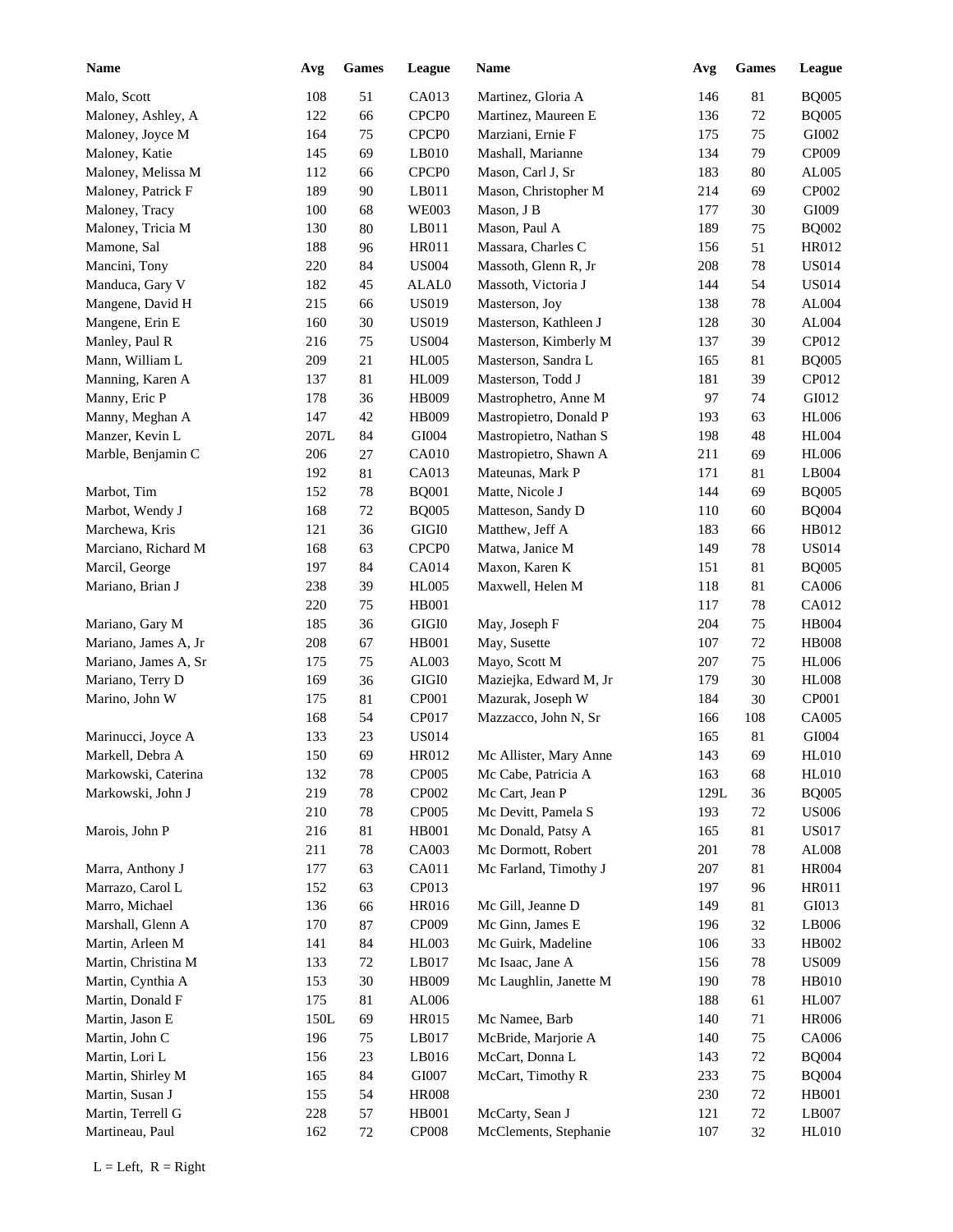| <b>Name</b>              | Avg  | <b>Games</b> | League                | Name                   | Avg  | <b>Games</b> | League                 |
|--------------------------|------|--------------|-----------------------|------------------------|------|--------------|------------------------|
| McCollum, Don J          | 170  | 39           | GIGI <sub>0</sub>     | Meister, Jeffery K     | 204  | 42           | CP001                  |
| McCollum, Joseph         | 196  | 36           | $\rm GIGI0$           | Melesky, Robert M      | 189  | 78           | <b>BQ006</b>           |
| McCollum, Matthew        | 210  | $30\,$       | $\rm GIGI0$           | Mellon, James F, Jr    | 158  | 60           | <b>HL006</b>           |
| McCollum, Steven         | 195  | 39           | $\rm GIGI0$           | Mellon, Lynn A         | 174  | 52           | <b>HL007</b>           |
| McConkey, Brian J        | 185  | 78           | LB016                 | Mellon, T.J.           | 185  | 78           | <b>HL005</b>           |
| McConnell, Richard J     | 188  | 75           | AL008                 | Mero, Ann M            | 115  | 30           | <b>US014</b>           |
| McConnell, Robert I      | 175  | 56           | AL002                 | Mero, Charles G, Jr    | 202  | 68           | HR011                  |
| McCormick, Gregory A     | 182  | 24           | CA010                 |                        | 202  | 78           | HR015                  |
| McCormick, William P     | 169  | 78           | CA006                 | Mero, Daniel J         | 184  | 81           | HR015                  |
| McCrea, Michael P        | 186  | 33           | CA011                 | Merolla, Diane         | 119  | 87           | CP009                  |
| McCrea, Ruth             | 114L | 39           | <b>HB005</b>          | Merolla, Phil          | 127  | 78           | CP009                  |
|                          | 87R  | $27\,$       | <b>HB005</b>          | Merrills, Daniel C, Jr | 195  | 81           | <b>BQ002</b>           |
| McCrea, Timothy M        | 159  | 72           | <b>HB005</b>          | Merritt, Jason C       | 191  | 87           | LB011                  |
| McCumber, Chelsea S      | 96   | 60           | LB017                 | Messemer, Kate E       | 221  | 42           | <b>HB001</b>           |
| McDermott, Robert C      | 228  | 72           | <b>US004</b>          | Messick, Thomas M      | 211  | 72           | CP015                  |
|                          | 218  | 75           | <b>HB001</b>          | Messier, David W       | 202  | 87           | GI003                  |
| McDonald, Joshua J       | 162  | 81           | <b>US008</b>          | Messier, Joseph I      | 184  | 78           | CP001                  |
| McDonald, Marian I       | 154  | 78           | <b>US008</b>          | Messitt, Lynda M       | 167  | 78           | <b>HL001</b>           |
| McDonald, Sammie L, Sr   | 188  | 78           | <b>CA004</b>          | Messitt, Peter J       | 190  | 81           | <b>HL006</b>           |
|                          | 179  | 78           | AL002                 | Meyer, David W         | 139L | 75           | LB012                  |
|                          | 179  | 90           | GI015                 | Michalski, Donald M    | 209  | 66           | CA003                  |
| McElligott, John E       | 151  | 42           | <b>HR010</b>          | Michalski, Janis Lynn  | 180  | 74           | GI007                  |
| McElwee, John W          | 150  | 87           | GI003                 | Michaud, Matthew E     | 203  | 74           | CA003                  |
| McFarland, Keith A       | 163  | 78           | <b>HR004</b>          |                        | 197  | 96           | HR011                  |
| McFarland, Kevin T       | 173  | 81           | <b>HR004</b>          | Mickel, James P        | 196  | 75           | <b>US019</b>           |
| McFarland, Maria A       | 110  | $78\,$       | <b>HR004</b>          |                        | 191  | 81           | <b>US003</b>           |
|                          | 212  | 81           |                       |                        | 174  |              | GI004                  |
| McGeary, Darren          |      |              | CA003<br><b>CA004</b> | Mickiewicz, Thomas S   |      | 84           | CP007                  |
|                          | 212  | 84           | <b>CP008</b>          | Micklas, Theresa M     | 122  | 84           |                        |
| McGuire, Dan J           | 211  | 81           |                       | Middleton, Douglas J   | 196  | 66           | HB004                  |
| McHarg, Craig D          | 145  | 75           | <b>US008</b>          | Midura, Gene F         | 196  | 75           | LB017                  |
| McHarg, Jean             | 122  | 69           | <b>US008</b>          | Miglianti, William A   | 185  | 68           | HR011                  |
| Mcharg, Timothy C        | 153  | 81           | <b>US008</b>          | Milanese, Anthony G    | 188  | 69           | <b>HR015</b>           |
| McHarg, Timothy E        | 184  | 81           | <b>US008</b>          | Milanese, Marc F       | 185  | 80           | HR012                  |
| McHugh, Leonard E        | 156  | 42           | <b>US005</b>          | Milanese, Sharon M     | 116  | 79           | HR012                  |
| McIntyre, Christina      | 128  | 69           | GI009                 | Milette, Thomas R      | 212  | 116          | LB006                  |
| McKee, Jay               | 136  | $30\,$       | LB004                 | Miller, Darryl H       | 168  | 42           | <b>US009</b>           |
| McLaughlin, Robert V     | 214  | $72\,$       | <b>HL006</b>          | Miller, Eric S         | 150  | 80           | <b>HR005</b>           |
|                          | 206  | 36           | HB009                 | Miller, Liam M         | 172  | 33           | $\operatorname{LB}004$ |
| McMahon, Daniel E        | 205  | 69           | HB011                 | Miller, Martin A       | 214  | 84           | HB001                  |
| McMahon, Earl H          | 148  | 39           | CP012                 | Miller, Nancy          | 160  | 90           | CP014                  |
| McMahon, Janice D        | 156  | 39           | CP012                 | Miller, Patrick M      | 199  | 78           | <b>HL006</b>           |
| McMahon, Michael T       | 134  | $78\,$       | GI014                 | Miller, Robert A       | 133  | 78           | <b>HR014</b>           |
| McNab, Michael C         | 213  | 75           | CP001                 | Miller, Ronald         | 160  | 78           | <b>HR014</b>           |
| McNeil, Daniel J, Jr     | 147  | $22\,$       | GI010                 | Miller, Yvonne F       | 162  | 51           | HR002                  |
| McQuade, Nicole M        | 153  | 48           | LB015                 | Millis, Michael J      | 190  | 69           | LB017                  |
| Medick, Paul M           | 183L | 81           | CP001                 | Millis, Stacey M       | 165  | 71           | LB017                  |
| Mehalich, David C        | 197  | 84           | AL002                 | Mills, Rosemary        | 98   | 30           | <b>BQ004</b>           |
|                          | 194  | 63           | AL007                 | Mineau, David A        | 230  | 70           | HL002                  |
| Mehalich, Mary S         | 176  | 69           | AL002                 |                        | 228  | 54           | <b>HL006</b>           |
|                          | 169  | 51           | AL007                 |                        | 228  | 66           | <b>HL010</b>           |
| Mehalich, Priscilla R    | 187  | 84           | AL002                 |                        | 218  | 75           | <b>HL005</b>           |
|                          | 186  | 63           | AL007                 | Minichiello, Rose K    | 136  | 84           | CA012                  |
| Mehan, Stacie M          | 118  | 74           | <b>HL010</b>          |                        | 135  | 81           | CA006                  |
| Mehleisen, John J        | 193  | 63           | <b>HR001</b>          | Minick, Bonnie S       | 181  | 69           | <b>HL004</b>           |
| Meierdiercks, Andrew J   | 169  | 84           | CP011                 | Minick, Gregg R        | 183L | $72\,$       | <b>HL004</b>           |
| Meierdiercks, Jonathan W | 158  | $72\,$       | CP011                 | Minkler, Justin D      | 156  | 81           | HB013                  |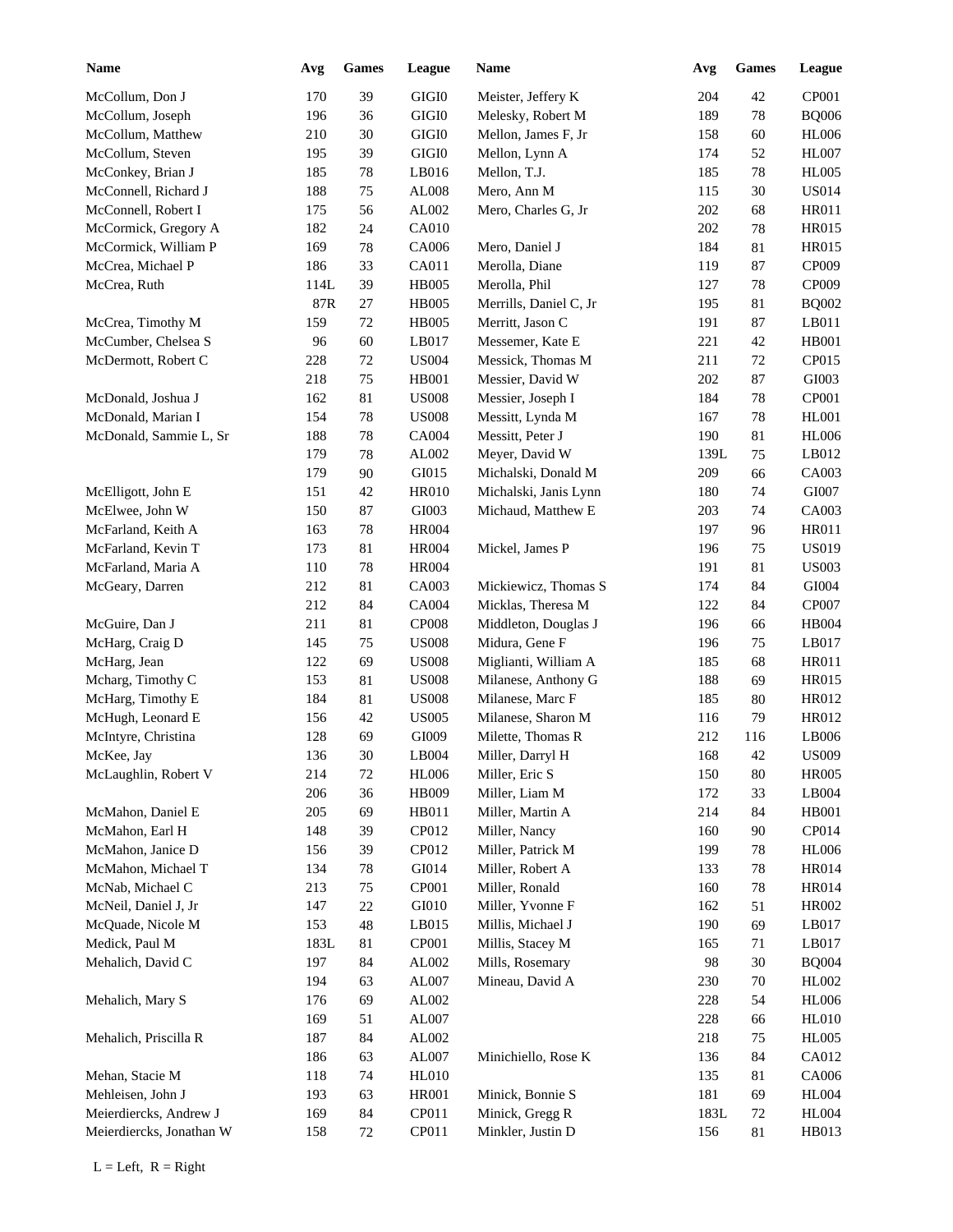| <b>Name</b>            | Avg  | <b>Games</b> | League       | Name                  | Avg  | <b>Games</b> | League                 |
|------------------------|------|--------------|--------------|-----------------------|------|--------------|------------------------|
| Minor, Teddy N         | 137  | $78\,$       | <b>HL010</b> | Mulligan, Edward C    | 161L | 69           | <b>BQ004</b>           |
| Miranda, Christopher D | 169  | 60           | LB005        | Mulligan, Michael     | 206  | 96           | CP006                  |
| Mitchell, Cody M       | 146  | 72           | CA013        | Mulligan, Robin T     | 137  | 72           | <b>BQ004</b>           |
| Mitchell, Pat          | 126  | 36           | LB009        | Mullin, Christian J   | 121  | 42           | LB005                  |
| Mitchell, Robert E     | 182  | 33           | LB009        | Mulvihill, Patrick J  | 189  | 21           | BQS01                  |
| Mitchum, Judy A        | 139  | 72           | LB013        | Munger, Art           | 155  | 30           | CP012                  |
| Moak, Beverly A        | 142  | 39           | $\rm GIGI0$  | Munger, Bryan D       | 139  | 30           | CP012                  |
| Mochrie, Brian K       | 210  | 84           | HB001        | Munger, Tanya M       | 120  | 33           | CP012                  |
| Mochrie, Rick, Jr      | 222  | 81           | HB001        | Muntz, Robert B, Jr   | 193  | 96           | CP006                  |
| Mochrie, Scott R       | 217  | 81           | HB001        | Murnane, Annette E    | 125  | 69           | <b>HB007</b>           |
| Moll, Timothy J        | 177L | 66           | LB012        | Murphy, Brad J        | 127  | 72           | CA013                  |
| Molnar, Lloyd R        | 188  | 81           | <b>CP008</b> | Murphy, Shawn J       | 191  | 84           | AL006                  |
| Monast, Nicolle M      | 126  | 41           | CA011        | Murphy, Thomas        | 183  | 84           | <b>HR005</b>           |
| Moon, Edward C         | 141  | 33           | CP012        | Murphy, Timothy J     | 168  | 69           | HR012                  |
| Moore, Gloria J        | 132  | 66           | AL007        | Murray, Bruce W, Sr   | 182  | 75           | CA014                  |
| Moore, Peter J         | 156  | 84           | <b>BQ002</b> | Murray, David L       | 158  | 84           | LB002                  |
| Moore, Stacey A        | 135  | 66           | <b>HB005</b> | Murray, Patty A       | 131  | 72           | <b>US009</b>           |
| Moran, David M         | 145  | 93           | CP006        | Murray, Paul W        | 151  | 58           | CA014                  |
| Moran, Diane M         | 162  | 81           | HR012        | Murray, Richard L     | 190  | 75           | LB002                  |
| Moran, Frank L         | 149  | 69           | <b>US007</b> | Murray, Robert E, Jr  | 188  | 21           | GI001                  |
| Morck, Thomas M        | 201  | 72           | CA014        | Murray, Shane M       | 182  | 78           | GI001                  |
| Morgan, Marjorie M     | 186  | 75           | HL001        | Murray, Susan M       | 142  | 75           | CP005                  |
| Moriarity, Christine L | 140  | 39           | $\rm{H}L008$ | Mustico, Richard A    | 193  | 81           | LB014                  |
| Moriarity, David B     | 145  | 42           | <b>HL008</b> | Mustico, Robert E     | 172  | 75           | LB014                  |
| Morine, Frederick C    | 198  | 72           | GI002        | Muzio, David W        | 206  | $78\,$       | CA011                  |
| Morini, Vincent A      | 204  | 75           | <b>US004</b> | Muzio, Donald J       | 202L | 81           | <b>HL006</b>           |
| Morizio, David L       | 109  | 26           | <b>HB007</b> | Muzio, Edward A       | 179  | 63           | <b>HL006</b>           |
| Morrell, Craig R       | 222  | 69           | <b>HL009</b> | Muzio, George A, Jr   | 199  | 66           | CA011                  |
| Morrell, Diane E       | 218  | 81           | <b>HL001</b> | Muzio, Paul M         | 229  | 78           | <b>US004</b>           |
|                        | 214  | 75           | <b>HL009</b> | Muzio, Paul M, II     | 214  | 81           | CA011                  |
|                        | 208  | 84           | <b>HL007</b> | Nacy, Leann J         | 140  | 84           | CP007                  |
| Morrell, Eric V        | 230  | 21           | <b>HL006</b> | Nadeau, Paul A, Jr    | 222  | 81           | <b>US004</b>           |
|                        | 226  | 72           | <b>HL009</b> |                       | 203  | 60           | CA003                  |
|                        | 223  | 57           | <b>HL005</b> | Nagel, Walter         | 137  | 84           | <b>HR005</b>           |
|                        | 218  | 84           | CP002        | Nahm, Kathleen M      | 152  | 68           | HL001                  |
| Morrell, Vincent D     | 172  | $78\,$       | <b>HL006</b> | Narkiewcz, Paul D     | 206  | $78\,$       | CP001                  |
| Morrett, Eric M        | 218  | 81           | <b>HL005</b> | Nasca, Jack A         | 200  | 31           | LB013                  |
| Morris, Marilyn J      | 123  | 75           | GI013        | Nash, Martin C, Jr    | 225  | 81           | <b>HL005</b>           |
| Morrison, Heather A    | 168  | 75           | <b>HR005</b> |                       | 218  | 81           | <b>HB001</b>           |
| Morrissey, Earl P      | 189  | 69           | AL003        | Nataro, Justin M      | 144  | 63           | LB016                  |
| Morrissey, Matthew M   | 184  | 75           | AL003        | Nault, Joshua C       | 192  | 84           | AL002                  |
| Mortimer, Warren G     | 140  | 75           | <b>HR004</b> | Nault, Marybeth       | 161  | 83           | AL002                  |
| Mosher, David M        | 170  | 48           | HR003        | Nault, Steven J       | 176  | 63           | LB017                  |
| Mosher, Donald L       | 146  | 96           | HR003        | Neander, Rose         | 130  | 90           | LB011                  |
| Mosher, Jennifer L     | 120  | 50           | HR003        | Nebral, Christopher C | 189  | 84           | LB011                  |
| Moss, Michael D        | 169  | 81           | <b>HR010</b> | Need, Mary            | 159  | 78           | <b>US014</b>           |
| Mosseau, Paul V        | 209  | 72           | CP002        | Need, Ronald D        | 195  | 69           | <b>US014</b>           |
| Mossey, Marilyn E      | 142  |              | <b>US006</b> | Negus, Kris L         | 213  |              | HB004                  |
| Mott, Ethel            |      | 81           |              |                       |      | 81           | CP002                  |
|                        | 103  | 57           | LB005        |                       | 208  | 87           |                        |
| Moxley, Tammy          | 123  | $72\,$       | <b>BQ005</b> | Neiss, Thomas         | 185  | 60           | $\operatorname{LB008}$ |
| Moylan, Michael S      | 162  | $78\,$       | <b>CA008</b> | Nelson, Jim           | 192  | $78\,$       | <b>CP008</b>           |
| Mull, Richard M        | 191  | $72\,$       | <b>US012</b> |                       | 184  | 36           | CP012                  |
| Mullanrey, Caltlin R   | 121  | 33           | GI010        | Nelson, Karen A       | 137  | 81           | CA015                  |
| Mullen, Brian M        | 202  | $\bf 84$     | <b>BQ006</b> | Nelson, Michael S     | 164  | 81           | CA015                  |
| Mullen, Craig A        | 179  | $72\,$       | LB008        | Nerf, Debra J         | 136  | 69           | LB005                  |
| Mulligan, Colleen      | 162  | 90           | CP006        | Nerf, Donald          | 186  | 66           | LB005                  |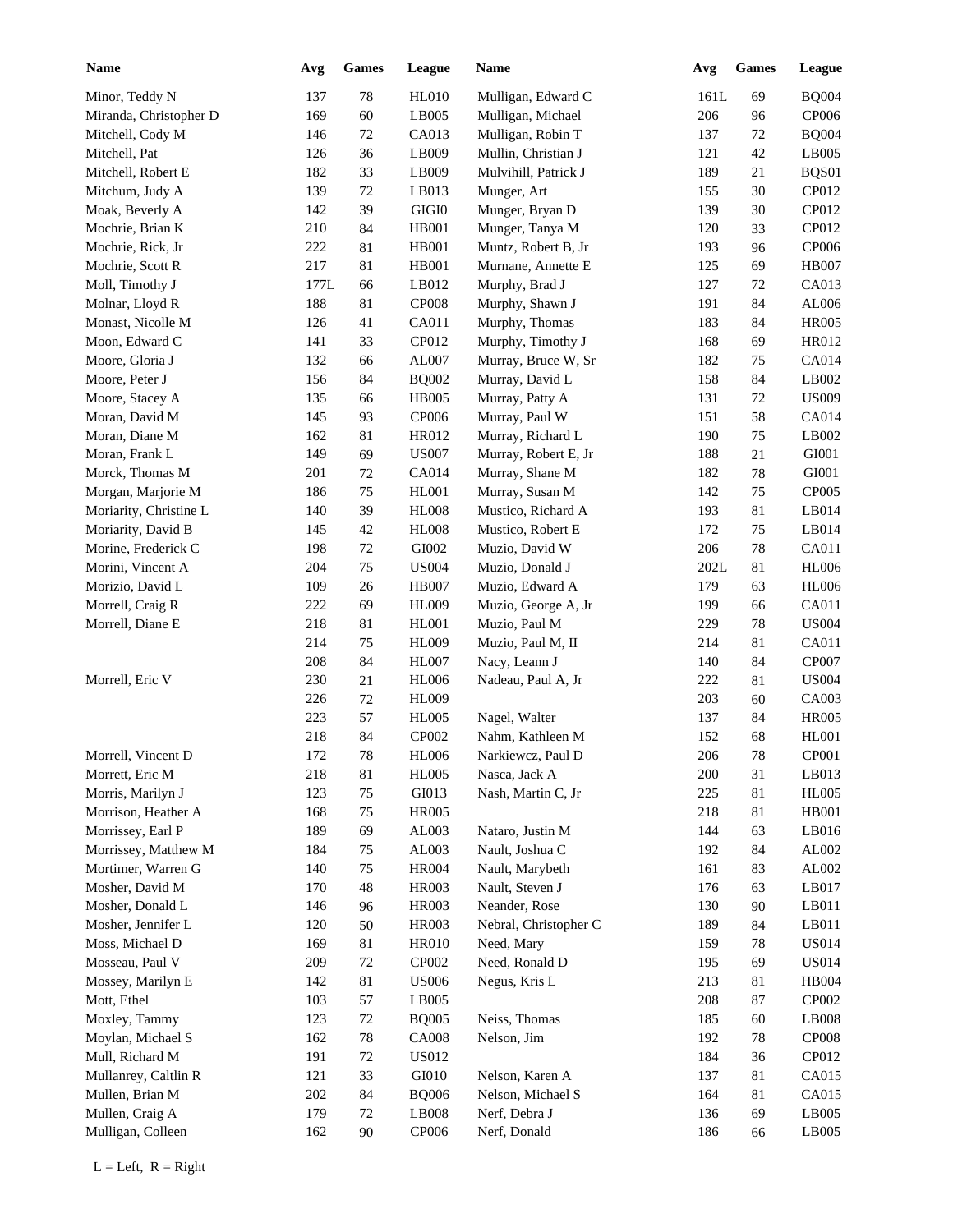| <b>Name</b>            | Avg  | <b>Games</b> | League            | Name                   | Avg  | <b>Games</b> | League                       |
|------------------------|------|--------------|-------------------|------------------------|------|--------------|------------------------------|
| Nesbitt, Glenn W       | 133  | 69           | <b>BQ001</b>      | O'Konski, Raymond      | 179  | 84           | CA006                        |
| Netoskie, Patricia J   | 148  | 78           | LB016             | Oligney, Tracy M       | 122  | 81           | <b>HB008</b>                 |
| Newcomb, David         | 172  | 30           | GIS <sub>02</sub> | Oliksowycz, Daniel     | 175  | 69           | <b>HR004</b>                 |
| Newcomb, Kathleen      | 179  | 30           | GIS <sub>02</sub> | Oliver, James H        | 151  | 75           | <b>HB007</b>                 |
| Newman, Benjamin M     | 143  | 91           | CPCP <sub>0</sub> | Oliver, William D      | 183  | 78           | <b>CP008</b>                 |
| Newman, James M        | 146  | 21           | <b>BQ001</b>      | Olsen, Jeffery A       | 206  | 69           | LB002                        |
| Ng, Jimmy F            | 157  | 81           | LB004             | Olszewski, Alex, Jr    | 230L | 84           | <b>BQ003</b>                 |
| Nichol, Robert B       | 118  | 41           | <b>WE001</b>      | Onderdonk, Christina M | 210L | 77           | <b>HB001</b>                 |
| Nichols, Thomas J      | 143  | 75           | <b>WE004</b>      | O'Neil, James G        | 166  | 70           | HR012                        |
| Nicklaus, Danielle     | 96   | 69           | LB017             |                        | 161  | 27           | <b>HR003</b>                 |
| Nicolai, Scott         | 227  | 30           | GIS <sub>02</sub> | O'Neil, Joyce G        | 156  | 81           | <b>HR008</b>                 |
| Nicpon, Leonard F      | 197  | 57           | <b>HB005</b>      |                        | 153  | 72           | <b>HR013</b>                 |
| Niedhammer, Lawrence A | 202  | $72\,$       | <b>HL009</b>      | O'Neil, Thomas M       | 183  | 60           | <b>US002</b>                 |
| Nikles, Donald T       | 147  | 76           | LB002             | Onyon, Fred A          | 210  | 84           | <b>HL005</b>                 |
| Noble, Louis A         | 145  | 81           | CP001             | Ooms, Joanne E         | 107  | 72           | <b>HR009</b>                 |
| Noble, Robert A        | 198  | 78           | CP001             | Opoka, Matthew F       | 189  | 87           | GI012                        |
| Nocella, Chris S       | 215  | 66           | <b>HB001</b>      | O'Reilly, Kevin W      | 188  | 66           | <b>US005</b>                 |
| Noe, Christian         | 153  | 51           | <b>HR005</b>      | Oreshan, John          | 200  | 69           | LB013                        |
| Nolan, Scottie A       | 197  | 82           | GI003             | Oreshan, Justin E      | 192  | 69           | LB013                        |
| Nolan, Thomas F, Jr    | 195  | 66           | <b>HL009</b>      | Orlep, Margaret D      | 128  | 75           | <b>HR009</b>                 |
| Nolan, Tina M          | 102  | 63           | HL009             |                        | 125  | 78           | <b>HR013</b>                 |
| Nolin, Kenneth C       | 195  | 72           | GI004             | Orlyk, Harry           | 163  | 80           | <b>CA008</b>                 |
| Nolin, Kenneth F       | 168  | 75           | GI004             | O'Rourke, Alfred L, Sr | 184  | 84           | ${\rm GIO}04$                |
| Nolin, William J, Jr   | 214  | 72           | <b>CA008</b>      | Osgood, David W        | 162  | 27           | <b>BQ003</b>                 |
|                        | 211  | 81           | CA004             |                        | 162  | 81           | <b>BQ002</b>                 |
|                        | 210  | 78           | CA003             | Osterhout, Dean L      | 186  | 60           | LB007                        |
| Normile, Barbara A     | 119  | 51           | CA006             | Osterhout, Ryan D      | 174  | 69           | LB007                        |
| Norris, Sean R         | 124  | 21           | CP012             | Ostiguy, Richard J     | 156  | $72\,$       | <b>US002</b>                 |
|                        | 114  | 72           | CP011             | Ostrander, Kevin J     | 216  | 84           | <b>US003</b>                 |
|                        | 214L | 103          | LB006             | Owens, Gregory M       | 177  | 81           | ALAL0                        |
| Northrop, Robert L     |      |              |                   |                        |      |              |                              |
| Norton, Patricia       | 132  | 78           | <b>HL009</b>      | Paddock, Douglas E     | 180L | 75           | <b>BQ002</b>                 |
| Novak, Joseph P        | 164  | 51           | <b>US019</b>      | Pade, Kathryn A        | 173  | 84           | HR012                        |
| Nowakowski, Richard C  | 165  | 81           | GI004             | Pagano, Jeffery K      | 192  | 66           | <b>HB005</b>                 |
| Nowosielski, Chris     | 192  | 67           | AL006             | Pagano, John           | 78   | 33           | <b>HB007</b><br><b>HB007</b> |
| Nunez, Jerry           | 135  | 78           | <b>US002</b>      | Pagano, Kathryn L      | 163  | 84           |                              |
| Nystoriak, David       | 146  | $75\,$       | <b>WE004</b>      | Page, Ileain R         | 179  | 84           | GI013                        |
| Nystoriak, Mark        | 158  | $81\,$       | <b>WE004</b>      | Pakatar, John T, Jr    | 208  | 81           | <b>HL006</b>                 |
| Nystoriak, Michael, Jr | 142  | 63           | <b>WE004</b>      | Pakatar, Kenneth J     | 224  | 81           | <b>HL006</b>                 |
| O'Bremski, Vincent     | 159  | 78           | CP008             | Pakatar, Thomas E      | 205  | 78           | <b>HL006</b>                 |
| O'Brien, Daniel J      | 189  | 75           | GI001             | Palka, Michael P       | 199  | 84           | CP005                        |
| O'Brien, Gary O        | 150  | 71           | LB005             | Pallozzi, Joseph A     | 164  | 54           | <b>US005</b>                 |
| O'Brien, Jennifer G    | 146  | 66           | HR012             | Palmer, Ernest C       | 180  | 69           | LB008                        |
| O'Brien, Kevin P       | 178  | 73           | HB004             | Palmer, Jason C        | 207  | 72           | LB007                        |
| O'Brien, Kyle M        | 174  | 81           | GI001             | Palmer, Kathleen E     | 129  | 78           | <b>US008</b>                 |
| O'Brien, Matthew T     | 226  | 84           | <b>HL005</b>      | Pancake, John M        | 232  | 87           | CP002                        |
| O'Brien, Michael J     | 195  | 81           | GI001             | Pangburn, Richard Z    | 213L | 116          | LB006                        |
| O'Brien, Sean P        | 183  | 59           | GI001             | Parent, Gerald H       | 130  | 84           | AL005                        |
| O'Connor, Scott E      | 218  | 81           | <b>HB001</b>      | Parent, Sandra         | 112  | 81           | AL005                        |
| O'Dell, Linda          | 126  | 66           | <b>BQ001</b>      | Parisi, Paul J         | 141  | 24           | <b>HR010</b>                 |
| O'Dell, Loren H        | 166  | $72\,$       | <b>BQ001</b>      | Parker, Lauran         | 135  | 96           | LB010                        |
| O'Dell, William H      | 127  | $78\,$       | <b>BQ001</b>      | Parker, Morgan M       | 177  | 73           | CP006                        |
| O'Donnell, Brendon M   | 200  | 39           | HR015             | Parker, Reine E        | 124  | 78           | <b>US007</b>                 |
|                        | 190  | 81           | <b>HR010</b>      | Parkis, Maria A        | 99   | 75           | <b>HL007</b>                 |
| O'Donnell, Terry       | 149  | 60           | CP015             | Parkis, Raymond L      | 121  | 78           | HL003                        |
| Ogle, Lydia E          | 130  | 69           | <b>HB005</b>      | Parks, Brian Z         | 133  | $78\,$       | <b>US009</b>                 |
| O'Hea, Jamie A         | 176  | 42           | LB001             | Parks, Kim A           | 114  | 66           | <b>US009</b>                 |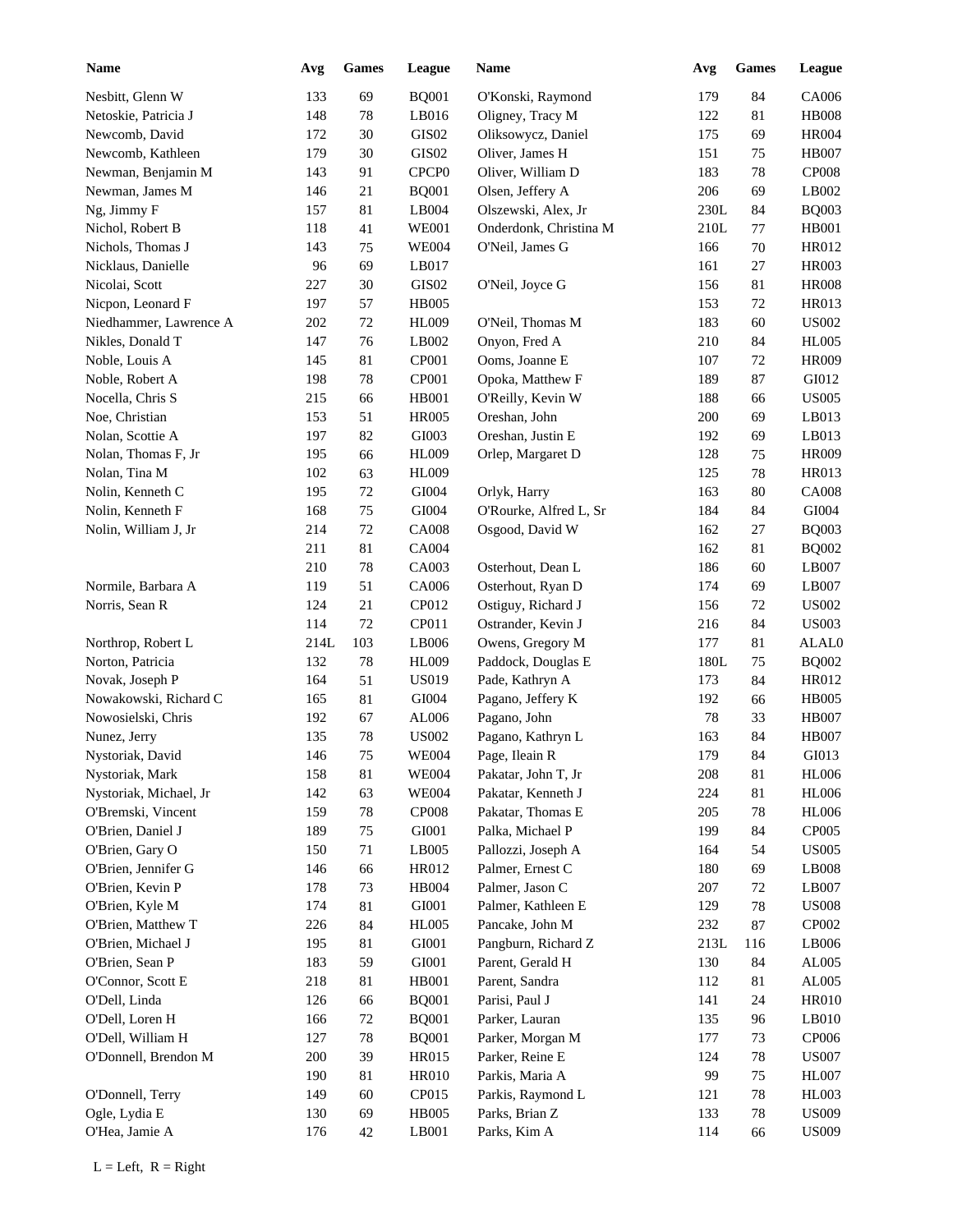| <b>Name</b>          | Avg  | <b>Games</b> | League       | <b>Name</b>           | Avg  | <b>Games</b> | League            |
|----------------------|------|--------------|--------------|-----------------------|------|--------------|-------------------|
| Parks, Lawrence, Jr  | 149  | 36           | CP012        | Pelletier, Kay        | 147  | 75           | <b>BQ004</b>      |
| Parks, Matt J        | 166  | $78\,$       | <b>US009</b> | Pelletier, Sherry     | 159  | 30           | GIS <sub>02</sub> |
| Parrott, Michael J   | 182  | 90           | GI010        | Pelniciaro, Joseph A  | 168  | 71           | <b>HB004</b>      |
| Parsley, Evan M      | 157  | 81           | <b>US011</b> | Pelton, John M        | 147  | 60           | <b>HR014</b>      |
| Parsley, Katherine   | 136  | 63           | <b>US011</b> | Peluso, Linda L       | 138  | 78           | CP004             |
|                      | 130  | 33           | LB015        | Peluso, Stephen       | 207  | 69           | CP004             |
| Parsley, Lawrence J  | 141  | 84           | <b>US011</b> | Pendleton, Steven F   | 209  | 44           | LB006             |
| Parslow, Mark C      | 177  | 78           | <b>HR004</b> | Penman, Amanda L      | 96   | 63           | <b>US016</b>      |
| Parslow, Mildred     | 109  | 69           | HR013        | Penman, Brian A       | 198  | 75           | <b>US014</b>      |
| Pascucci, Anthony F  | 190  | 81           | <b>HL006</b> | Penree, Anthony J     | 206  | 27           | CP001             |
|                      | 187  | 78           | HL002        | Pepin, David          | 141  | 70           | <b>WE002</b>      |
| Pascucci, Thomas D   | 172  | $81\,$       | HR015        | Pepper, James         | 193  | 36           | CP012             |
| Passineau, Albert E  | 199  | 69           | <b>HL004</b> | Pepper, Kathleen      | 130  | 36           | CP012             |
| Passineau, Wendy M   | 153  | 41           | $\rm HL004$  | Percio, Vincent J     | 204  | 57           | <b>CP008</b>      |
| Passonno, Robert K   | 160  | 75           | <b>WE001</b> | Perkins, Adam S       | 185  | 66           | <b>BQ006</b>      |
| Pastore, Joseph J    | 188  | 78           | <b>WE002</b> | Perkins, Alexander H  | 206  | 75           | <b>BQ006</b>      |
| Pastore, Richard A   | 181  | 69           | <b>WE002</b> | Perkins, Bruce        | 127  | 55           | CP009             |
| Patanian, Allen      | 129  | 72           | <b>HR014</b> | Perkins, Charles A    | 135  | 45           | <b>BQ006</b>      |
| Patentreger, Dave    | 184  | 72           | <b>HR001</b> | Perkins, Chaz C       | 195  | 81           | <b>BQ006</b>      |
| Patnode, Denise M    | 162  | 69           | GI007        | Perkins, Daray L      | 120  | 72           | <b>WE001</b>      |
| Patnode, Kayla M     | 195L | 54           | AL004        | Perkins, Harold B     | 106  | 26           | CP009             |
| Patricelli, Albert E | 227  | 45           | HB009        | Perkins, Jonathan A   | 163L | 60           | <b>US015</b>      |
|                      | 221  | 84           | <b>HB001</b> | Perkins, Marjorie J   | 86   | 81           | CP009             |
| Patricelli, James A  | 220L | 84           | <b>HB001</b> | Perkins, Nate C       | 172  | 75           | LB005             |
| Patricia, Joanne K   | 172  | 39           | <b>HL008</b> | Perkins, Robert W     | 144  | 46           | <b>HR014</b>      |
|                      | 166  | 78           | CP004        | Perks, Richard A      | 181  | $81\,$       | <b>HR010</b>      |
| Patricia, Kevin J    | 174  | 33           | <b>HL008</b> | Perrault, Thomas F    | 194  | 75           | CP002             |
|                      | 170  | 74           | CP004        |                       | 192  | 75           | HB004             |
| Patricia, Sean M     | 200  | 30           | <b>HL008</b> | Perrino, Karen V      | 122  | 84           | <b>CP004</b>      |
| Patten, Amanda E     | 130  | 63           | LB017        | Perry, Joshua M       | 224  | 81           | <b>HL006</b>      |
| Patton, Dwight M     | 135  | 24           | <b>BQ004</b> |                       | 218  | 27           | <b>HB001</b>      |
| Patton, Heather R    | 86   | 21           | <b>BQ004</b> | Perry, Justin         | 220  | 24           | <b>HL006</b>      |
| Patton, Keith        | 117  | 57           | CA015        |                       | 217  | 84           | <b>HL005</b>      |
| Paul, Janet M        | 135L | 76           | <b>US014</b> | Perry, Kenneth M      | 194  | 48           | <b>HB009</b>      |
| Paul, Marci A        | 142  | 45           | <b>US014</b> | Perry, Matthew J      | 201  | 57           | CP001             |
| Paulsen, Brett E     | 197  | $72\,$       | <b>US012</b> |                       | 162  | $72\,$       | CP015             |
| Paulsen, Craig D     | 219  | $81\,$       | <b>US012</b> | Perry, Ronald R       | 197  | 48           | HB009             |
| Paulsen, Ryan M      | 221  | $72\,$       | HB001        | Pesta, Elizabeth      | 98   | 54           | CA012             |
| Paulsen, Todd F      | 189L | $72\,$       | <b>US012</b> | Pesta, Gregory W      | 145  | 48           | <b>CA008</b>      |
| Paupst, Dustin W     | 228  | 84           | <b>HL005</b> | Pesta, James J        | 164  | 64           | <b>CA008</b>      |
| Peabody, Brian A     | 200  | 96           | CP006        | Pesta, Steven A       | 162  | 60           | <b>CA008</b>      |
| Peabody, Craig, Jr   | 196  | 78           | <b>US015</b> | Pestuglicci, Donald C | 196  | 24           | ${\rm G}I010$     |
| Peabody, Craig, Sr   | 200  | $78\,$       | <b>US015</b> | Pestuglicci, Stacy M  | 127  | 21           | ${\rm G}I010$     |
| Peabody, Harold J    | 191  | 63           | <b>US015</b> | Peter, Raymond W      | 137  | 78           | LB012             |
| Peabody, Jeffery G   | 187  | $72\,$       | <b>US015</b> | Peterson, Bonnie J    | 136  | 65           | <b>HR004</b>      |
| Peabody, Malissa L   | 173  | 91           | CP006        | Peterson, Joseph P    | 230  | 30           | CA011             |
| Pearson, David J     | 186  | $90\,$       | GI012        |                       | 220  | 69           | CA004             |
| Peck, Becky          | 107  | 63           | HL011        | Peterson, Paul J, Jr  | 207  | 87           | CA004             |
| Peck, Jamie C        | 198  | 60           | HL011        | Petrocelli, Paul C    | 143  | 51           | $L$ B001          |
| Pecker, Robert J     | 201  | 75           | LB007        | Pettigrew, James B    | 186  | 81           | <b>HB007</b>      |
| Peckowitz, Robert J  | 199  | $81\,$       | <b>US012</b> | Pettrigrew, Jeanne A  | 155  | 78           | <b>HB007</b>      |
| Pecor, Kate C        | 124  | 57           | CP015        | Pfeiffer, Laura L     | 162  | 36           | HR012             |
| Pecoraro, Greg S     | 149  | 36           | CP012        | Pfeiffer, Marcy E     | 120  | 78           | <b>BQ005</b>      |
| Peer, Daniel J       | 136  | 75           | <b>BQ001</b> | Phelan, Arthur        | 125  | 36           | LB009             |
| Pelkey, Michael      | 168  | $27\,$       | LB015        | Phelan, Christopher M | 188  | 81           | CP005             |
| Pelletier, Charles E | 208  | 75           | <b>BQ004</b> | Phelan, Leslie        | 124  | 30           | LB009             |
|                      |      |              |              |                       |      |              |                   |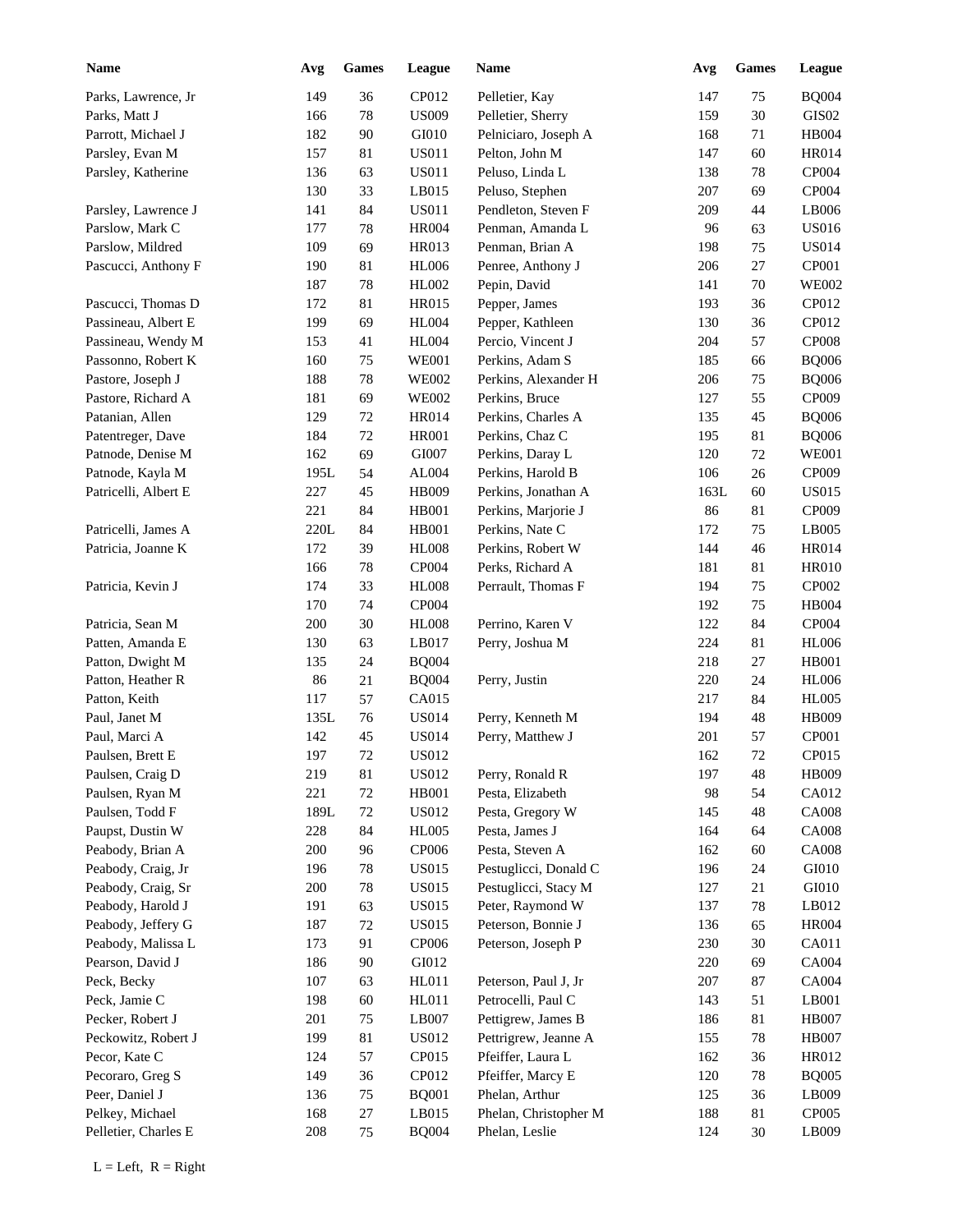| <b>Name</b>            | Avg  | <b>Games</b> | League        | Name                   | Avg  | Games  | League       |
|------------------------|------|--------------|---------------|------------------------|------|--------|--------------|
| Phillips, Collette L   | 132  | 24           | <b>HL010</b>  | Potts, Brian C         | 205  | 66     | HB004        |
| Phillips, George L, Jr | 210  | $78\,$       | <b>HR006</b>  | Potyrala, John, Jr     | 160  | 78     | LB007        |
| Phillips, Kevin S      | 192  | 72           | <b>HL010</b>  | Potyrala, Michael D    | 183  | 75     | GI004        |
| Phillips, Yvonne       | 151  | 81           | <b>HR006</b>  | Poulin, Clemence M     | 160  | 69     | CA009        |
| Phoenix, Leonard E     | 149  | 66           | CP008         | Poutre, David J        | 205  | 75     | CP001        |
| Phoenix, Paul W        | 208  | 75           | <b>HB010</b>  | Poutre, Donald S       | 188  | 72     | CP001        |
| Phoenix, Tami M        | 177  | 21           | <b>HB010</b>  | Poutre, Donald W       | 192  | 66     | CP001        |
| Piche, Bryan J         | 190  | 66           | <b>HR015</b>  | Powell, Randy J        | 206  | 54     | CP017        |
| Piche, Gregory C       | 177  | 69           | <b>HR015</b>  | Powers, Patricia A     | 136  | 63     | HB002        |
| Pickett, Kim T, Sr     | 169  | 62           | <b>HB005</b>  | Powers, Shannon M      | 147  | 66     | <b>BQ005</b> |
| Pielo, Charles W       | 165  | 72           | HR012         | Pratt, Christopher W   | 185  | 27     | <b>HR010</b> |
| Pierce, Anna M         | 180  | 51           | <b>HL009</b>  | Pratt, Gerald E        | 198  | 84     | <b>HL005</b> |
| Pierce, George         | 130  | 54           | HL011         | Prebble, Charles E     | 181  | 81     | <b>BQ002</b> |
| Pierce, Michael G, Jr  | 197  | 75           | <b>BQ002</b>  | Premo, Christopher M   | 158  | 66     | <b>HR001</b> |
| Pierce, Michael G, Sr  | 163  | 84           | <b>BQ002</b>  | Premo, Daniel E        | 160  | 77     | <b>HR001</b> |
| Pierce, Michael J      | 209  | 36           | LB006         | Prentiss, Chad E       | 201L | 72     | <b>BQ002</b> |
| Pierce, Phyllis        | 90   | 54           | HL011         | Prentiss, Richard E    | 131  | 24     | <b>BQ002</b> |
| Pierce, Thomas J, Jr   | 219  | 81           | <b>HL009</b>  | Prescott, Frank T      | 165  | $78\,$ | CP008        |
|                        | 212  | 81           | <b>HL010</b>  | Prest, Joseph G, Sr    | 210  | 72     | <b>HB001</b> |
| Pierson, Mary A        | 108  | 24           | <b>HL008</b>  |                        | 203  | 42     | <b>HB009</b> |
| Pignatelli, Joseph A   | 177  | 71           | <b>HL006</b>  | Prest, Mary A          | 206  | 78     | <b>HL007</b> |
| Pino, Teresa A         | 118  | 72           | <b>WE005</b>  |                        | 201  | 48     | <b>HB009</b> |
| Piotrowski, Ted        | 158  | 69           | CP011         | Preville, Matthew J    | 192  | 33     | CA011        |
| Pirri, David V         | 202  | 75           | LB016         | Prevost, Keith M       | 204  | 45     | CP001        |
| Pirri, Denise A        | 156  | 79           | LB016         | Price, Ashley          | 122  | 81     | <b>HL010</b> |
| Pisculli, David J      | 216  | $78\,$       | <b>HL006</b>  | Price, Yansin W        | 139  | 39     | <b>WE004</b> |
| Pitanello, Anthony J   | 182  | 54           | GI003         | Prime, James E         | 177  | 62     | <b>CA008</b> |
| Pitcher, David J       | 115L | 54           | AL007         |                        | 172  | 30     | <b>CA010</b> |
| Pitcher, Karen E       | 143  | 60           | AL007         | Primeau, Sebastiana M  | 106  | 74     | <b>HL009</b> |
| Piterniak, Nick A      | 200  | 69           | HB011         | Primeau, Timothy W     | 201  | 51     | <b>CP008</b> |
| Pizzo-Roy, Renee M     | 120  | 48           | LB011         |                        | 190  | 33     | CP012        |
| Plante, E. Arthur      | 151  | 49           | <b>CA008</b>  | Prochilo, Barbara E    | 150  | 23     | CP012        |
| Plante, William B      | 208  | 72           | <b>CA008</b>  | Proctor, Adam M        | 229  | 84     | <b>US004</b> |
|                        | 203  | 84           | CA004         |                        | 215  | 73     | CA003        |
| Plantier, Bernard L    | 197  | 81           | CA011         | Proctor, Christopher R | 153  | 81     | CA011        |
| Platel, Mark J         | 208  | 27           | GIS01         | Proctor, Gerald J      | 217  | 69     | CP002        |
| Ploof, Donald J        | 146L | 39           | LB017         |                        | 204  | 78     | <b>HL005</b> |
| Ploof, Judy            | 129  | 54           | LB017         | Proctor, Leonard W     | 227  | 78     | <b>HL006</b> |
| Ploof, Matthew D       | 189  | 72           | <b>US015</b>  |                        | 222  | 81     | <b>HL005</b> |
| Ploof, Todd M          | 193  | 69           | CP008         |                        | 216  | 84     | CP002        |
| Pluckrose, Kevin M     | 163  | 72           | HL003         | Propst, Walter         | 200  | 81     | <b>HL006</b> |
| Pohl, Jason E          | 213  | 63           | HL002         |                        | 191  | 71     | ALAL0        |
| Pohl, Jennifer J       | 168  | 36           | HL002         | Prosser, Paul A        | 174  | $80\,$ | <b>HR006</b> |
| Poirier, Laura N       | 134  | 24           | LB017         | Puckey, Ryan R         | 202  | 69     | LB017        |
| Polaro, Richard P      | 203L | 69           | ${\rm GIO}04$ | Pugh, Sandra           | 178  | $78\,$ | HL001        |
| Polesel, Corey J       | 157  | 75           | LB012         | Pugliano, Michael A    | 197  | $87\,$ | <b>CA004</b> |
| Polhemus, Michael      | 156  | 78           | CA014         | Pugliese, Brittany L   | 138  | 81     | <b>BQ005</b> |
|                        | 155  | 69           | CA015         | Purdy, William F       | 212  | 21     | CP001        |
|                        | 147  | 36           | LB015         | Putnam, Nathan E       | 145  | $78\,$ | LB004        |
| Polhemus, Wilma        | 143  | 66           | CA015         | Pyskadlo, Agatha C     | 111  | $78\,$ | CA012        |
|                        | 138  | 33           | LB015         | Pyskadlo, Mark J       | 212  | 81     | <b>US005</b> |
|                        |      |              |               |                        |      |        | <b>CA010</b> |
| Pollay, Frank D        | 188  | 84           | AL006         | Quackenbush, Colleen C | 208  | 29     | <b>WE003</b> |
| Polonsky, Arnold       | 167  | 33           | LB009         |                        | 138  | 69     |              |
| Pondillo, John, Jr     | 212  | 75           | CA011         | Quackenbush, Edgar L   | 125  | 65     | <b>WE003</b> |
| Post, Carol S          | 143  | 36           | CP012         | Quigley, Paul J        | 143  | 75     | CP017        |
| Post, Douglas V        | 158  | 33           | CP012         | Quillinan, Steve       | 117  | 42     | <b>HR005</b> |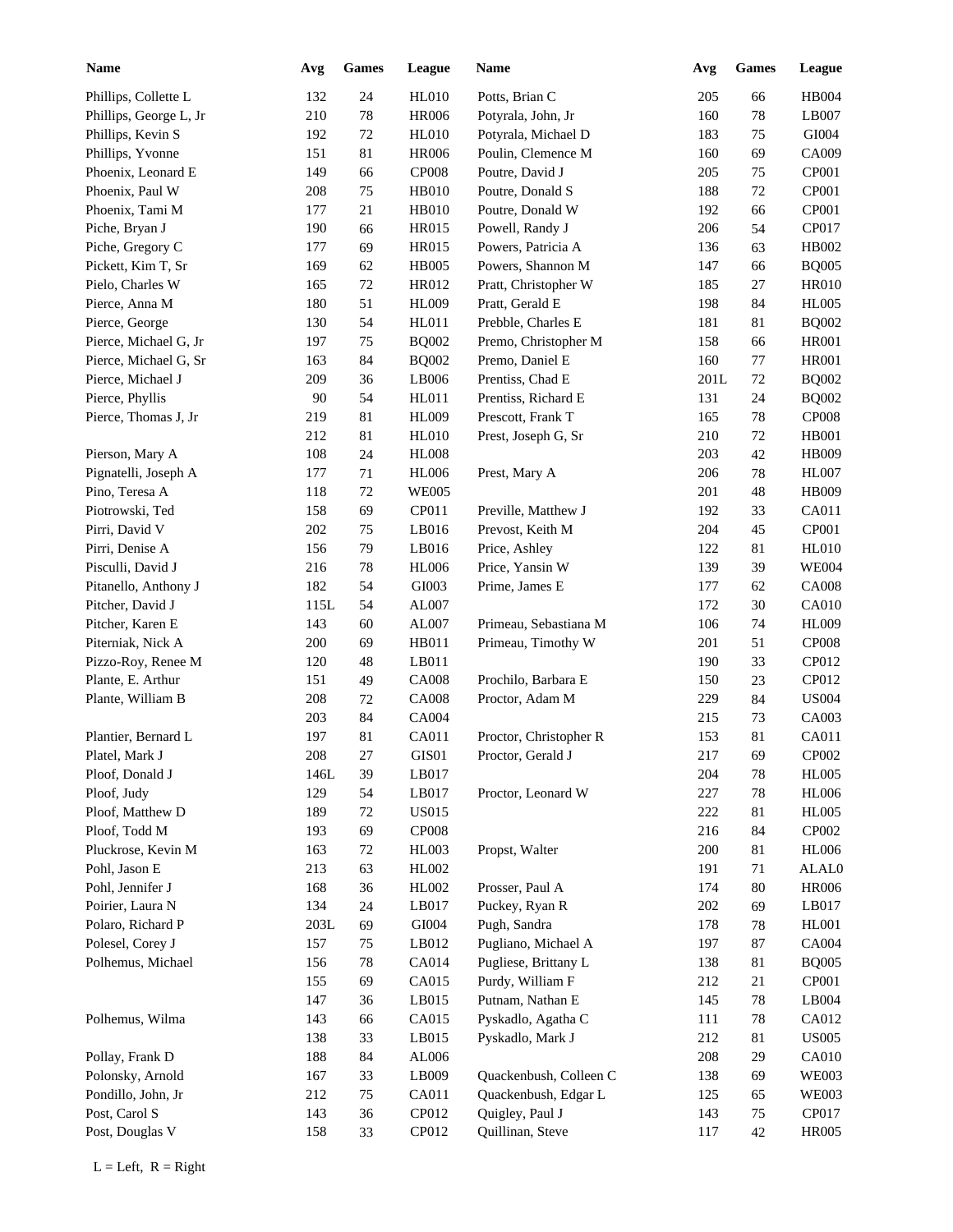| <b>Name</b>                  | Avg  | <b>Games</b> | League       | Name                      | Avg     | Games  | <b>League</b>     |
|------------------------------|------|--------------|--------------|---------------------------|---------|--------|-------------------|
| Quinn, Jon P                 | 189  | 69           | CP001        | Renna, Patricia           | 134     | 71     | <b>HB007</b>      |
| Quintal, Jillian A           | 161  | 24           | HB009        |                           | 132     | 60     | <b>HB005</b>      |
| Rabideau, Chad M             | 165  | 59           | CP010        | Renna, Timothy M          | 117     | 69     | <b>HR014</b>      |
| Race, Eric W                 | 211  | 105          | LB006        | Rescott, James P          | 178     | 78     | <b>HR012</b>      |
| Radick, Charles Z            | 209  | 108          | LB006        | Restino, Travis M         | 136L    | 78     | <b>BQ002</b>      |
| Radley, Jodi L               | 160  | 51           | HR002        | Reu, Patricia A           | 143     | 54     | CA006             |
| Radley, Michelle M           | 112  | 38           | <b>HR003</b> | Reu, William E            | 150     | 59     | CA006             |
| Rafferty, Thilde S           | 86   | 68           | LB012        | Reynolds, JoEllen         | 97      | 48     | <b>CA007</b>      |
| Rainville, Nathan P          | 176  | 60           | CP009        | Reynolds, Karen A         | 153     | 48     | LB013             |
| Rainville-Pommier, Barbara J | 150  | 81           | CP009        | Rhoades, Deloris          | 153     | 81     | <b>US008</b>      |
| Ramella, Chris M             | 152  | 45           | LB015        | Rhodes, Richard D         | 149     | 78     | <b>CP008</b>      |
| Randall, Frederick L         | 128  | 60           | CA014        | Rhodes, Robert A          | 177     | 75     | <b>HR001</b>      |
| Randall, Wilber H            | 181  | 48           | LB001        | Riberdy, Brian D          | 188     | 57     | HL003             |
| Rankin, Edward               | 160  | 87           | GI010        | Riberdy, David R          | 150     | 75     | HL003             |
| Ransford, John C             | 176  | 69           | HL010        | Riberdy, Pamela J         | 177     | 84     | HL003             |
| Rapp, Lisa M                 | 128  | 93           | LB011        | Riccitelli, Frank J       | 155     | 24     | <b>CA010</b>      |
|                              | 126  | 45           | LB015        | Riccitelli, JoAnn P       | 90      | 21     | <b>CA010</b>      |
| Rapp, Mark W                 | 193  | 90           | LB011        | Riccitelli, John J        | 194     | 42     | LB015             |
|                              | 183  | 44           | LB015        | Rice, Brian W             | 232     | 78     | <b>BQ001</b>      |
| Rapp, Tyler M                | 180  | 39           | LB015        |                           | 223     | 87     | <b>BQ003</b>      |
| Rasheed, Thelma J            | 177  | 84           | <b>US017</b> | Rice, Edward J            | 169     | 60     | <b>WE002</b>      |
| Ray, Dorothy M               | 158  | 93           | GI012        | Rice, Jonathan E          | 184     | 78     | <b>BQ001</b>      |
| Ray, Richard W, Jr           | 194  | 93           | GI012        | Rice, Lumas A             | 170     | 66     | <b>US018</b>      |
| Ray, Terry P                 | 215  | 116          | LB006        | Richardson, Zachary D     | 158     | 36     | CP004             |
| Raylinsky, Casimir E         | 203  | 81           | <b>CP008</b> | Richbart, Richard A       | 193     | 87     | CP002             |
| Raymond, Louis J             | 169  | 75           | AL003        | Richmond, Matthew J       | 185     | 93     | GI012             |
| Raymond, Michael             | 199  | 63           | <b>HB005</b> | Richmond, Wendy M         | 151     | 91     | GI012             |
| Raymond, Sharon A            | 178  | 96           | CP014        | Rickert, Steve            | 180     | 69     | <b>HR001</b>      |
| Razanousky, Frank M          | 140L | 104          | CA005        | Rider, James G            | 159     | 87     | CPCP <sub>0</sub> |
| Razzano, Jennifer M          | 130  | 79           | GI012        | Rielly, Joseph, II        | 206     | 75     | <b>HL002</b>      |
| Reale, Paul L                | 167  | 63           | <b>CP005</b> | Rifenburgh, William H, Jr | 174     | 69     | <b>BQ002</b>      |
| Rebhun, Leonard J            | 192  | 81           | HR015        | Ring, Jason S             | 205     | 78     | <b>HB007</b>      |
| Rebuhn, Charles              | 198  | 75           | HB004        | Ringler, Rich H           | 167     | 63     | HL011             |
| Rector, Bret H               | 138  | 66           | HR012        | Rings, Barry J            | 132     | 72     | <b>HR012</b>      |
| Rector, Pamela M             | 140  | 75           | HR012        | Rings, Joseph F           | 161     | $21\,$ | <b>HR012</b>      |
| Rector, Stephen J, Jr        | 171  | 68           | HR012        | Riservato, Anthony M      | $207\,$ | 63     | <b>CA004</b>      |
| Rector, Stephen L, Sr        | 182  | $81\,$       | HR012        |                           | 206     | 60     | CP001             |
| Redcrass, Carl J             | 117L | 63           | <b>HR009</b> | Rivenburg, Tim J          | 169     | 78     | LB007             |
| Redd, Gregory Q              | 183  | 21           | <b>US003</b> | Rivenburgh, Roger C       | 197     | 21     | CP017             |
| Reed, Charles J              | 151  | 75           | HL011        | Rivera, Samuel, Jr        | 169     | 90     | GI010             |
| Reed, Kelly                  | 124  | 63           | HL011        | Robbins, Ernie            | 186     | $75\,$ | LB017             |
| Reed, Kevin                  | 188L | 63           | HL011        | Robbins, Kathy            | 165     | 75     | LB017             |
| Reed, Stan                   | 160  | $75\,$       | HR012        | Roberinson, Christine M   | 152     | 90     | CP006             |
| Reed, Thomas M               | 217  | 33           | LB009        | Roberts, Dayna L          | 190     | 69     | <b>US009</b>      |
| Reedy, Mary L                | 134  | 57           | LB017        | Roberts, Edwin C, Jr      | 203     | 69     | <b>HB004</b>      |
| Rehonis, Daniel J            | 217  | 83           | AL002        |                           | 199     | 75     | <b>HB010</b>      |
| Rehonis, John M              | 142  | 83           | AL002        | Roberts, Frank A          | 183     | 78     | GI004             |
| Reilly, Ann R                | 127  | 78           | CP007        | Roberts, Fred J           | 209L    | 60     | LB007             |
| Reilly, John F               | 190  | $81\,$       | LB016        |                           | 200     | 48     | LB015             |
|                              |      |              |              |                           |         |        |                   |
| Reinemann, Jesse A           | 204  | 84           | AL002        | Roberts, Karen L          | 131     | 78     | <b>BQ005</b>      |
| Reiniger, Clay A             | 221  | 78           | <b>US004</b> | Roberts, Sandra E         | 154     | 78     | GI013             |
|                              | 202  | 92           | HR011        | Robertson, Ralph          | 167     | 81     | <b>HR010</b>      |
|                              | 196L | $72\,$       | CA003        |                           | 164     | 78     | <b>HR005</b>      |
| Reiniger, Clay E             | 233  | 84           | <b>US004</b> | Robichaud, Jason          | 153     | 51     | CP005             |
|                              | 226  | 81           | CA003        | Robilotto, Joseph L       | 169     | 69     | LB012             |
| Renaghan, Michael E          | 173  | 76           | CP001        | Robinson, Delorise        | 136     | 73     | <b>US017</b>      |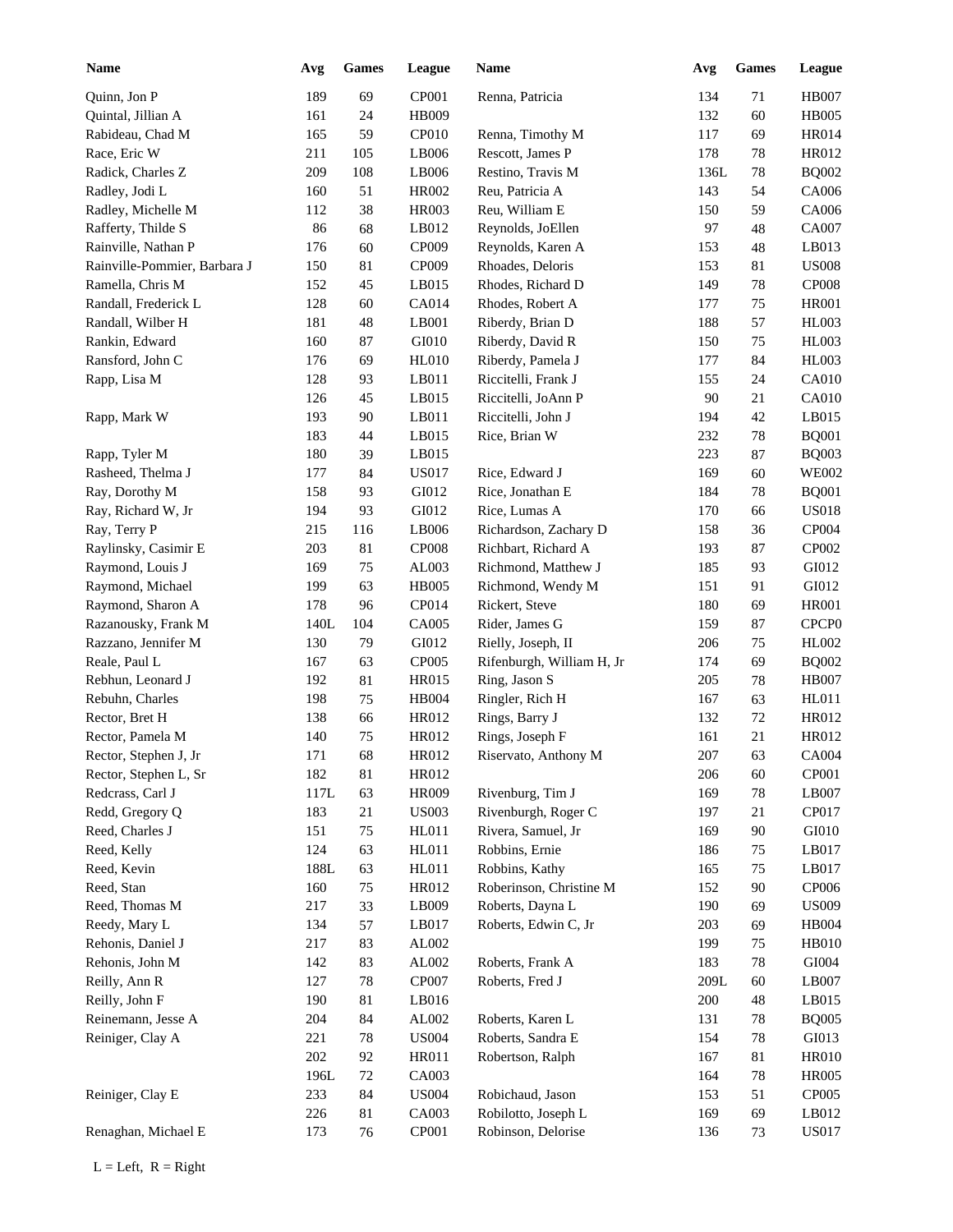| <b>Name</b>                          | Avg  | ${\bf Games}$ | League       | <b>Name</b>            | Avg  | <b>Games</b> | <b>League</b> |
|--------------------------------------|------|---------------|--------------|------------------------|------|--------------|---------------|
| Robitaille, Donna J                  | 132  | 69            | CA013        | Ross, Mary L           | 127  | 74           | HB002         |
| Robitaille, William E                | 174  | 75            | CA013        | Ross, Michael A        | 166  | 79           | CP017         |
| Rock, Christopher M                  | 213  | $78\,$        | CA004        | Rost, David, Sr        | 169  | 39           | $\rm GIGI0$   |
| Rock, Drieux E                       | 175  | 66            | <b>HR005</b> | Roth, Alan J           | 218  | 52           | LB006         |
| Rockwell, Daniel J                   | 170  | 73            | LB016        | Roullier, Eunice       | 147  | 81           | GI013         |
| Rocque, Brian A                      | 200  | $27\,$        | HL002        | Rousia, Janice M       | 190  | 58           | CA011         |
| Rocque, Jason W                      | 211  | 66            | <b>HL006</b> | Rowe, Daniel J         | 216  | 78           | <b>HB001</b>  |
| Rocque, Raymond A                    | 208  | $72\,$        | <b>HL006</b> | Rowe, Lois M           | 131L | 36           | GI013         |
|                                      | 207  | $72\,$        | HL002        | Rowe, Richard M        | 148  | 84           | GI013         |
| Rodford, Jamie E                     | 120  | $72\,$        | <b>HB008</b> | Rowe, Robert J         | 228  | 78           | <b>HB001</b>  |
| Roe, Bonnie R                        | 139  | 84            | GI009        | Roy, Anthony M         | 188  | 48           | LB011         |
| Rogaski, Richard J                   | 218  | 104           | LB006        | Royce, William H       | 171  | 81           | <b>WE004</b>  |
| Rogers, James P                      | 173  | 24            | HR011        | Roylance, Daniel L     | 174  | 56           | CA005         |
| Rogers, Scott A                      | 229L | 84            | HB001        | Ruchel, Regina A       | 105  | 48           | <b>WE003</b>  |
| Rogers, Scott A                      | 195  | 82            | <b>BQ003</b> | Ruggiero, Vincent A    | 207  | 75           | <b>US003</b>  |
|                                      | 192  | 27            | HB013        | Ruggles, John S, Sr    | 183  | 84           | <b>BQ002</b>  |
| Rogner, Marc S                       | 148  | 93            | CP006        | Rulison, Fred A, Jr    | 193  | 21           | AL007         |
| Rokjer, Daniel C                     | 162  | 66            | <b>WE001</b> | Rushford, Nicole E     | 113  | 68           | <b>HL007</b>  |
| Rolfe, Branden L                     | 138  | 78            | <b>US011</b> | Russ, James E          | 208  | 63           | HB004         |
| Rolfe, Debby E                       | 126  | 81            | <b>US011</b> | Russ, Kenneth A        | 180  | 84           | LB002         |
| Rolfe, Elizabeth                     | 163  | 75            | <b>US011</b> | Russell, Jason G       | 197  | 69           | <b>HB005</b>  |
| Rolfe, Jeremy P                      | 176  | 81            | <b>US011</b> | Russell, Joan          | 116  | 69           | CP013         |
| Rolfe, Martin O                      | 152  | 81            | <b>US011</b> | Russell, Mitchell F    | 188  | 76           | <b>HR011</b>  |
| Rolfe, Melissa A                     | 134  | 81            | <b>US011</b> | Russell, Richard Fr    | 168L | 80           | <b>BQ002</b>  |
| Romano, Jeffrey D                    | 175  | 67            | <b>HR004</b> | Russo, Patricia A      | 103  | 72           | CA007         |
| Romano, Ronald L                     | 174  | 81            | <b>US006</b> | Ryan, Brian J          | 172  | $78\,$       | HR015         |
| Romano, Zachary D                    | 199  | 74            | <b>HR004</b> | Ryan, Courtney L       | 158  | 75           | <b>US014</b>  |
| Ronda, Michael P                     | 194  | 75            | <b>HL006</b> | Ryan, Evelyn           | 138  | 78           | HB002         |
|                                      | 163  | $72\,$        | <b>HR001</b> |                        | 131  | 72           | <b>HB007</b>  |
| Rondeau, Allen C                     |      | 63            |              |                        |      |              | CA011         |
| Rondeau, Francis S<br>Rondeau, James | 206  |               | <b>US005</b> | Ryan, Gary J           | 123  | 60           |               |
|                                      | 184  | 64            | <b>HR001</b> | Ryan, George T         | 149  | 39           | HB009         |
| Rondeau, James L                     | 192  | 56            | <b>US005</b> | Ryan, Jill M           | 148  | 39           | <b>HB009</b>  |
| Rondeau, Paul J                      | 172  | 54            | <b>US005</b> | Ryan, Joseph S         | 182  | 72           | GI003         |
| Rootes, Thomas R                     | 165  | 45            | GI012        | Ryan, Kevin P          | 175  | 54           | LB014         |
| Ropitzky, Raymond J                  | 136  | 66            | <b>BQ003</b> | Ryan, Laura J          | 168  | 81           | <b>HB007</b>  |
| Rosario, John                        | 217  | $81\,$        | <b>HL005</b> | Ryan, Mary J           | 130  | 66           | HB002         |
|                                      | 215  | 84            | HB001        | Ryan, Michael T        | 169L | 84           | <b>BQ002</b>  |
| Rose, George H, Jr                   | 179  | 68            | <b>HR006</b> | Ryfa, Martin A         | 184  | 64           | LB002         |
| Rose, James H                        | 119  | 84            | HL003        | Rzesuto, John O        | 135  | $30\,$       | $\rm GIGI0$   |
| Rosecrans, Ben R                     | 152  | $30\,$        | CA006        | Sabatino, Brenda L     | 152  | 87           | LB011         |
| Rosecrans, Eileen                    | 98   | 63            | <b>US007</b> | Safford, David E       | 191  | 81           | GI014         |
| Rosekrans, Donald G                  | 191  | 24            | CA010        |                        | 187  | 83           | GI013         |
|                                      | 183L | 81            | GI004        |                        | 186  | 78           | ${\rm GIO}02$ |
| Rosekrans, Donald J                  | 184L | 81            | GI004        | Sagendorf, Cathy A     | 164  | 78           | CA015         |
| Rosen, Derek J                       | 204  | $78\,$        | <b>HL005</b> | Sagendorf, James A     | 203  | 36           | CA014         |
| Rosen, Joseph A                      | 226  | 84            | <b>HL005</b> | Salamida, Joseph M     | 209  | 87           | CA004         |
| Rosenberg, Bernice                   | 115  | 51            | <b>BQ005</b> | Salamida, Michael      | 162  | 48           | <b>WE001</b>  |
| Rosenberger, John W                  | 181  | $78\,$        | LB007        | Salazar, Johathan X    | 179  | 71           | LB016         |
| Rosenberger, Willaim                 | 147  | 75            | HR012        | Salerno, Charles A, Jr | 207  | 81           | CA015         |
| Rosencran, Mary                      | 112  | 69            | <b>US007</b> |                        | 205  | 84           | CA014         |
| Rosenthal, Alfred J                  | 187  | 74            | CP008        | Salerno, Elizabeth T   | 122  | $72\,$       | <b>WE005</b>  |
| Rosenthal, Dawn M                    | 116  | 66            | CP010        | Salerno, Kathleen A    | 136  | $72\,$       | CA015         |
| Rosko, Leon J                        | 189  | 84            | HB004        | Salisbury, Allen S     | 201  | 75           | LB013         |
| Ross, Anita F                        | 141  | 75            | CP013        |                        | 198  | 66           | GI002         |
| Ross, Gregory P                      | 194  | $45\,$        | CP008        | Salisbury, Eileen M    | 136  | $75\,$       | LB013         |
|                                      | 167  | 70            | <b>HR001</b> | Salisbury, Matthew T   | 219  | 72           | CP001         |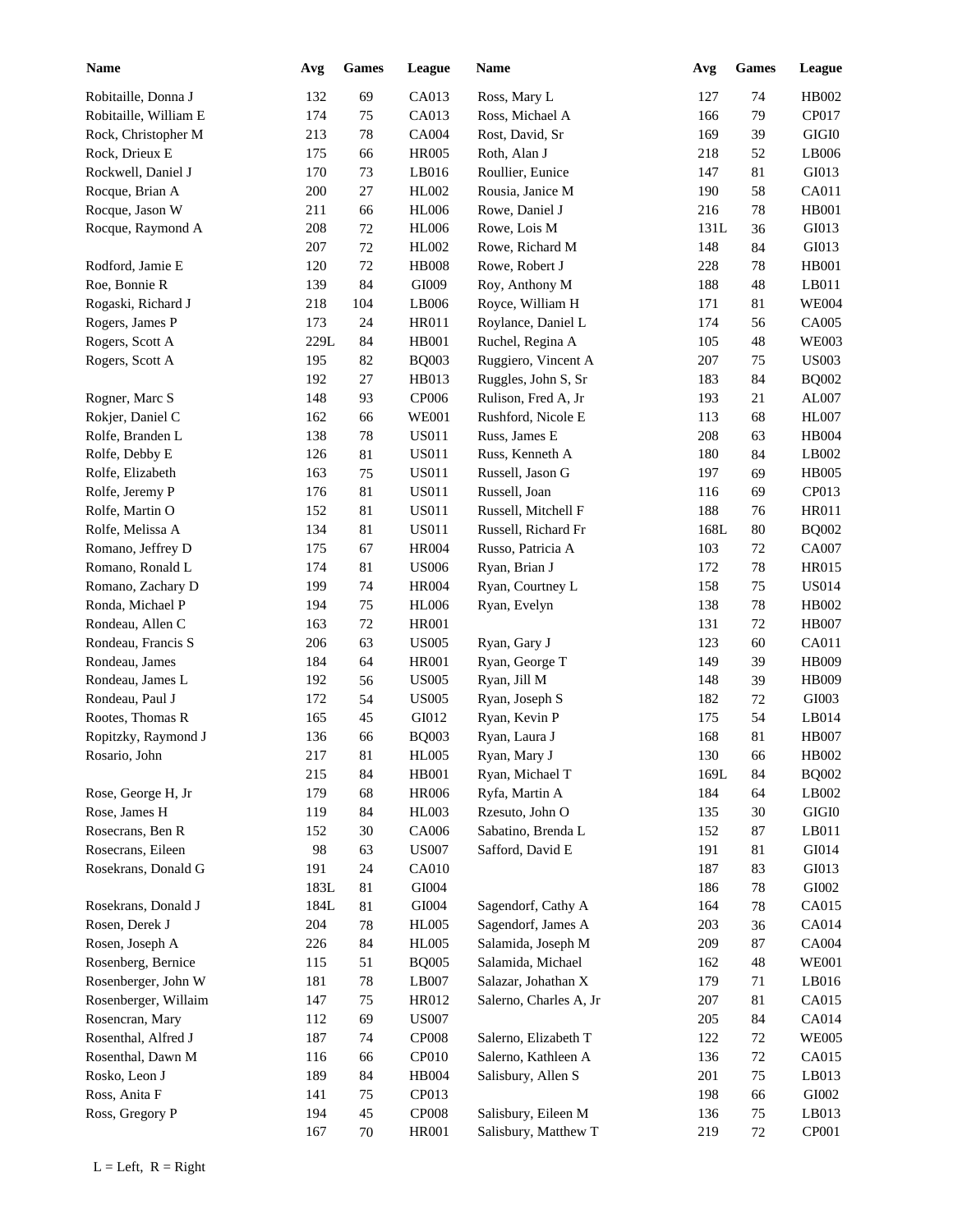| <b>Name</b>             | Avg  | <b>Games</b> | League       | Name                  | Avg  | <b>Games</b> | League            |
|-------------------------|------|--------------|--------------|-----------------------|------|--------------|-------------------|
| Sally, Terri            | 161  | $75\,$       | LB013        | Schongar, Rose M      | 99   | 48           | HB009             |
| Samarija, Chris         | 217  | 72           | <b>US012</b> | Schott, Richard C     | 207  | 36           | CP002             |
| Samboy, Anita B         | 161  | 68           | <b>HR008</b> | Schrader, Joanne      | 148  | 81           | CA009             |
|                         | 160  | 78           | <b>HR016</b> | Schramek, Robert L    | 142  | 45           | HL003             |
| Samboy, Bret P          | 199  | 56           | <b>HR011</b> | Schrimsher, James F   | 200  | 66           | HL009             |
| Samboy, Bruce T         | 183  | 96           | <b>HR011</b> |                       | 196  | 72           | <b>CP008</b>      |
|                         | 174  | 78           | <b>HR016</b> | Schrimsher, Lisa M    | 117  | 81           | <b>US016</b>      |
| Samsel, James J         | 198  | 78           | <b>US008</b> | Schroeder, Janet M    | 152  | 84           | <b>US007</b>      |
| Sandercox, Wayne E      | 184  | 75           | LB013        | Schultz, Richard C    | 141  | 36           | CP012             |
| Sanders, Joseph P, Sr   | 181  | $78\,$       | <b>US014</b> | Schultz, Theodore R   | 166  | 54           | AL007             |
| Sanderson, Peter J      | 166  | 43           | <b>BQ002</b> | Schumer, Joseph T     | 135  | 45           | LB005             |
| Sano, Anthony M         | 180  | 69           | <b>CP008</b> | Scifo, John J         | 125  | 76           | <b>US008</b>      |
| Sansone, Keith J        | 181  | 65           | <b>HR001</b> |                       | 123  | 70           | <b>US005</b>      |
| Sansone, Keith R        | 161  | 78           | <b>HR001</b> | Scifo, Joseph J       | 213  | 75           | <b>US003</b>      |
| Sansone, Thomas F       | 172  | 63           | GI003        |                       | 208  | 69           | <b>US019</b>      |
| Santspree, John         | 168  | 87           | GI003        | Scifo, Nancy W        | 135  | 66           | <b>US019</b>      |
| Santspree, John E, Jr   | 194  | 78           | GI003        | Scifo, Robert P       | 207  | 30           | <b>US019</b>      |
| Sargood, Edward J       | 204L | $77\,$       | <b>BQ003</b> | Scoons, Patricia M    | 116  | 45           | AL004             |
| Sarkisian, Wendy A      | 191  | 36           | LB015        | Scott, Jody E         | 208  | 81           | CP002             |
| Sass, William D, Jr     | 162  | 33           | <b>US003</b> | Scott, Joseph E       | 201  | 71           | HR015             |
| Saunders, Joel F        | 189  | 66           | LB008        | Scott, Lisa H         | 144  | 52           | <b>HR006</b>      |
| Sauter, R. Michael      | 204  | 84           | CP002        | Scott, Michael C      | 203  | 27           | CP001             |
| Savini, Vincent Y       | 191  | 73           | CP001        | Scott, Michael W      | 144  | 62           | CP015             |
| Sawyer, Christine       | 122  | 57           | LB017        | Scott, Nancy A        | 144  | 81           | <b>HL001</b>      |
| Sawyer, Diandra R       | 77   | 75           | <b>BQ005</b> | Scott, Paul J         | 134  | 81           | <b>HL006</b>      |
| Sawyers, Katherine A    | 124  | 39           | CP010        | Scott, Richard A      | 170  | 68           | <b>HR006</b>      |
| Sbrega, Pam L           | 130  | 66           | <b>BQ005</b> | Seabury, Damien M     | 162  | 72           | <b>HB005</b>      |
| Scaccia, Jennifer       | 196  | 84           | AL002        | Seabury, Earnest P    | 178  | 66           | <b>HB005</b>      |
| Scaccia, Joseph P       | 219  | 79           | AL002        | Seabury, Robert H, Jr | 214  | 65           | <b>BQ006</b>      |
|                         | 215  | 90           | ALAL0        | Searle, John F        | 142  | 33           | <b>BQ001</b>      |
|                         | 212  | 69           | AL006        | Seaver, Patrick R     | 183  | 75           | <b>US009</b>      |
| Scaccia, Michael E      | 194  | 44           | HR012        | Sedmak, Thomas A      | 152  | 69           | <b>CA008</b>      |
| Scalisi, David V        | 179L | 78           | LB007        | Seguin, Kristin M     | 139  | 51           | <b>HB005</b>      |
| Scalisi, Victoria R     | 153  | 77           | HR012        | Sehl, Sandra A        | 160  | 57           | <b>HR009</b>      |
| Scattergood, Lisa B     | 162  | 45           | CA013        | Seidl, Charles        | 163  | 33           | LB009             |
| Scattergood, Marilyn J  | 122  | 84           | GI012        | Seidl, Michele        | 133  | 30           | LB009             |
| Scelsi, Marc M          | 217  | 78           | HL002        | Selby, Scott W        | 222  | 78           | <b>US004</b>      |
|                         | 213  | $72\,$       | <b>HL006</b> |                       | 211  | 75           | CA003             |
| Scelsi, Michael A       | 175  | 78           | HL002        | Selva, Tammy L        | 120  | 62           | CPCP <sub>0</sub> |
| Scesny, Matthew A       | 183  | 66           | GI004        | Semenick, Shirley     | 174  | 78           | CA009             |
| Schaap, Michael E       | 193  | 57           | GI002        | Senecal, Ted R, Jr    | 176L | 81           | <b>BQ002</b>      |
| Schaefer, David A       | 155  | 73           | <b>WE002</b> | Senick, Joan A        | 108  | 78           | LB016             |
| Schaffer, Cheryl        | 137  | 63           | HR013        | Sequin, Timothy E     | 173  | 57           | LB016             |
| Schell, Paula A         | 154  | 33           | CP012        | Serritela, Al         | 135  | 39           | CP012             |
| Schermerhorn, Kenneth M | 206  | 39           | <b>HL008</b> | Serritela, Debi       | 102  | 39           | CP012             |
|                         | 194  | 81           | CP017        | Setteducato, Vincent  | 132  | 66           | <b>HR005</b>      |
| Scheuer, Donald V, Jr   | 203  | $87\,$       | LB011        | Severence, Paul T     | 123  | 55           | CP009             |
| Scheuer, Kimberly M     | 179  | $87\,$       | LB011        | Sgambati, Cathy A     | 163  | 84           | <b>HL004</b>      |
| Schindler, Henry L, Jr  | 136  | 65           | GI011        | Sgambati, Francis A   | 182  | 84           | HL004             |
| Schindler, Judy A       | 140  | $30\,$       | HL003        | Shafer, Kathleen M    | 159  | 81           | CP005             |
| Schmigel, Louis M       | 204  | 81           | <b>BQ006</b> | Shafer, Todd C        | 206  | 81           | CP005             |
| Schmitt, Robert J       | 201  | $72\,$       | GI001        | Shakar, Diane M       | 146  | 24           | <b>HL008</b>      |
| Schofield, Brian P      | 148  | $78\,$       | AL003        | Shakar, Richard G     | 176  | 33           | <b>HL008</b>      |
| Schongar, Carol A       | 137  | $78\,$       | <b>HB007</b> | Shanahan, Michael E   | 157  | 24           | HL009             |
| Schongar, Dan C         | 140  | 48           | HB009        | Shaw, Kelli A         | 142  | 75           | LB013             |
| Schongar, Jeff          | 150  | 39           | HB009        | Shea, Gregory         | 126  | 60           | CPCP <sub>0</sub> |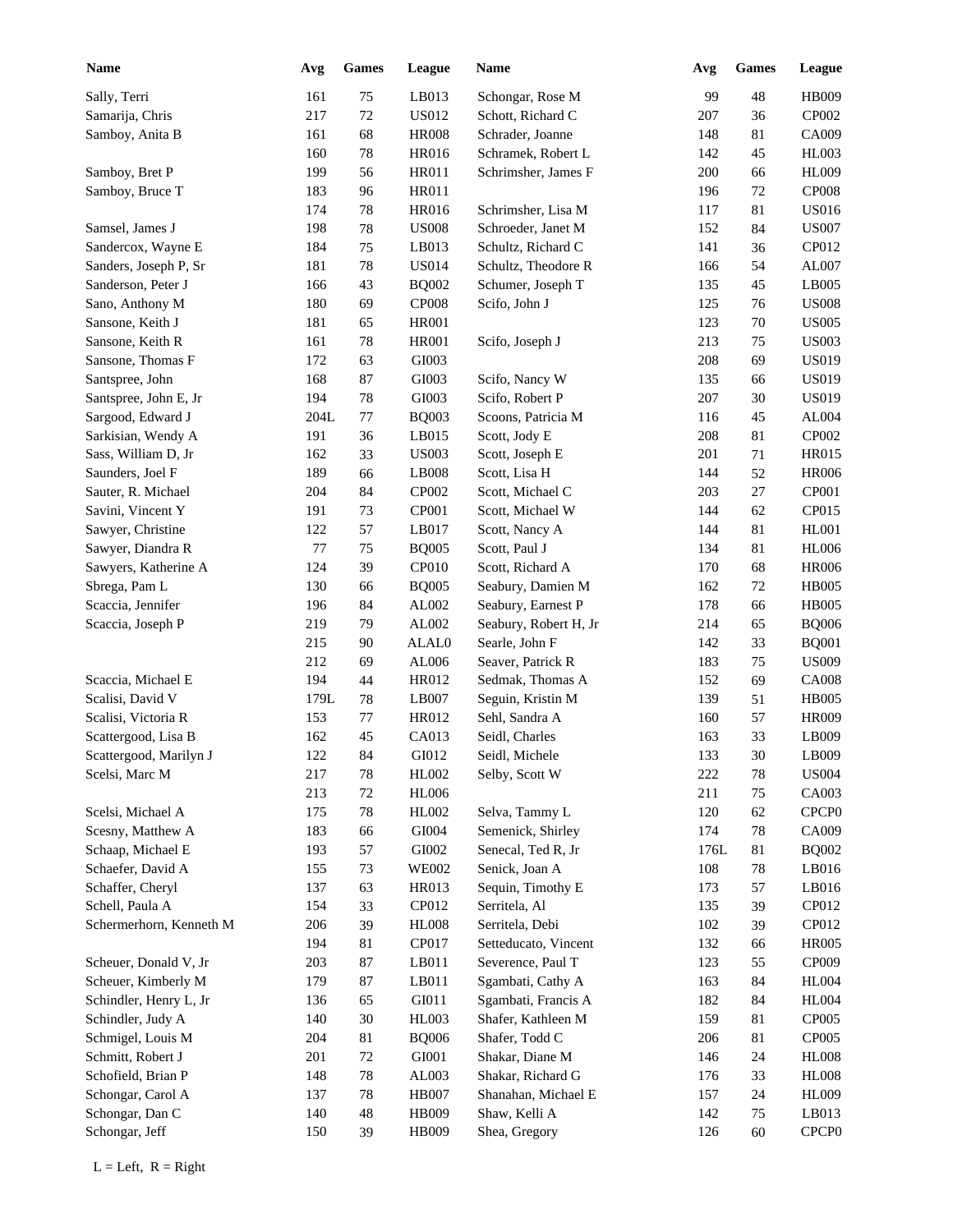| <b>Name</b>              | Avg     | Games  | League        | Name                   | Avg  | <b>Games</b> | League       |
|--------------------------|---------|--------|---------------|------------------------|------|--------------|--------------|
| Sheedy, Kimberly C       | 160     | 87     | GI012         | Simonian, Richard R    | 210  | 55           | <b>CA008</b> |
| Sheehan, Carol Anne      | 147     | 81     | <b>WE001</b>  |                        | 208  | 21           | AL002        |
| Shepard, Amanda A        | 111     | 81     | <b>HL009</b>  | Simonik, Edward J      | 164  | 39           | HR012        |
| Shepard, Jesse A         | 147     | 48     | <b>HR004</b>  | Siptroth, Chris A      | 192  | 57           | <b>BQ004</b> |
| Shepard, Joshua D        | 218     | 78     | HB001         | Siptroth, Patricia A   | 142  | 72           | <b>BQ004</b> |
| Shepard, Thomas A, Jr    | 180L    | 75     | HR015         | Siskin, Todd           | 115  | 78           | LB005        |
| Sheridan, Joseph P       | 202     | 78     | LB004         | Skaczkowski, David J   | 168  | 75           | CP011        |
| Sherman, Daniel J        | 201     | $81\,$ | <b>HB001</b>  | Skaczkowski, Gregory R | 178  | 76           | CP011        |
| Sherman, Matthew D       | 237     | 75     | <b>HB001</b>  | Skiba, Jesse L         | 138  | 81           | GI012        |
| Shevy, Denise F          | 149     | 84     | <b>US007</b>  | Skiba, Karyn J         | 165  | 84           | GI012        |
| Shevy, Robert F          | 175     | 84     | <b>US007</b>  | Skiba, Robert          | 155  | 60           | HR016        |
| Shimer, Gregory A        | 213     | 72     | HB011         | Skiba, Robert T        | 200  | 84           | GI012        |
| Shippee, Charles B       | 142     | 69     | <b>HR009</b>  | Skiba, Robert T, Jr    | 174  | 75           | GI012        |
| Shippee, Sandra D        | 114     | 66     | <b>HR009</b>  | Skiff, Earl V          | 151  | 78           | LB014        |
| Shipski, Justin T        | 227     | 78     | CP002         | Skiff, Garry E, Jr     | 193  | 75           | LB014        |
| Shoemaker, Hal           | 143     | 78     | <b>HR004</b>  | Skiff, Garry E, Sr     | 185  | 54           | <b>US006</b> |
| Shoemaker, Jennifer M    | 137     | 81     | <b>HB008</b>  | Skiff, William O       | 145  | 24           | $\rm GIGI0$  |
| Shoemaker, Robert G      | 222     | 69     | <b>US004</b>  | Skowronek, Raymond V   | 140  | 84           | GI004        |
|                          | 211     | 72     | <b>HB001</b>  | Sleicher, Kyle J       | 199  | 100          | <b>HR011</b> |
| Shoemaker, Robert P      | 226     | 45     | <b>HL006</b>  | Slingerland, John F    | 203  | 44           | LB006        |
|                          | 213     | 81     | HB004         |                        | 200  | 48           | LB015        |
|                          | 192     | 81     | <b>HB001</b>  | Smarro, Drew M         | 232  | 84           | <b>US004</b> |
| Showers, Laura           | 110     | 60     | <b>HR002</b>  |                        | 226  | 84           | <b>HL005</b> |
| Shufelt, Carol A         | 139     | 46     | <b>WE003</b>  |                        | 213  | 81           | CA003        |
| Shufelt, Clayton W       | 163L    | 50     | <b>WE002</b>  | Smarro, Ralph S        | 208L | 51           | <b>US014</b> |
|                          | 154     | 45     | <b>WE003</b>  | Smart, James E         | 178  | 58           | <b>US005</b> |
| Shufelt, Patrick J       | 229     | 39     | <b>HL006</b>  | Smith, Amanda L        | 214  | 30           | <b>HL010</b> |
| Shufelt, Robin S         | 140     | 75     | <b>HL009</b>  |                        | 207  | 81           | HL002        |
|                          | 140     | 75     | <b>HL001</b>  | Smith, Andrew R        | 224  | 112          | LB006        |
| Shufelt, Rodger P        | 202     | $81\,$ | <b>HL009</b>  | Smith, Carol M         | 139  | 75           | LB012        |
|                          | 202     | 81     | <b>HL006</b>  | Smith, Deborah J       | 164  | 78           | <b>US009</b> |
|                          | 197     | 63     | HL010         |                        | 163  | 78           | <b>US014</b> |
| Shufelt, Thomas J, Jr    | 223     | 84     | <b>US004</b>  | Smith, Donald F        | 117L | $78\,$       | CA006        |
|                          | 208     | $75\,$ | ${\rm GIO}02$ | Smith, Edward          | 121  | 74           | <b>WE004</b> |
| Shufelt, Thomas J, Sr    | 169L    | 48     | GI002         | Smith, Eric J          | 214  | 84           | <b>HB001</b> |
| Shufelt, Zackary T       | $203\,$ | 24     | <b>HL009</b>  | Smith, James D, III    | 180  | 36           | LB005        |
|                          | 203     | 55     | <b>HL010</b>  | Smith, Jo-Ann M        | 182  | 75           | <b>HL010</b> |
|                          | 202     | $81\,$ | <b>HL006</b>  |                        | 179L | $81\,$       | HL002        |
| Shumway, William C       | 207     | 66     | <b>BQ003</b>  | Smith, Joseph M        | 203  | $30\,$       | GIS01        |
| Shunk, Paul F            | 166     | 75     | <b>BQ002</b>  | Smith, Karla J         | 167  | 72           | LB013        |
| Shuster, Charlie J       | 179L    | $75\,$ | <b>HL006</b>  | Smith, Louis M         | 191  | 72           | CP002        |
|                          | 172L    | $78\,$ | HL002         | Smith, Lynn A          | 173  | 39           | <b>HB009</b> |
| Siddons, Ndrew           | 159     | 75     | LB017         |                        | 169  | $72\,$       | HB010        |
| Sidoti, Charles A        | 202     | 78     | LB007         | Smith, Mark A          | 181  | 62           | HL002        |
|                          | 189     | 33     | LB009         | Smith, Patrick R       | 217  | 81           | CA011        |
| Sieczkarski, Diana L     | 206     | 84     | CP005         | Smith, Ronald F        | 155  | 60           | LB013        |
| Sifke, Christopher M, Jr | 213     | $81\,$ | <b>HL006</b>  | Smith, Rupert S        | 211  | 36           | HB009        |
| Simmons, Anthony F       | 199     | 87     | CP006         |                        | 209  | 63           | <b>HL006</b> |
| Simmons, Frank M         | 147     | 36     | <b>HR010</b>  |                        | 199  | 75           | <b>HB010</b> |
| Simmons, Jessica B       | 102     | 39     | CP004         | Smith, Russell         | 180  | $72\,$       | <b>US002</b> |
| Simmons, Ron K           | 143     | 42     | CP004         | Smith, Sara P          | 108  | 51           | <b>BQ005</b> |
| Simon, Leon A            | 188     | 60     | <b>US018</b>  | Smith, Scott P         | 196  | 36           | <b>HL006</b> |
|                          | 173     | 49     | LB013         |                        | 193  | 81           | <b>HL005</b> |
| Simonds, Terrence J      | 200     | 73     | GI001         | Smith, Sharon A        | 167  | 21           | CP012        |
| Simonian, Randy P        | 189     | $81\,$ | <b>CA008</b>  | Smith, Steven D        | 219  | 84           | <b>HL005</b> |
| Simonian, Richard P      | 169     | 81     | <b>CA008</b>  | Snyder, Holden H       | 155  | 59           | HR012        |
|                          |         |        |               |                        |      |              |              |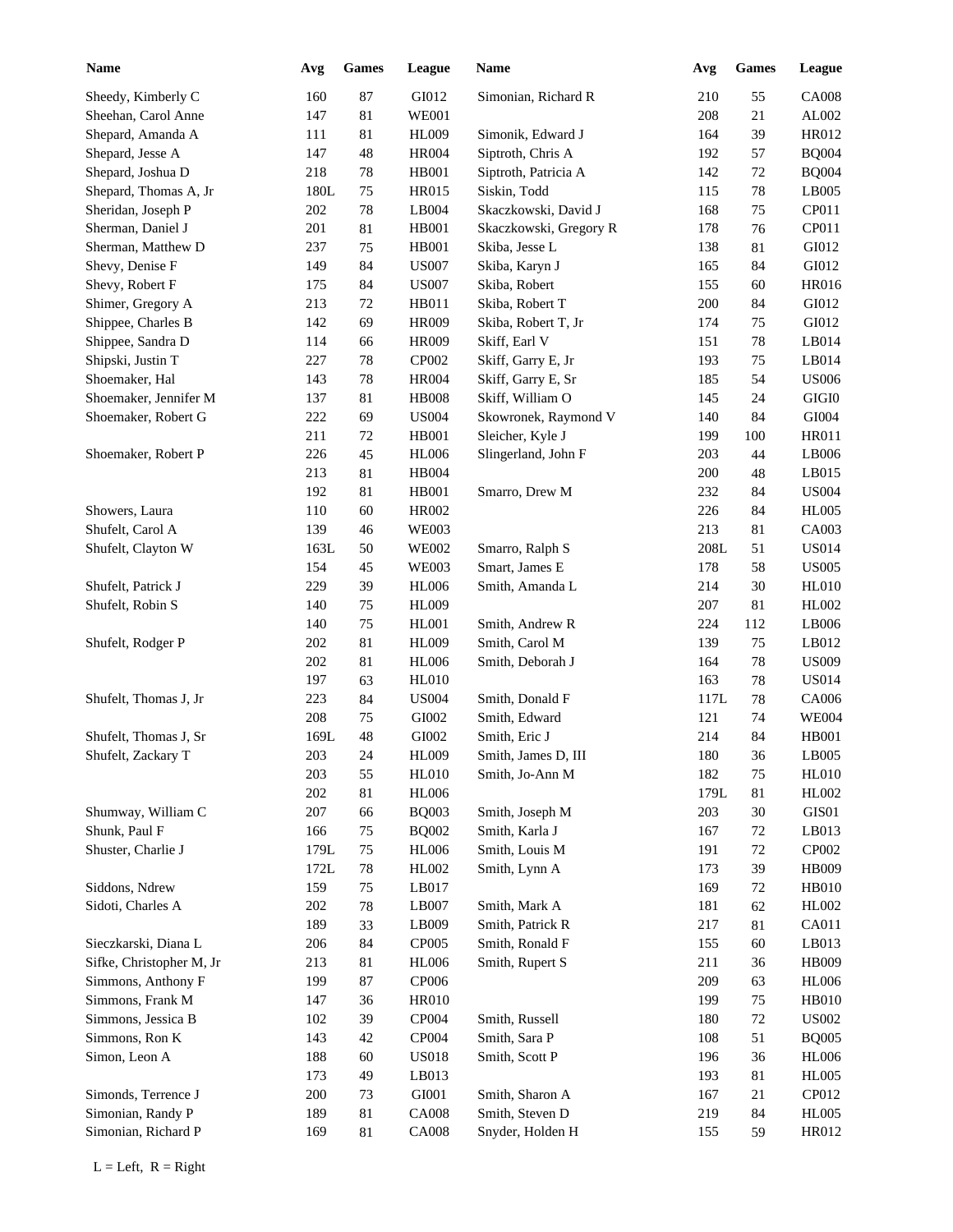| <b>Name</b>               | Avg  | <b>Games</b> | League                        | <b>Name</b>                             | Avg        | <b>Games</b> | League            |
|---------------------------|------|--------------|-------------------------------|-----------------------------------------|------------|--------------|-------------------|
| Snyder, Kathleen R        | 121  | 75           | <b>WE005</b>                  | Stevens, Arthur                         | 177        | 75           | <b>HR001</b>      |
| Snyder, Michael J         | 184  | $72\,$       | AL006                         | Stevens, Chad S                         | 140        | 39           | <b>BQ001</b>      |
| Snyder, Richard L         | 188  | $27\,$       | <b>BQ001</b>                  | Stevens, Colleen                        | 140        | 60           | <b>HB007</b>      |
| Sober, Laura A            | 110  | 39           | <b>BQ005</b>                  | Stevens, Darrin M                       | 225        | 77           | HB004             |
| Sokolinski, Melissa A     | 107  | $72\,$       | CP005                         | Stevens, David M, Sr                    | 223        | 72           | HB004             |
| Soltren, William          | 190  | 84           | CP005                         | Stevens, Glenn W                        | 147        | 54           | <b>HR001</b>      |
| Sorell, Edmond J, III     | 141  | 84           | LB002                         | Stevens, Jason E                        | 116        | 78           | CPCP <sub>0</sub> |
| Soro, James K             | 199  | 34           | LB009                         | Stevens, Joseph E                       | 190L       | 78           | <b>HR001</b>      |
|                           | 193  | 69           | GI002                         | Stevens, June H                         | 161        | 84           | <b>HB007</b>      |
| Soro, Judith J            | 114  | 33           | LB009                         |                                         | 156        | 75           | HB002             |
| Soulier, David O          | 216L | 66           | CA003                         | Stevens, Mark E                         | 138        | 33           | <b>BQ001</b>      |
| Sousis, Brian K, Sr       | 219  | 84           | ${\rm AL}002$                 | Stevens, Michael J                      | 138        | 39           | <b>BQ001</b>      |
| Spain, Mary Ann           | 175  | 69           | $\ensuremath{\mathrm{USO08}}$ | Stevens, Robert M                       | 210        | 78           | <b>HB001</b>      |
| Spain, Matthew J          | 206  | 81           | $\ensuremath{\mathrm{USO08}}$ | Stevens, Sharon M                       | 154        | 33           | ${\rm AL004}$     |
| Spall, John C             | 185  | 24           | AL003                         | Stevens, Thomas M                       | 213        | 75           | <b>HR010</b>      |
| Spaulding, David M        | 204  | 81           | CA014                         |                                         | 202        | 96           | <b>HR011</b>      |
| Spaulding, Michael E      | 193  | 80           | CA015                         | Stevens, Tia-Marie                      | 188        | 24           | <b>HR014</b>      |
| Spencer, Sean P           | 160  | 39           | HB009                         | Stevers, Gerald R, Jr                   | 144        | 73           | <b>WE002</b>      |
| Spenziero, Anthony P      | 199  | 24           | GI002                         | Steverson, Courtney M                   | 144        | 79           | <b>CA007</b>      |
| Spiak, Danielle           | 132  | 68           | <b>BQ005</b>                  | Stewart, Deborah                        | 156        | 72           | LB005             |
| Spickler, Michael J       | 196  | 66           | GI002                         | Stewart, George E, Jr                   | 151        | 72           | CP011             |
| Sponable, Jason E         | 154  | 36           | LB004                         |                                         | 147        | 75           | LB012             |
| Spooner, Paul E           | 133  | 71           | <b>HL003</b>                  | Stewart, Janice R                       | 146        | 75           | LB012             |
| Sprague, Gary D           | 183  | 63           | <b>HR006</b>                  | Stewart, Joseph F                       | 199        | 69           | <b>CA008</b>      |
| Sprague, Michelle A       | 152  | 78           | <b>HR006</b>                  | Stewart, Marjorieann                    | 144        | 60           | LB012             |
| Spratt, Ann M             | 124  | 27           | LB009                         | Stewart, Thomas J                       | 201        | 78           | <b>BQ006</b>      |
| Springel, Lisa            | 123  | 75           | CPCP <sub>0</sub>             | Stoberski, Stanley W                    | 169        | 78           | CA006             |
| Springer, James R         | 177  | $81\,$       | CP005                         | Stoddard, Clifford                      | 217        | 81           | <b>HL006</b>      |
| Squazzo, Peggy            | 158  | 66           | <b>HR005</b>                  |                                         | 206        | 78           | <b>HL005</b>      |
| Squiers, Rodney W         | 182  | 87           | <b>BQ003</b>                  | Stone, James M                          | 158        | 57           | AL007             |
| St Andrew, Leon D         | 221  | 81           | US012                         | Stone, Lisa A                           | 145L       | 69           | <b>BQ004</b>      |
| St Denis, Edwin K         | 212  | 78           | <b>HL009</b>                  | Stone, Mike D                           | 122        | 84           | <b>BQ002</b>      |
|                           | 208  | 81           | <b>CP008</b>                  | Stone, Richard H                        | 165        | 72           | <b>BQ004</b>      |
| St Denis, Todd M          | 149  | 84           | <b>US003</b>                  | Stone, Shirley D                        | 129        | 25           | AL007             |
| St Denis, Traci A         | 132  | 24           | CA010                         | Stopera, Frank T                        | 166        | 75           | GI003             |
| St Gelais, Christopher M  | 168  | 66           | CA014                         | Stopera, Karl E                         | $201\,$    | 66           | GI003             |
| St Gelais, Harold J       | 165  | 72           | CA014                         | Stopera, Karl R                         | 178        | 81           | GI003             |
| St John, Denise A         | 165  | 71           | <b>US015</b>                  | Stott, Betty J                          |            | 78           | CA009             |
| St. Pierre, Jody          | 108  |              | HR002                         | Stovall, Gino H                         | 140<br>190 | 84           | LB002             |
| Stackewicz, Paul E        | 216  | 51           | <b>HL005</b>                  |                                         |            |              | HL003             |
|                           |      | 78           |                               | Stowell, Charlene<br>Stowell, Gregory P | 166        | 56           | HL003             |
| Stanley, Scott T          | 183  | 81           | LB005                         | Stowell, Niel P                         | 200        | 75           |                   |
| Stannard, Alfred A        | 141  | 84           | HB013                         | Stowell, Roseanne E                     | 172L       | 69           | <b>BQ004</b>      |
| Stannard, James W         | 195  | 82           | <b>BQ003</b>                  |                                         | 145        | 66           | <b>BQ004</b>      |
|                           | 187  | 81           | HB013                         |                                         | 143        | 66           | <b>BQ005</b>      |
| Stark, Lisa M             | 108  | 21           | GI010                         | Stowell, Tammy M                        | 123        | 78           | <b>HL003</b>      |
| Starks, Lawrence A        | 161  | 84           | GI010                         | Strack, Brian M                         | 193        | 81           | <b>US002</b>      |
| Starks, Phillip G         | 140  | 93           | GI010                         | Strack, David L                         | 217        | 67           | <b>US002</b>      |
| Starr, Edward N           | 187  | 75           | <b>BQ003</b>                  | Strack, Leo J                           | 183        | 78           | CA015             |
| Starry, Laureen L         | 146  | 81           | HL001                         |                                         | 179        | 81           | <b>US002</b>      |
| Stebbins, Kathleen M      | 165  | 80           | GI007                         | Strack, Robert T                        | 198        | 81           | <b>US002</b>      |
| Stedman, James B          | 206  | 104          | CA005                         | Strack, Thomas L                        | 220        | 78           | <b>US002</b>      |
|                           | 194  | 66           | AL004                         | Stradinger, Todd L                      | 209L       | 78           | <b>BQ006</b>      |
| Steele-Duncan, Leatrice H | 165  | 81           | <b>US008</b>                  | Stramiello, Frank J                     | 189        | 68           | LB006             |
| Stein, Thomas A           | 205  | 66           | LB012                         | Stratton, Celeste B                     | 144        | 60           | <b>US009</b>      |
| Stellato, Michael P       | 180  | 66           | ALAL0                         | Streb, Jay                              | 159        | 83           | CP009             |
| Sternberg, Kevin J        | 195  | 81           | CP004                         | Streeter, Duane H                       | 179        | 81           | AL003             |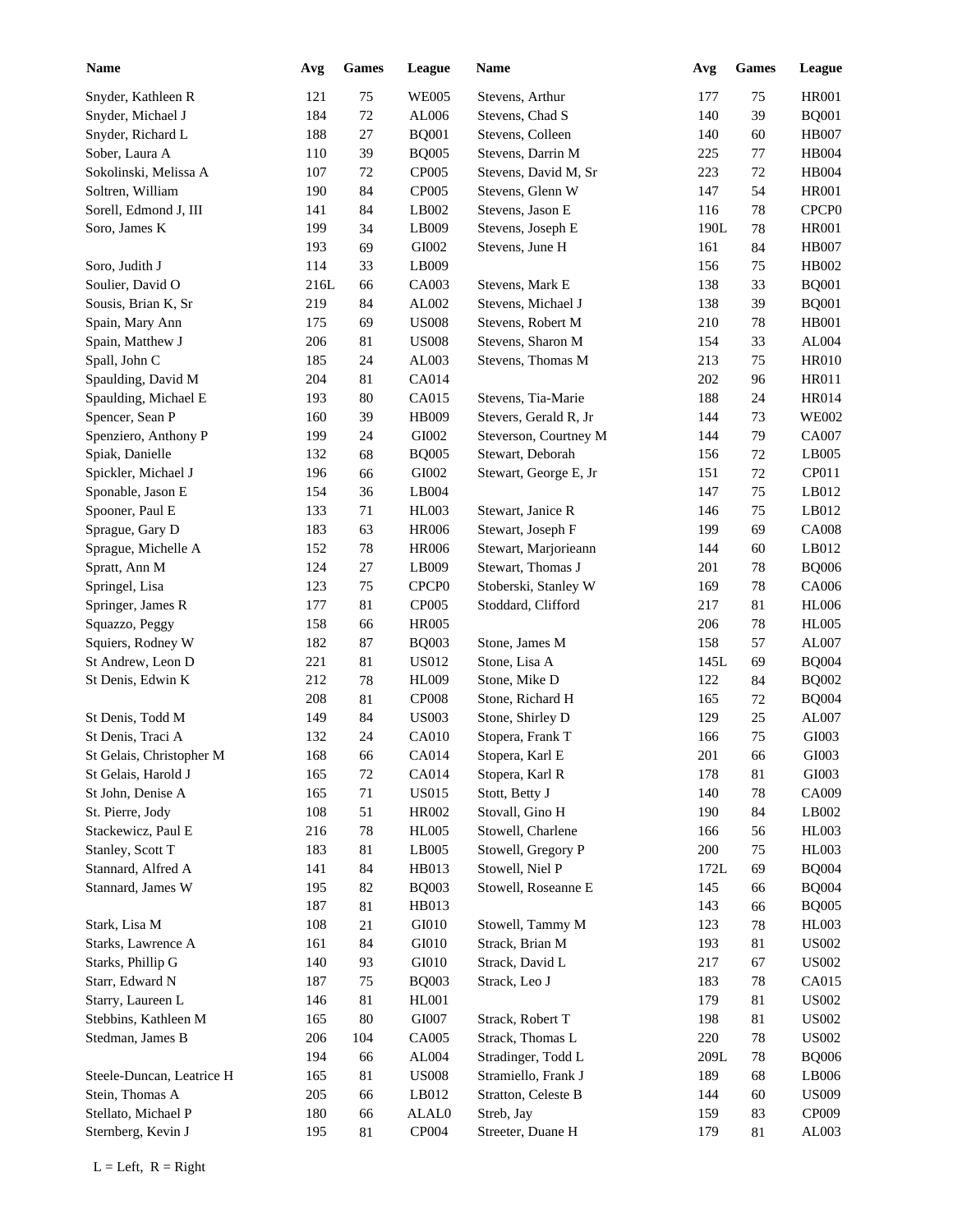| <b>Name</b>           | Avg  | ${\bf Games}$ | League            | <b>Name</b>            | Avg | Games  | League            |
|-----------------------|------|---------------|-------------------|------------------------|-----|--------|-------------------|
| Streeter, Jeffery M   | 195  | 75            | AL003             | Techman, Tom P         | 80  | 69     | <b>US008</b>      |
| Strife, Mark W        | 232  | 57            | CP002             | Tedesco, Gaetano M     | 164 | 73     | <b>HR006</b>      |
| Strock, Amanda M      | 130  | 24            | GI009             | Tepedino, Vincent M    | 197 | 81     | CP001             |
| Stroman, Jennifer L   | 110L | 57            | GI009             | Terry, Dawn            | 150 | 62     | LB013             |
| Strope, Greg          | 123  | $27\,$        | HB009             | Teta, Robert E         | 171 | 71     | AL002             |
| Stroud, Kenneth W     | 212  | 81            | <b>US004</b>      | Teta, Robert M         | 214 | 84     | <b>HB001</b>      |
| Strunk, Robert A      | 183  | 30            | GIS02             |                        | 212 | 81     | AL002             |
| Stuetzle, Steven J    | 204  | 104           | LB006             | Tetrault, Bill E       | 176 | 69     | AL002             |
|                       | 196  | 69            | LB002             |                        | 174 | 42     | HB009             |
| Stuhr, Edward P, Jr   | 156  | 72            | CP010             | Tetrault, Linda A      | 130 | 42     | HB009             |
| Stutter, Andrew       | 186  | 69            | <b>US009</b>      | Therrien, Kurt S       | 217 | 66     | CP017             |
|                       | 163  | 78            | <b>WE002</b>      | Thibault, Sean P       | 188 | 81     | LB016             |
| Suarez, Diane M       | 120  | 54            | <b>HR002</b>      | Thibeault, Willie J    | 178 | 76     | <b>HR011</b>      |
| Suarez-Ruiz, Felipe   | 213  | $72\,$        | <b>US003</b>      | Thibodeau, Hank J      | 216 | 78     | <b>HL005</b>      |
| Sullivan, Bonita M    | 137  | 78            | <b>HR016</b>      | Thomas, Christopher K  | 211 | 72     | <b>US004</b>      |
|                       | 131  | $81\,$        | <b>HR014</b>      |                        | 209 | 70     | <b>HL010</b>      |
| Sullivan, Marlayna C  | 134  | 77            | HR014             |                        | 207 | 66     | LB008             |
| Sulz, Paul J          | 189  | 75            | ALAL0             | Thomas, Richard L      | 173 | 72     | GI009             |
| Summer, David A, Sr   | 204  | 83            | ${\rm AL}002$     | Thompson, AnnMarie     | 126 | 69     | <b>HR009</b>      |
|                       | 180  | 100           | <b>HR011</b>      | Thompson, Caye         | 131 | 81     | GI013             |
| Sundling, Phil        | 124  | 30            | $\rm GIGI0$       | Thompson, Donald J     | 198 | 66     | CP001             |
| Surdam, Amy L         | 131  | $77\,$        | <b>BQ005</b>      | Thompson, May B        | 132 | 78     | <b>HL009</b>      |
| Surdam, Leo M, III    | 175  | 78            | <b>BQ002</b>      | Thompson, Thomas       | 118 | 39     | <b>HR003</b>      |
| Surdam, Stephen D, Sr | 212  | 84            | <b>BQ002</b>      | Thompson, Vaughn F     | 163 | 30     | <b>HR009</b>      |
| Suriano, James C, Jr  | 188  | 76            | HR011             | Thornton, Mickey       | 112 | $78\,$ | <b>US009</b>      |
| Surprenant, Gail      | 137  | $81\,$        | <b>HR008</b>      | Thornton, William W    | 195 | 72     | <b>HB005</b>      |
| Swartaut, Jennifer L  | 100  | 66            | <b>US011</b>      | Thrane, Gary F, Jr     | 184 | 60     | <b>HB010</b>      |
| Sweeney, Ashley L     | 141  | 72            | CP015             | Tibbits, Jeffrey M     | 199 | 21     | GIS01             |
| Sweet, Joanne         | 131  | 33            | <b>HL008</b>      | Tilley, Aaron M        | 163 | 27     | LB007             |
| Sweet, Matt C         | 151  | $81\,$        | <b>HB007</b>      | Tilley, Gregory R      | 199 | 87     | GI003             |
| Sweet, Steven P       | 158  | 42            | <b>HL008</b>      | Tilley, Raymond E      | 149 | 37     | GI014             |
| Sweet, Vicki A        | 127  | 32            | CA015             | Tilley, Robert R       | 204 | 83     | GI003             |
| Sweeter, Jeremiah C   |      | 48            |                   |                        |     |        |                   |
|                       | 170  |               | <b>HB005</b>      | Timmerman, Jean M      | 169 | 81     | <b>BQ005</b>      |
| Sweeter, Stacey A     | 111  | $30\,$        | <b>HB005</b>      | Tinkle, Christopher L  | 218 | 84     | <b>HL005</b>      |
| Sykes, Paul A, Jr     | 220  | 75            | <b>BQ002</b>      | Toma, Patrick          | 186 | 24     | LB015             |
|                       | 213  | $81\,$        | $\rm BQ003$       |                        | 173 | 63     | <b>WE002</b>      |
| Sykes, Paul A, Sr     | 143  | $75\,$        | <b>BQ003</b>      | Tomney, David K        | 131 | 69     | <b>HL010</b>      |
| Sykes, Terry E        | 192  | $27\,$        | <b>BQ003</b>      | Tomney, Leslye         | 109 | 72     | <b>HL010</b>      |
| Sykowski, Mark        | 186  | $\sqrt{48}$   | LB001             | Touzin, Charles E, Jr  | 206 | 84     | AL002             |
| Szczepanski, Thomas J | 158  | $80\,$        | CPCP <sub>0</sub> | Towne, Cotton B        | 187 | 81     | <b>BQ003</b>      |
| Szpila, Joshua        | 209  | $50\,$        | <b>HL010</b>      | Towne, Kyle E          | 211 | 81     | <b>BQ003</b>      |
| Szpila, Karin M       | 152  | 81            | <b>HL010</b>      | Townsend, Evangeline M | 130 | 82     | CP006             |
| Szpila, Robert J      | 208  | 72            | <b>HL010</b>      | Towsley, Darryll S     | 159 | 51     | CP001             |
| Taber, Richard J      | 186  | 57            | <b>BQ001</b>      | Trapasso, Marisa L     | 112 | 33     | CPCP <sub>0</sub> |
| Taddeo, Joseph        | 174  | 63            | <b>HR005</b>      | Traver, Susan P        | 149 | 93     | LB011             |
| Taft, Chris           | 119  | 78            | HR012             | Travis, David L        | 152 | 69     | CP004             |
| Taft, Devin V         | 125  | 57            | <b>BQ001</b>      | Travis, Michele F      | 107 | 78     | CP004             |
| Tambasco, Frank       | 203  | 66            | CP001             | Traynham, Jacque       | 168 | 78     | <b>US009</b>      |
| Tansey, Elizabeth     | 117  | 75            | CA012             | Treece, Jarel M        | 149 | $72\,$ | LB013             |
| Tarbox, Susan R       | 116  | 51            | CP007             | Treharne, Thomas T     | 186 | 81     | CP004             |
| Tashjian, Jack S, Sr  | 153  | 81            | GI013             | Tremblay, Angela R     | 105 | 81     | CA011             |
| Tate, Mark S          | 207  | 78            | <b>HB010</b>      | Tremblay, Anthony L    | 194 | 48     | CA014             |
| Taylor, Max J, Jr     | 220  | 87            | <b>BQ003</b>      | Tremblay, Leonard E    | 202 | 84     | CA014             |
| Taylor, Vickie L      | 151  | $72\,$        | HB003             |                        | 198 | 78     | CA015             |
| Teal, Gail R          | 137  | 66            | <b>HR008</b>      | Trendell, Linda G      | 129 | 81     | GI007             |
| Teal, Tracie A        | 111  | 48            | HR002             | Trigonis, Alex         | 126 | 69     | CP017             |
|                       |      |               |                   |                        |     |        |                   |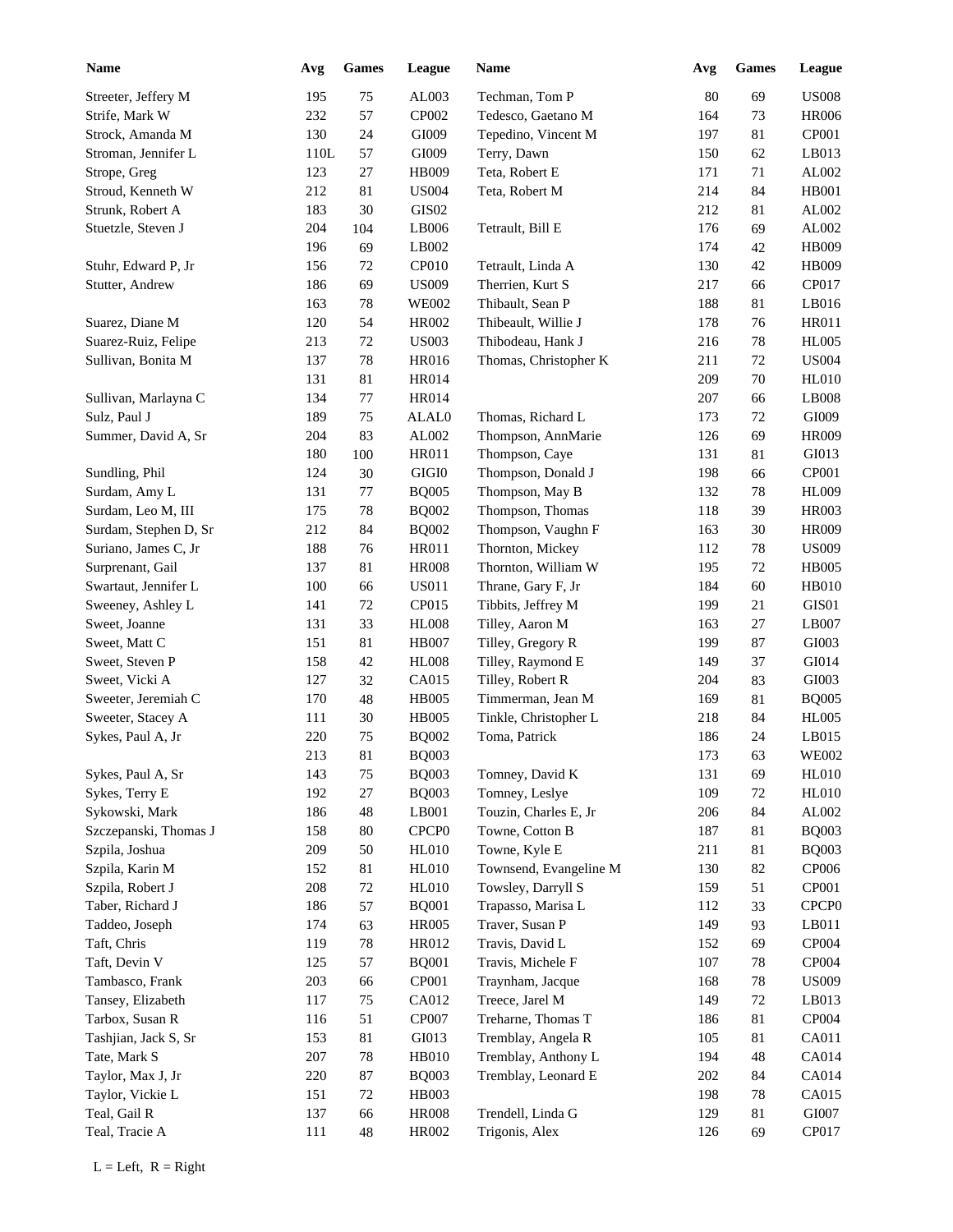| <b>Name</b>                                    | Avg        | <b>Games</b>   | League                                 | Name                                   | Avg        | Games            | <b>League</b>                |
|------------------------------------------------|------------|----------------|----------------------------------------|----------------------------------------|------------|------------------|------------------------------|
| Trinchillo, Marc                               | 203        | 69             | CA011                                  | Vandermark, Alex C                     | 119        | 81               | CP005                        |
| Trinkle, Ann B                                 | 148        | 30             | <b>BQ005</b>                           | VanDyke, John W                        | 180        | 66               | CP010                        |
| Trinkle, Timothy N                             | 212        | 84             | <b>BQ003</b>                           | VanKempen, Tina M                      | 137        | 69               | AL007                        |
| Troicke, Edward C                              | 203        | 84             | GI011                                  | VanVorst, Rebecca                      | 80         | 33               | HB009                        |
| Tromans, Betsy C                               | 153        | 81             | HB003                                  | Vanzandt, John C                       | 184        | 75               | GI004                        |
| Trong, Jeff L                                  | 163        | 42             | GI012                                  |                                        | 183        | 44               | AL004                        |
| Troue, Albert H                                | 161        | 21             | <b>US014</b>                           | Varcasio, Thomas J                     | 149        | 78               | <b>US012</b>                 |
| Tse, Kwok Ping E                               | 166        | 36             | LB011                                  | Varian, Christopher D                  | 183        | 27               | <b>HL010</b>                 |
| Tucker, Jo Ann C                               | 148        | 81             | HL001                                  | Varin, Paul C                          | 150        | 75               | CA013                        |
| Turner, James E                                | 220L       | 84             | HB001                                  | Vartigian, Nicole L                    | 128        | 57               | <b>HB008</b>                 |
| Turner, Loretta J                              | 209        | 75             | <b>US008</b>                           | Vaughn, Brian P                        | 161        | 81               | <b>WE001</b>                 |
| Turner, Ronald P                               | 122        | 78             | HR016                                  | Venduro, Rocco J                       | 172        | 90               | GI010                        |
|                                                | 119        | 84             | <b>HR006</b>                           | Venson, Benjamin P                     | 193        | 77               | <b>US018</b>                 |
| Turriglio, Patrick M                           | 152        | 42             | HB009                                  |                                        | 192        | 69               | GI015                        |
| Turriglio, Tina L                              | 90         | 45             | HB009                                  | Venson, Michelle                       | 178        | 77               | <b>US017</b>                 |
| Tymula, Becky J                                | 157        | 89             | HR003                                  | Vicalvi, Matthew J                     | 187        | 78               | <b>US012</b>                 |
| Tymula, Carol A                                | 107        | 75             | HR016                                  | Vickers, David O                       | 154        | 84               | CP006                        |
| Tyson, Spencer A                               | 132        | 21             | LB016                                  | Vilardi, Anthony C                     | 202        | 75               | <b>HL006</b>                 |
| Udwary, Ruth A                                 | 137        | 69             | <b>HR008</b>                           |                                        | 201        | 72               | CP011                        |
| Udwary, Sharon                                 | 138        | 78             | <b>HR008</b>                           | Vilardi, Justin A                      | 185        | 54               | CP011                        |
| Upton, Maria                                   | 131        | $25\,$         | <b>WE003</b>                           | Vilardi, Kimberly                      | 152        | 33               | <b>HL008</b>                 |
| Upton, Robert A, Jr                            | 176        | 33             | <b>WE004</b>                           | Vilardi, Michael J                     | 211        | 81               | <b>HL006</b>                 |
| Upton, Robert R                                | 153        | 42             | <b>WE003</b>                           |                                        | 197        | 30               | <b>HL008</b>                 |
| Upton, Sandra J                                | 109        | 32             | <b>WE005</b>                           | Villegas, Julio M                      | 154        | 96               | GI010                        |
| Vaccaro, John A                                | 199        | 70             | LB016                                  | Vink, Karon M                          | 126        | 27               | <b>WE005</b>                 |
| Vaillancourt, Diane T                          | 136        | $72\,$         | <b>HL009</b>                           | Vinson, Thomas E                       | 152        | 66               | LB017                        |
| Valenzi, Carm                                  | 153        | $72\,$         | <b>CP007</b>                           | Viola, Mary A                          | 138        | 51               | LB017                        |
| Valigorsky, Frank J                            | 214        | $81\,$         | <b>US004</b>                           | Visconti, Carl E                       | 181        | 66               | CP017                        |
|                                                | 200        | $78\,$         | GI004                                  | Vogel, Danielle                        | 153        | 75               | LB017                        |
| Vallee, Alexander J                            | 187        | 84             | AL002                                  | Vogel, Karl R                          | 181        | $75\,$           | <b>US012</b>                 |
|                                                | 183        | $77 \,$        | AL003                                  | Vogel, Willaim J                       | 157        | 30               | LB017                        |
| Van Arnum, Amy L                               | 168        | $78\,$         | <b>HL004</b>                           | Von Fricken, Alex J                    | 226        | 84               | AL002                        |
| Van Brocklen, Charles F                        | 150        | 29             | HR016                                  | Von Fricken, Anthony J                 | 194        | 84               | AL002                        |
| Van Brocklen, Ruth M                           | 109        | $72\,$         | HR016                                  | Von Fricken, Eric L                    | 204        | 81               | HR015                        |
| Van Buskirk, Mark                              | 123        | 75             | LB005                                  | Von Fricken, John D                    | 221        | 84               | AL002                        |
| Van Cleef, Allen                               | 133        | $42\,$         | $\rm{H}L008$                           | Voss, Michael A                        | 227        | 84               | <b>US004</b>                 |
|                                                |            |                |                                        |                                        |            |                  |                              |
| Van Cleef, Tiffany R<br>Van De Bogart, James H | 125        | 39             | <b>HL008</b>                           | Votra, Jacquelyn J<br>Vrijian, Vahan C | 122        | 80               | HR003<br>CP002               |
| Van De Bogart, Joyce A                         | 176<br>124 | 71<br>72       | CPCP <sub>0</sub><br>CPCP <sub>0</sub> | Wagner, William H                      | 214<br>155 | $87\,$<br>$87\,$ | LB011                        |
| Van Dyke, Lisa J                               | 135        | 69             | CP010                                  | Wagoner, David A                       | 139        |                  | <b>WE004</b>                 |
|                                                |            |                |                                        | Waite, Kathleen M                      |            | 78               |                              |
| Van Epps, Dan J<br>Van Epps, Kenneth L, Jr     | 162        | 66<br>57       | GI012<br><b>US012</b>                  | Waitekus, Pamela H                     | 109        | $72\,$           | <b>BQ005</b><br><b>BQ005</b> |
|                                                | 206        | 57             |                                        | Walders, James D                       | 185        | 73               | <b>US009</b>                 |
| Van Pelt, Alice                                | 146        |                | <b>US006</b>                           |                                        | 177        | $75\,$           | <b>US006</b>                 |
| Van Pelt, Wayne E                              | 165        | 57             | <b>US006</b>                           | Waldo, Charles H<br>Waldo, Charles J   | 206        | $72\,$           | <b>US006</b>                 |
| Van Tine, Krystal M<br>Van Vorst, Charles V    | 140        | $80\,$         | GI012<br>HB009                         | Waldron, Brian A                       | 184        | 78               | GI012                        |
| Van Vranken, Allan A                           | 194<br>179 | 36<br>$\bf 84$ | CA014                                  | Waldron, Deb                           | 181<br>159 | 96<br>63         | HB012                        |
|                                                |            |                |                                        |                                        |            |                  |                              |
| Van Wormer, Colleen A                          | 191        | 63             | CA015                                  | Walizer, Clinton E                     | 209        | $75\,$           | <b>BQ004</b>                 |
| Van Wormer, Robert A                           | 196        | 60             | LB016                                  | Walizer, Edward F                      | 156        | 81               | <b>BQ003</b>                 |
| VanAmburgh, Linda J                            | 154        | 81             | <b>HR014</b>                           |                                        | 152        | 78               | <b>BQ001</b>                 |
| VanAmburgh, Mark R                             | 195        | $72\,$         | <b>HR001</b>                           | Walizer, Lance E                       | 179        | 39               | <b>BQ004</b>                 |
| Vandenburg, Anna H                             | 151        | 36             | LB011                                  |                                        | 179        | $78\,$           | <b>BQ001</b>                 |
| Vandenburgh, Betty A                           | 144        | $30\,$         | GIS02                                  |                                        | 169        | 84               | <b>BQ003</b>                 |
| Vandenburgh, Walter S                          | 177        | $30\,$         | GIS02                                  | Walker, Dean E                         | 198        | 69               | LB016                        |
| VanDerhyden, Ralph R                           | 160        | $81\,$         | CA006                                  | Walker, Michael L                      | 218        | 84               | CP002                        |
|                                                | 152        | 81             | GI013                                  |                                        | 214        | 60               | HB004                        |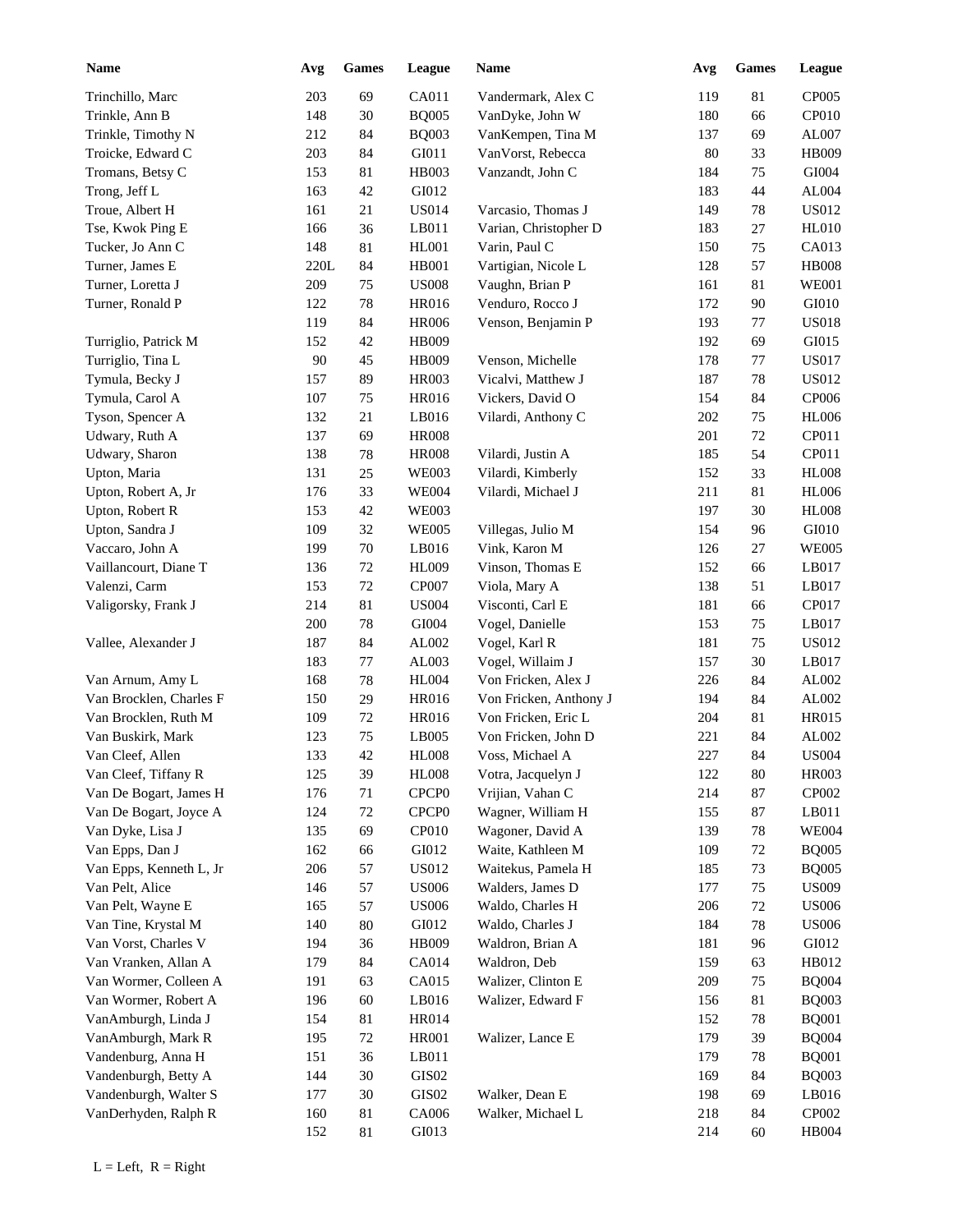| <b>Name</b>          | Avg        | Games    | League                | Name                                      | Avg         | <b>Games</b> | League                       |
|----------------------|------------|----------|-----------------------|-------------------------------------------|-------------|--------------|------------------------------|
| Walker, Wayman       | 212        | 74       | <b>US018</b>          | Wedro, James R                            | 182         | 84           | HL003                        |
| Wall, Jason D        | 153        | 69       | AL007                 |                                           | 176         | 84           | GI011                        |
| Wallace, Daniel C    | 200        | 69       | <b>CP008</b>          | Weeden, Alton E                           | 172         | 81           | HL011                        |
| Wallace, Judith C    | 154        | 66       | CA015                 |                                           | 146         | 84           | HR012                        |
| Wallace, Thomas P    | 189        | 78       | CA015                 | Weeden, Bruce W                           | 198         | 78           | <b>BQ001</b>                 |
| Walsh, Aaron         | 207        | 30       | GIS02                 | Weeden, Cory C                            | 204L        | 81           | <b>BQ006</b>                 |
| Walsh, Bruce E       | 147        | 63       | <b>HR016</b>          | Weeden, Michael R                         | 206L        | 81           | <b>BQ006</b>                 |
| Walsh, Daniel M      | 225        | 77       | CA011                 | Weeden, Wesley J                          | 196         | 77           | <b>BQ001</b>                 |
|                      | 216        | 66       | CA003                 | Weglarz, Alex J                           | 228L        | 84           | <b>HB001</b>                 |
|                      | 213        | 48       | CA013                 |                                           | 222         | 39           | <b>US004</b>                 |
| Walsh, David J       | 223        | 69       | CA004                 | Wehnau, Paul J                            | 205         | 69           | HR015                        |
|                      | 209        | 70       | CA003                 |                                           | 202         | 92           | HR011                        |
|                      | 205        | 75       | CA014                 | Wehnau, Paul L, Jr                        | 156         | 75           | <b>HR014</b>                 |
| Walsh, Edward J      | 187        | 76       | <b>HR006</b>          | Weinberg, Joshua D                        | 137         | 51           | LB016                        |
| Walsh, Kristin L     | 187        | 64       | CA015                 | Weir, James L                             | 168         | 81           | GI011                        |
| Walsh, Lorraine H    | 133        | 71       | CA012                 | Weir, Kevin C                             | 185         | 72           | <b>BQ001</b>                 |
| Walsh, Lorraine M    | 139        | 75       | GI013                 | Weir, Lynne R                             | 171         | 81           | GI011                        |
|                      | 133        | 75       | CA012                 | Weir, Terry A                             | 145L        | 66           | <b>BQ005</b>                 |
| Walsh, Mary J        | 159        | 66       | <b>HL010</b>          | Weismann, Mildred E                       | 146         | 42           | <b>HR008</b>                 |
| Walsh, Maryrose      | 153        | 57       | HR016                 |                                           | 144         | 63           | HR013                        |
| Walsh, Paul E        | 182        | 81       | LB002                 |                                           | 141         | 81           | <b>US006</b>                 |
| Walsh, Thomas D, Jr  | 227        | 81       | <b>US004</b>          | Weiss, Rebecca J                          | 154         | 78           | <b>HB008</b>                 |
|                      | 217        | 21       | CA004                 | Wells, Daniel J                           | 182L        | 59           | AL004                        |
|                      | 216        | 72       | CA003                 | Welser, Arthur                            | 132         | 78           | GI013                        |
| Walther, John C, III | 235        | $81\,$   | <b>US004</b>          | Welsh, Daniel W                           | 167         | 69           | LB002                        |
|                      | 228        | 75       | <b>HB001</b>          | Wendell, Lisa                             | 159         | 63           | <b>HR002</b>                 |
| Ward, Mary M         | 105        | 34       | GI013                 | Wensley, Tina M                           | 147         | 69           | <b>HR004</b>                 |
| Wark, Cathy S        | 154        | $72\,$   | <b>HR009</b>          | Werneburg, Candylynn M                    | 129         | 78           | <b>US014</b>                 |
| Wark, Michael T      | 205        | 81       | AL006                 | Werner, Donald F                          | 135         | 81           | HB013                        |
| Wark, Richard A, Jr  | 216        | 84       | AL006                 | Wertman, Adam C                           | 137         | 66           | <b>HL006</b>                 |
|                      | 202        | 39       | HR009                 | West, Sally A                             | 104         | 33           | GI009                        |
| Wark, Rick A, III    | 216        | 84       | AL006                 | Whalen, Mitchell P                        | 194         | 84           | <b>BQ006</b>                 |
|                      | 210        | 45       | AL002                 | Wheeler, Marge R                          | 124         | 71           | GI013                        |
|                      | 204        | 100      | HR011                 | Whitcomb, Daniel G                        | 144         | 62           | CP015                        |
|                      | 195        | 75       | <b>HR009</b>          | White, Dallas S, III                      | 177         | 84           | AL002                        |
| Warmt, Michael J, Sr | 216        | 84       | <b>HL005</b>          | White, Sharon L                           | $100\,$     | 63           | <b>HL007</b>                 |
| Warner, Thomas J     | 215        | 84       | <b>US003</b>          | White, Sheila M                           | 153         | 69           | <b>US009</b>                 |
| Washock, Jack J      | 123        | 69       | CA006                 | Whiting, Anne M                           | 125         | 48           | LB017                        |
| Watrobski, Douglas J | 188        | 69       | GI002                 | Whiting, Larry L                          | 152         | 36           | LB017                        |
| Watrobski, Loreen M  | 146        | 93       | CP014                 | Whiting, Lawrence L                       | 167         | 60           | LB017                        |
| Watson, Peter H, Jr  | 151        | $30\,$   | CA010                 | Whitman, Keith                            | 165         | $78\,$       | <b>US014</b>                 |
| Waugh, Edward L      | 169        | 81       | GI001                 | Whitman, Robert A                         | 154         | 72           | <b>BQ004</b><br><b>US014</b> |
| Waytkus, Jeffrey S   | 169<br>180 | 96       | ALAL0<br><b>BQ002</b> | Whitman, Tonya<br>Whittle, Geoffery E, Sr | 167L<br>184 | $78\,$       | LB014                        |
| Weatherwax, Drew H   | 130        | 75<br>75 | GI001                 | Wickes, Christopher E                     | 207         | 75<br>$78\,$ | <b>HL005</b>                 |
| Weatherwax, George   | 192        | $72\,$   | <b>HR005</b>          | Wicks, Michael K                          | 162         | 63           | <b>HR001</b>                 |
| Weatherwax, Scott    | 153        | 78       | HL009                 | Wigard, Billy A                           | 195         | $78\,$       | CPCP <sub>0</sub>            |
| Weaver, Deborah A    | 141        | 66       | CA015                 | Wiggin, Amanda M                          | 129         | 69           | <b>US016</b>                 |
| Weaver, Joshua M     | 176        | $72\,$   | <b>HR004</b>          | Wiggins, James                            | 130         | $42\,$       | CP004                        |
| Weaver, Marisa L     | 134        | 73       | <b>HR004</b>          | Wilbur, David W                           | 152         | 45           | LB004                        |
| Weaver, Randy M      | 175        | 60       | LB013                 | Wilczynski, Krystal L                     | 114         | 71           | CP015                        |
| Weber, Eric C        | 194        | 39       | CP002                 | Wildberger, Charles E                     | 192         | $78\,$       | <b>HL009</b>                 |
| Weber, Eric J        | 173        | 39       | <b>BQ003</b>          | Wildberger, Jeffrey C                     | 203         | 57           | <b>HL009</b>                 |
| Weber, Laura L       | 125        | 69       | <b>BQ005</b>          | Wildberger, Susan F                       | 152         | 75           | <b>HL009</b>                 |
| Wedro, Elfreda A     | 140        | 84       | GI011                 | Wiley, Richard H, Jr                      | 138         | $78\,$       | HL002                        |
|                      | 139        | 84       | HL003                 | Wiley, Richard H, Sr                      | 145         | 72           | HL002                        |
|                      |            |          |                       |                                           |             |              |                              |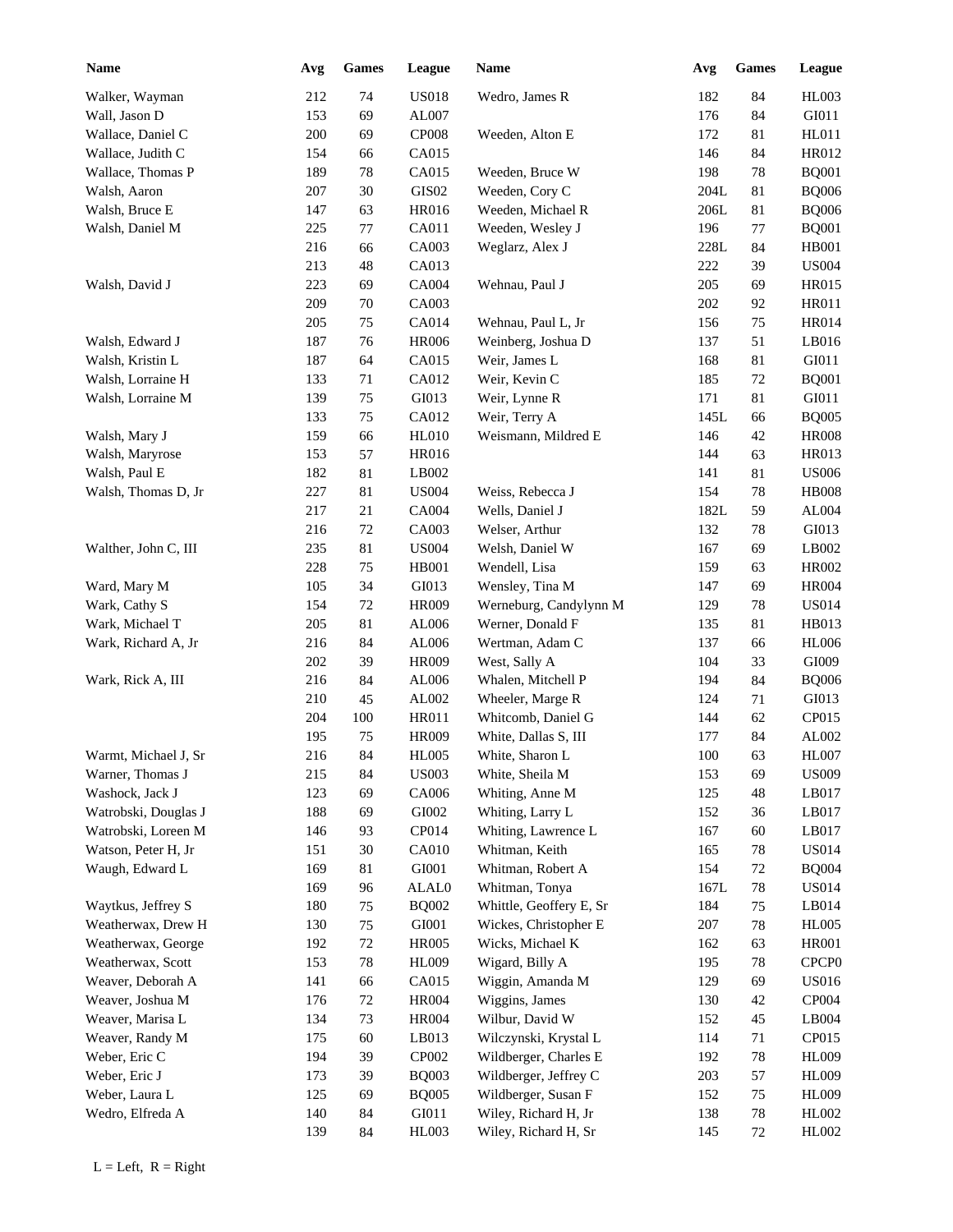| <b>Name</b>            | Avg  | <b>Games</b> | League                        | Name                     | Avg  | Games  | League        |
|------------------------|------|--------------|-------------------------------|--------------------------|------|--------|---------------|
| Wilhelm, Alexandrya    | 97   | $30\,$       | AL007                         | Wright, Glen             | 165  | $72\,$ | GI003         |
| Wilhelm, Bernie J      | 145  | 51           | AL007                         | Wright, Michael T        | 207  | 84     | GI003         |
| Wilhelm, Veronica      | 132  | 66           | AL007                         | Writer, Nathan A         | 202  | 74     | <b>US005</b>  |
| Willaimson, Jonathan M | 179  | 54           | CA011                         | Wulff, Mary E            | 120  | 63     | <b>BQ005</b>  |
| Willetts, Jeffrey A    | 180  | 90           | CP004                         | Wulff, Wendy L           | 160  | $72\,$ | <b>BQ005</b>  |
| Willetts, Marion B     | 134  | $90\,$       | CP004                         | Wunning, Frederick J     | 164  | 75     | GI012         |
| Williams, Billie Jo    | 135  | 79           | HR012                         | Wysocki, Corey J         | 206  | 75     | <b>BQ001</b>  |
| Williams, Jude         | 128  | 87           | GI009                         |                          | 206  | 78     | <b>BQ006</b>  |
| Williams, Lynda A      | 138  | $78\,$       | <b>HR008</b>                  | Wysocki, Josh J          | 198  | 60     | <b>BQ006</b>  |
| Williams, Mary         | 121  | 69           | GI013                         | Yager, Donald G          | 193  | 81     | CP017         |
| Williams, Nicholas R   | 168  | 68           | AL004                         | Yalliser, Andrew M       | 180  | 36     | LB011         |
| Williams, Philip J     | 211  | 84           | HB004                         | Yando, Allen P           | 151  | 81     | HB010         |
|                        | 188  | 75           | <b>WE001</b>                  | Yando, Jeremy M          | 225  | 81     | <b>US004</b>  |
| Williams, Robert W     | 203  | 81           | HL002                         |                          | 220  | 78     | <b>HB004</b>  |
|                        | 200  | 81           | <b>HL006</b>                  |                          | 220  | 78     | <b>US015</b>  |
|                        | 197  | 36           | HL005                         |                          | 216  | 63     | CA003         |
| Williams, Roberta      | 92   | 72           | <b>WE003</b>                  | Yando, Marcella L        | 166L | 78     | <b>US015</b>  |
| Willis, John W         | 150  | 30           | <b>HR006</b>                  | Yando, Nayomi N          | 197  | 69     | <b>US015</b>  |
| Willsey, Colleen M     | 140  | 96           | GI010                         | Yando, Patrick H, Jr     | 198L | 78     | <b>US015</b>  |
| Willsey, Dave G        | 188  | 69           | HL009                         |                          | 195  | 84     | <b>HB004</b>  |
| Willsey, Donald E      | 176L | 81           | <b>US003</b>                  | Yando, Patrick H, Sr     | 207  | 78     | <b>US015</b>  |
| Willson, John J        | 178  | 75           | GI003                         |                          | 205  | 81     | <b>HB004</b>  |
| Willson, John W        | 160  | 72           | GI014                         | Yando, Penny M           | 171  | 72     | <b>US015</b>  |
| Wilmot, Earl M         | 173  | $78\,$       | CA014                         | Yando, Valerie M         | 154  | 74     | <b>US015</b>  |
| Wilson, Brian R        | 97   | $21\,$       | CPCP <sub>0</sub>             | Yankus, Edward V         | 204  | 60     | <b>BQ001</b>  |
| Wilson, Dennis G       | 183  | $78\,$       | CP001                         | Yankus, Vanessa J        | 163  | 72     | <b>BQ001</b>  |
|                        |      |              |                               |                          |      |        |               |
| Wilson, Ellen A        | 155  | 84           | HB010                         | Yarrington, Steven M     | 198  | 78     | LB004         |
| Wilson, Jim R          | 154  | 66           | AL007                         |                          | 196  | 75     | LB013         |
| Wilson, Kimberly M     | 168  | 75           | <b>US008</b>                  | Yarter, Gerald L         | 162  | 63     | LB005         |
|                        | 162  | 66           | AL007                         | Yarter, Suzanne C        | 160  | 69     | LB005         |
|                        | 159  | $81\,$       | <b>HB007</b>                  | Yetto, Dawn M            | 148  | 78     | HB012         |
| Wilson, Mark S         | 197  | 81           | CP001                         | Yetto, John G, Jr        | 194L | 78     | HB012         |
| Wintemberg, Daniel J   | 172  | 63           | LB004                         | Yetto, Jonathan M        | 209  | 81     | CA015         |
| Winterbourne, Donald E | 177  | 69           | <b>WE002</b>                  | Yonconish, Gretchen      | 135  | 81     | <b>BQ005</b>  |
| Wishart, Stephen A     | 164  | $72\,$       | <b>US014</b>                  | Young, Dennis J          | 130  | 24     | $\rm GIGI0$   |
| Witazek, Joseph E      | 183  | $81\,$       | <b>CA008</b>                  | Young, Dinah M           | 145  | 93     | <b>HR003</b>  |
| Withcusky, Carolyn M   | 128  | $72\,$       | <b>BQ005</b>                  | Young, Donald J          | 196  | 45     | LB015         |
| Wojeski, Peggy         | 142  | 68           | HR013                         | Young, Jen E             | 116  | 60     | CPCP0         |
|                        | 140  | 66           | <b>HR008</b>                  | Young, Linda J           | 115  | 32     | HB002         |
| Wojtaszek, Craig J     | 166  | 21           | <b>HR000</b>                  | Young, Melissa L         | 125  | 93     | <b>HR003</b>  |
| Wojuik, Kevin H        | 108  | $72\,$       | <b>US012</b>                  | Young, Randall I         | 173  | $80\,$ | LB016         |
| Wolf, Lawrence G, Sr   | 97   | $76\,$       | AL005                         | Young, Robin L           | 139  | 33     | HB009         |
| Wolf, Marie A          | 137  | 84           | AL005                         | Young, William J         | 144  | 69     | <b>HR005</b>  |
| Wolf, Matthew A        | 101  | $77\,$       | AL005                         | Zajesky, Robert K        | 199  | 81     | ALAL0         |
| Wolf, Rebecca A        | 99   | $82\,$       | AL005                         | Zajesky, William E, Jr   | 185  | 75     | ALAL0         |
| Wolff, Peter           | 186  | 54           | <b>US019</b>                  | Zajesky, William E, Sr   | 169  | 93     | ALAL0         |
|                        | 181  | 54           | <b>US003</b>                  | Zakrzewski, Steven M, Sr | 153  | 78     | <b>BQ003</b>  |
| Wolnerman, Mary Ann    | 112  | 54           | HL002                         | Zawistowski, Joseph M    | 209  | 81     | CA011         |
| Wong, Matthew          | 189  | 60           | $\ensuremath{\mathrm{USO08}}$ | Zawistowski, Raymond M   | 163  | 81     | CP008         |
| Wood, Anthony          | 176  | 75           | <b>HL006</b>                  | Zdeb, Jessica N          | 119  | 62     | CP015         |
| Wood, Audrey I         | 166  | 93           | CP014                         | Zennaiter, Joseph J      | 194  | $70\,$ | <b>HL003</b>  |
| Wood, Deana M          | 163  | $72\,$       | HB002                         | Zeppieri, Greg J         | 166  | 78     | CP001         |
| Wood, Leonard          | 149  | 84           | CP011                         | Zielonko, Jeffrey T      | 234  | 84     | <b>US004</b>  |
| Wood, Raymond L        | 179  | 104          | CA005                         |                          | 221  | 84     | <b>HL005</b>  |
| Wooddell, Zaneta L     | 83L  | 75           | <b>BQ005</b>                  | Zoller, Steven F         | 189  | 72     | GI002         |
| Wright, Audrey         | 153  | 84           | GI011                         | Zovistoski, Bertha       | 116  | 76     | ${\rm AL005}$ |
|                        |      |              |                               |                          |      |        |               |